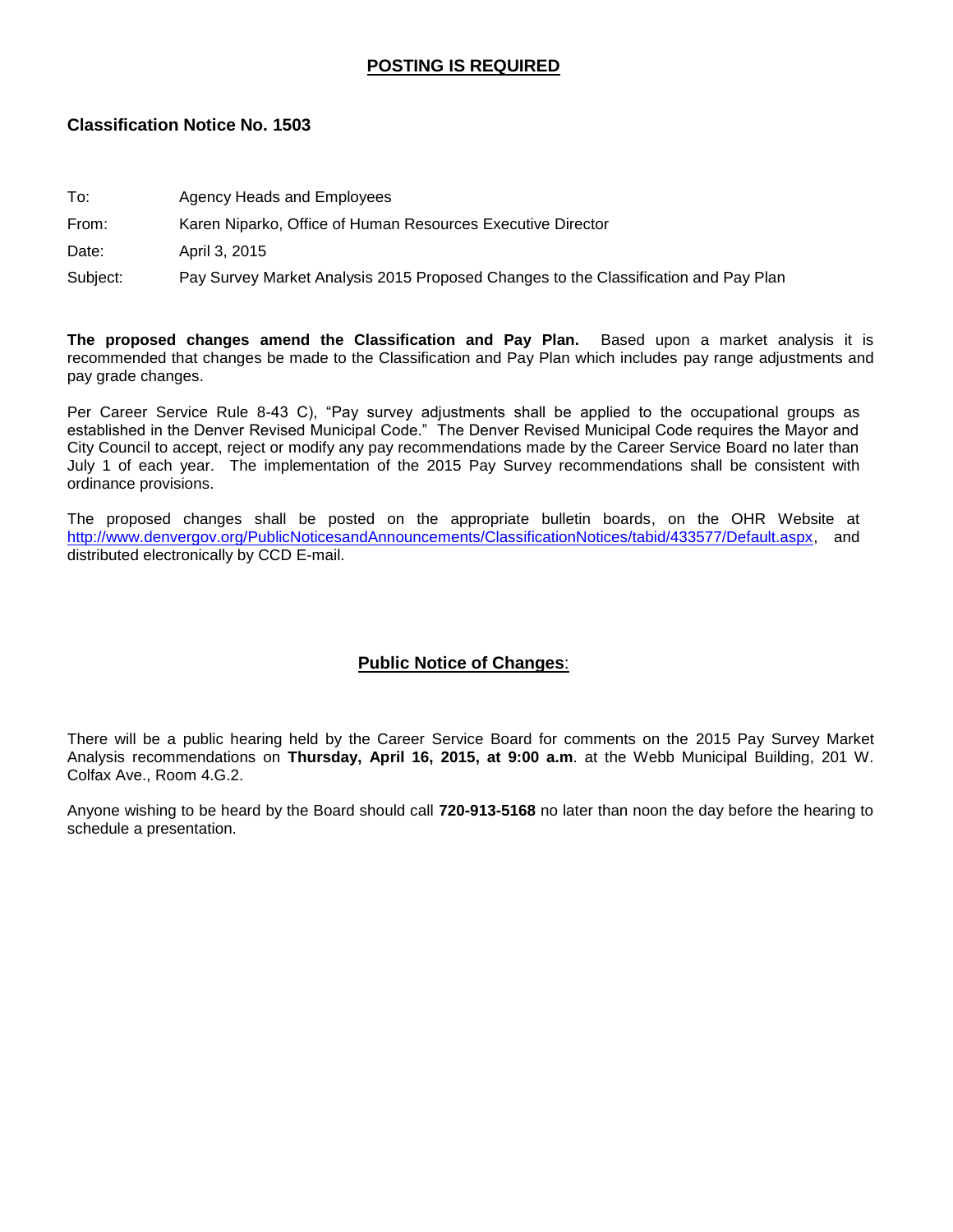The Office of Human Resources (OHR) has completed the annual market study of prevailing wages in the Denver metropolitan area. The City Charter and the Denver Revised Municipal Code (DRMC) requires the survey to be completed with the findings and recommendations provided to the Career Service Board, the Mayor, and City Council.

## **Occupational Group Adjustments**

The annual Pay Survey Market Analysis ensures that the City's pay ranges are competitive with comparable jobs in both the Denver metropolitan area and the national markets. When the market data indicates the City's pay for an occupational group has fallen behind the market, OHR recommends a structure increase, or "slide," for the occupational group. If the City's rates are above the market, OHR recommends no change.

The occupational group adjustments are not designed to deliver a pay increase with one exception, when an employee's pay falls below the range minimum of the adjusted pay range, the employee will move to the new range minimum, which will result in an increase. Occupational group adjustments recommended in the 2015 Pay Survey Market Analysis will be effective on July 1, 2015 in accordance with DRMC.

# **Individual Pay Grade Adjustments**

Individual classifications may also be adjusted, or "bumped," to a higher pay grade based on the results of the market analysis. The classification must be 10% - 15% behind the market for at least two consecutive years to be considered for an adjustment.

A pay increase is granted when a classification is adjusted to a higher pay grade as a result of a Pay Survey Market Analysis recommendation. The pay increase is equal to 4.55% for each pay grade adjusted upwards. Pay grade adjustments recommended in the 2015 Pay Survey Market Analysis will be effective on January 1, 2016 in accordance with DMRC.

City employees will have the opportunity to comment on the findings at a public hearing before the Career Service Board on April 16, 2015 at 9:00 a.m.

*If you have any questions about the 2015 Pay Survey Market Analysis results, merit increases, the Occupational Group Consolidation Initiative, or want to schedule a briefing by the OHR staff, you can contact Kat Heid at 720-913-5602, Blair Malloy at 720-913-5631, or Meredith Creme at 720-913-5722.*

# **Occupational Group Adjustments Effective July 1, 2015**

|   | <b>Occupational Group</b>                      | <b>Proposed Average</b><br><b>Occupational Group</b><br><b>Adjustment</b> |
|---|------------------------------------------------|---------------------------------------------------------------------------|
| A | Professional                                   | 2.38%                                                                     |
| C | Clerical                                       | 1.93%                                                                     |
| E | <b>Engineering &amp; Science</b>               | 2.41%                                                                     |
|   | Information Technology                         | 1.12%                                                                     |
| J | Maintenance & Operations                       | 3.11%                                                                     |
|   | Legal                                          | 4.52%                                                                     |
| N | Enforcement, Compliance, & Protective Services | 2.56%                                                                     |
| Ω | Healthcare                                     | 0.57%                                                                     |
| V | Fiscal                                         | 0.81%                                                                     |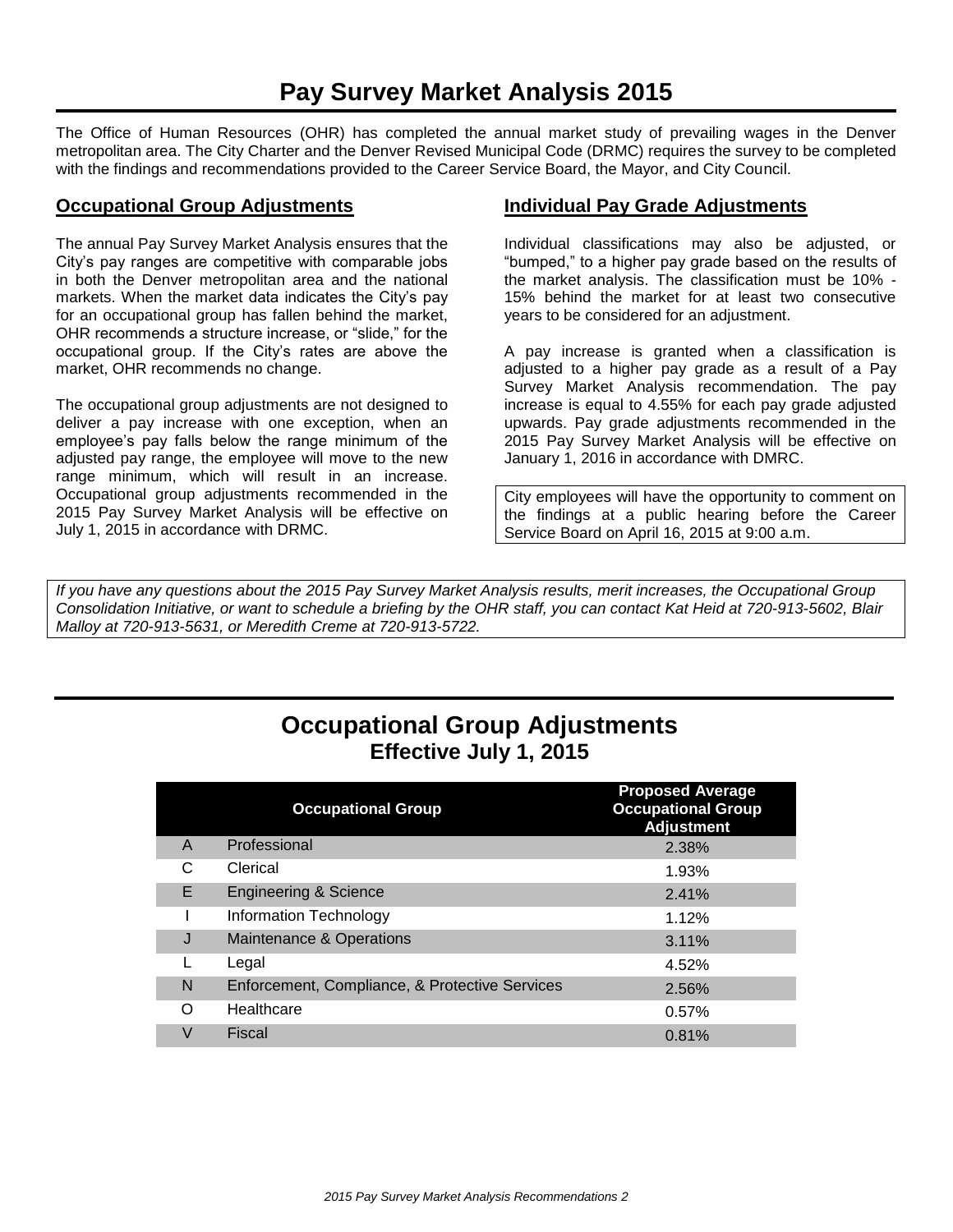# **Classifications Recommended for a Pay Grade Adjustment Effective January 1, 2016**

| <b>Classification</b>                | <b>Job Code</b>    | From      | Т٥        |
|--------------------------------------|--------------------|-----------|-----------|
| A - General Administrative           |                    |           |           |
| <b>Booking Coordinator</b>           | CA2490             | 807-A     | 810-A     |
| <b>Booking Coordinator</b>           | LA2491             | 807-A     | 810-A     |
| <b>Booking Specialist</b>            | CA2492             | 809-A     | $812-A$   |
| Entertainment/Production Coordinator | CA2518             | 808-A     | $811 - A$ |
| Events Coordinator                   | CA2519             | 804-A     | 807-A     |
| <b>Special Events Coordinator</b>    | CA2590             | 808-A     | $811 - A$ |
| <b>Special Events Coordinator</b>    | LA2591             | 808-A     | $811 - A$ |
| O - Healthcare                       |                    |           |           |
| <b>Clinical Nurse Educator</b>       | CO1598             | $810 - O$ | $811 - O$ |
| <b>Dental Assistant</b>              | CO <sub>2642</sub> | 604-O     | $605 - O$ |
| Lead Pharmacist                      | CO <sub>2718</sub> | $816 - 0$ | 817-O     |
| Pharmacist                           | CO0600             | $815 - O$ | $816 - 0$ |

# **Steps to Determine Recommended Pay Range for Each Classification**

The City's pay ranges divided into four segments, called quartiles. Quartiles are used to determine an employee's position within a pay range. The following steps will help you to identify the pay grade assigned to your current classification and the recommended salary range. Each employee's actual classification title and current salary is located on the upper portion of their pay check stub.

- **1.** Locate your classification title in the alphabetical listing on pages 3 through 13.
- **2.** Find the pay grade assigned to your classification listed to the right of the title. The pay grade is composed of three numbers and one letter. The letter indicates the occupational group and the numbers represent the pay grade within the specified occupational group.
- **3.** Proceed to the tables on pages 14 through 18 to locate the pay table that corresponds with your occupational group.
- **4.** Locate the pay grade within the table.

| Job Title                            | <b>Pay Grade</b> | <b>Job Title</b>                     | <b>Pay Grade</b> |
|--------------------------------------|------------------|--------------------------------------|------------------|
| 311 Analyst/Trainer                  | 809-A            | Addictions Counselor, Level II       | 610-O            |
| 311 Customer Service Agent           | 613-C            | Addictions Counselor, Level III      | 612-0            |
| 311 Customer Service Specialist      | 614-C            | Administrative Assistant             | 804-A            |
| 311 Operations Assistant             | 613-A            | Administrative Assistant Mayor       | 812-A            |
| 911 Systems Administrator I          | $625 - 1$        | Administrative Officer               | 814-A            |
| 911 Systems Administrator II         | $814 -$          | Administrative Support Assistant I   | 605-C            |
| <b>Accounting Assistant I</b>        | $612-V$          | Administrative Support Assistant II  | 608-C            |
| <b>Accounting Assistant II</b>       | $613-V$          | Administrative Support Assistant III | 610-C            |
| <b>Accounting Supervisor</b>         | 811-V            | Administrative Support Assistant IV  | 613-C            |
| <b>Accounting Technician</b>         | $613-V$          | Administrative Support Assistant V   | $614-C$          |
| <b>Activities Leader - Certified</b> | $123 - Z$        | Administrator I                      | 810-A            |
| Activities Leader - Non-Certified    | $118 - Z$        | Administrator I                      | $812-Y$          |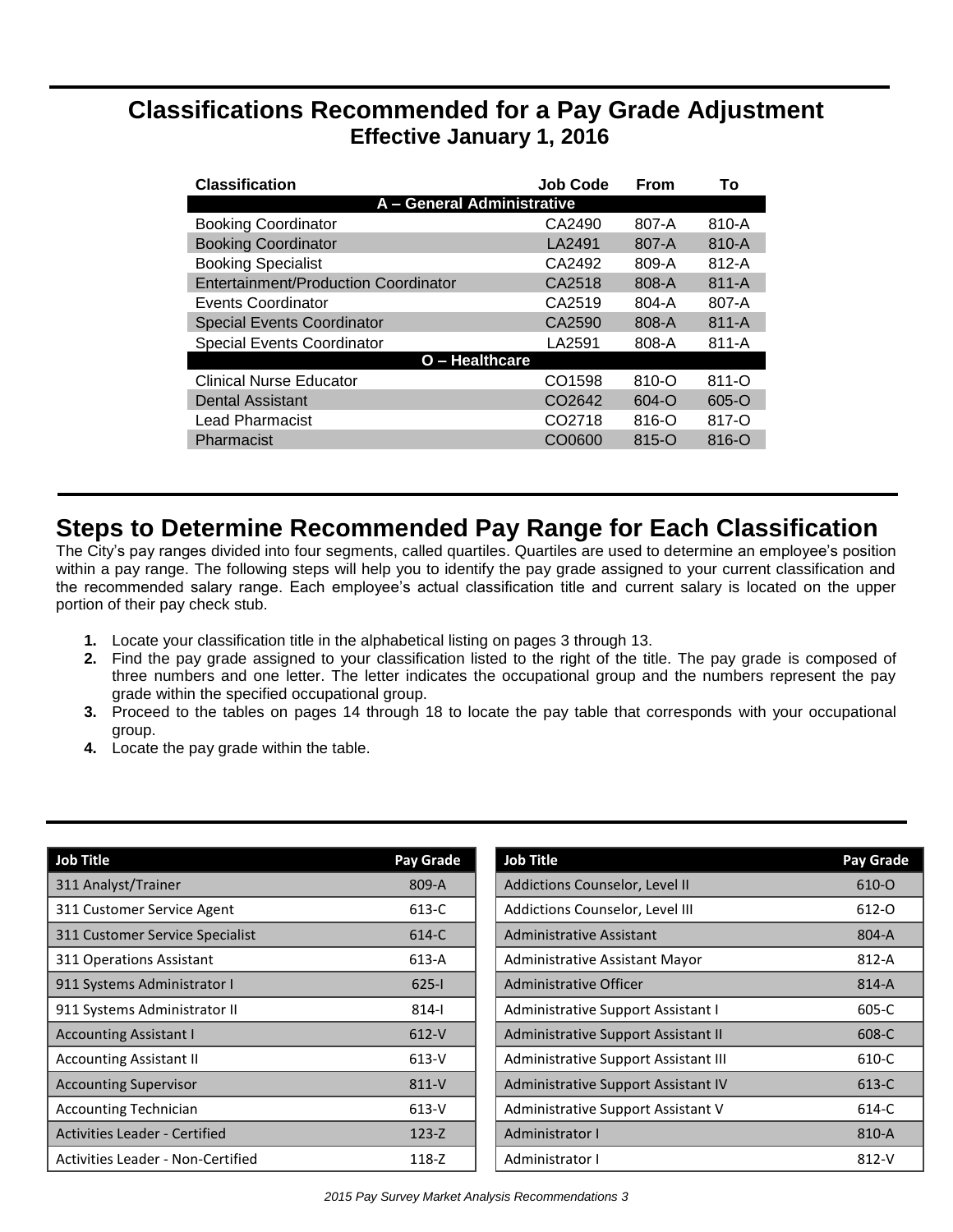| <b>Job Title</b>                                        | Pay Grade |
|---------------------------------------------------------|-----------|
| Administrator I                                         | $815 -$   |
| Administrator II                                        | 813-A     |
| <b>Administrator II</b>                                 | 814-V     |
| Administrator II                                        | 817-l     |
| <b>Administrator III</b>                                | 815-A     |
| Administrator III                                       | 816-V     |
| <b>Administrator III</b>                                | 819-l     |
| Advanced Physician                                      | 823-0     |
| <b>Advanced Poison Information Specialist</b>           | 809-O     |
| <b>Advanced Registered Nurse</b>                        | 809-O     |
| <b>Advanced Technical Physician</b>                     | 825-O     |
| <b>Agency Human Resources Director</b>                  | 813-A     |
| <b>Agency Trainer</b>                                   | 807-A     |
| <b>Agency Training Supervisor</b>                       | 809-A     |
| Airport Operations Officer - Airfield and Ramp<br>Tower | 621-A     |
| <b>Airport Operations Supervisor</b>                    | 812-A     |
| Americans with Disabilities Act Compliance<br>Officer   | 809-A     |
| <b>Animal Care Attendant</b>                            | 607-J     |
| <b>Animal Care Supervisor</b>                           | 801-O     |
| Animal Control Investigation Supervisor                 | 807-N     |
| Animal Control Investigator I                           | 613-N     |
| Animal Control Investigator II                          | 615-N     |
| Appellate Legal Research Assistant                      | $625-L$   |
| <b>Application Architect I</b>                          | $815 -$   |
| <b>Application Architect II</b>                         | $816-1$   |
| Appraisal Data Collector                                | $611-V$   |
| <b>Aquatics Coordinator</b>                             | 617-A     |
| Arboreal Inspector                                      | 619-N     |
| Arborist                                                | 809-N     |
| Arborist Technician I                                   | $614-J$   |
| Arborist Technician II                                  | $616 - J$ |
| Architect                                               | 813-E     |
| <b>Asphalt Plant Operator</b>                           | $616 - J$ |
| Assessment Hearings Officer                             | 821-L     |
| <b>Assessment Information Technician</b>                | 613-V     |
| <b>Assistant Chief Paramedic</b>                        | 813-0     |
| Assistant City Attorney - Associate                     | 815-L     |
| Assistant City Attorney - Division Director             | 823-L     |
| <b>Assistant City Attorney - Entry</b>                  | 813-L     |
| <b>Assistant City Attorney - Section Supervisor</b>     | 822-L     |
| Assistant City Attorney - Senior                        | 820-L     |

| <b>Job Title</b>                                          | Pay Grade |
|-----------------------------------------------------------|-----------|
| Assistant City Attorney - Specialist                      | $821-L$   |
| <b>Assistant District Attorney</b>                        | 824-L     |
| Assistant Golf Course Superintendent                      | $618 - J$ |
| <b>Assistant Golf Professional</b>                        | 803-A     |
| Associate Accountant                                      | 806-V     |
| Associate Administrator                                   | 810-A     |
| Associate Agency Budget Analyst                           | 807-V     |
| <b>Associate Buyer</b>                                    | 808-A     |
| Associate City Inspector                                  | 617-N     |
| <b>Associate City Planner</b>                             | 811-E     |
| Associate Closed Circuit Television Technician            | $614-J$   |
| <b>Associate Data Architect</b>                           | $813-1$   |
| <b>Associate Deputy District Attorney</b>                 | 815-L     |
| Associate Development Project Coordinator                 | 810-E     |
| Associate Director of Physician Services                  | 826-O     |
| Associate Director of Technical Physician Services        | 828-O     |
| Associate Enterprise Resource Planning<br>Developer       | 812-l     |
| Associate Enterprise Resource Planning Systems<br>Analyst | $812 - 1$ |
| Associate Financial Management Analyst                    | 808-V     |
| Associate Heavy Equipment Mechanic                        | $616 - J$ |
| Associate Human Resources Professional                    | 807-A     |
| Associate Information Technology Developer                | $811 -$   |
| Associate Information Technology Systems<br>Administrator | $811 -$   |
| Associate Information Technology Systems<br>Analyst       | $811 -$   |
| Associate Information Technology Technician               | $617 -$   |
| Associate Parks Landscape Planner                         | 810-E     |
| Associate Plans Review Technician                         | 622-E     |
| <b>Associate Probation Officer</b>                        | 620-N     |
| Associate Real Property Appraiser                         | 807-V     |
| <b>Associate Statistical Researcher</b>                   | 807-A     |
| Associate Surveying Technician                            | 620-E     |
| <b>Attorney Intern</b>                                    | 406-L     |
| Automotive Body Repair Supervisor                         | $810 - J$ |
| Automotive Service Center Supervisor                      | $810 - J$ |
| Automotive Service Technician                             | $612-J$   |
| <b>Aviation Customer Service Agent</b>                    | 613-C     |
| <b>Aviation Customer Service Manager</b>                  | 809-C     |
| <b>Aviation Customer Service Supervisor</b>               | 807-C     |
| <b>Aviation Electrical Superintendent</b>                 | $813-J$   |
| Aviation Electrical/Electronic Support Engineer           | 813-E     |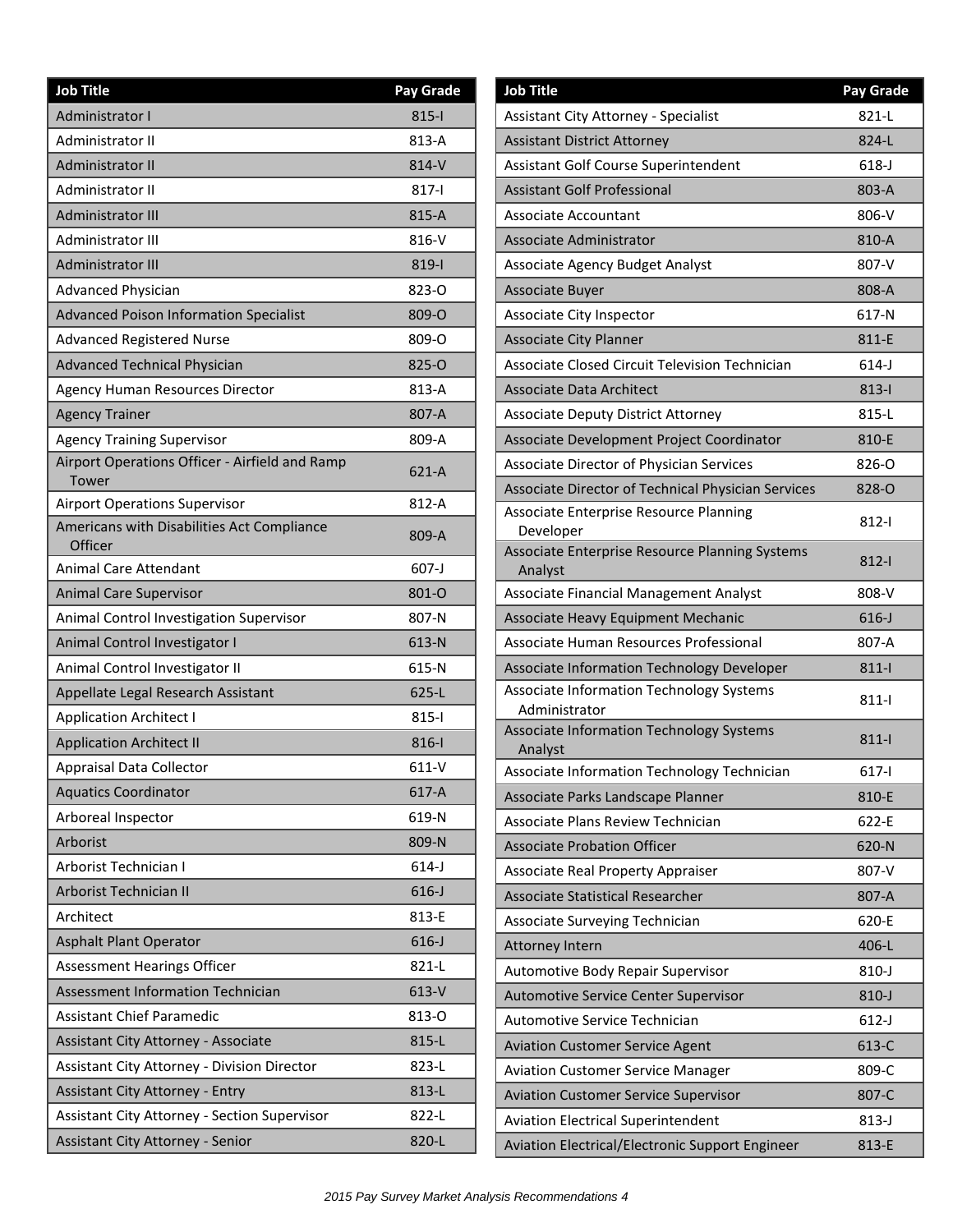| <b>Job Title</b>                                     | <b>Pay Grade</b> |
|------------------------------------------------------|------------------|
| <b>Aviation Emergency Dispatcher</b>                 | 615-A            |
| <b>Aviation Land Administrator</b>                   | 810-A            |
| <b>Aviation Noise Abatement Officer</b>              | 811-E            |
| <b>Aviation Noise Abatement Supervisor</b>           | 815-E            |
| <b>Aviation Operations Representative</b>            | 615-A            |
| <b>Aviation Operations Representative Supervisor</b> | 807-A            |
| <b>Aviation Painting Supervisor</b>                  | $809 - J$        |
| <b>Aviation Planning Administrator</b>               | 816-E            |
| <b>Aviation Security Agent</b>                       | 613-C            |
| <b>Aviation Security Technician</b>                  | 613-A            |
| <b>Behavioral Health Technician</b>                  | 605-O            |
| <b>Bibliographic Technician</b>                      | 610-C            |
| <b>Boating Ranger</b>                                | 323-Y            |
| <b>Body Repair Worker</b>                            | $618 - J$        |
| <b>Booking Coordinator</b>                           | 807-A            |
| <b>Booking Specialist</b>                            | 809-A            |
| <b>Branch Manager</b>                                | 808-A            |
| <b>Building and Grounds Supervisor</b>               | $804 - J$        |
| <b>Building Engineer</b>                             | $620 - J$        |
| <b>Business Development Associate I</b>              | 614-A            |
| <b>Business Development Associate II</b>             | 806-A            |
| <b>Business Development Representative I</b>         | 808-A            |
| <b>Business Development Representative II</b>        | 810-A            |
| <b>Business Development Supervisor</b>               | 808-A            |
| <b>Business License Inspector</b>                    | 615-N            |
| <b>Buyer Supervisor</b>                              | 813-A            |
| Cardiopulmonary Technologist                         | 618-0            |
| Carpenter                                            | $617-J$          |
| Catalog Librarian                                    | 805-A            |
| <b>Cataloging Assistant</b>                          | 612-A            |
| <b>Cement Finisher</b>                               | $617-J$          |
| Central Supply Lead Technician                       | $607-J$          |
| <b>Central Supply Supervisor</b>                     | 804-J            |
| Central Supply Technician                            | $610-J$          |
| <b>Certified Public Accountant I</b>                 | 616-V            |
| <b>Certified Public Accountant II</b>                | 808-V            |
| <b>Certified Public Accountant III</b>               | 811-V            |
| Certified Public Accountant IV                       | 813-V            |
| Chemist                                              | 812-E            |
| <b>Chief Combination Inspector</b>                   | $812-J$          |
| Chief Deputy District Attorney                       | 822-L            |
| Chief Inspector                                      | 809-N            |
| Chief Medical Examiner/Coroner                       | 827-0            |

| <b>Job Title</b>                               | <b>Pay Grade</b> |
|------------------------------------------------|------------------|
| Chief Municipal Public Defender                | 816-L            |
| <b>Chief Paramedic</b>                         | 815-0            |
| <b>Chief Trades Inspector</b>                  | $810-J$          |
| <b>Child Support Assistant</b>                 | 613-C            |
| Child Support Technician I                     | $614-A$          |
| Child Support Technician II                    | $615-A$          |
| Children's Librarian                           | 805-A            |
| City Controller                                | 819-V            |
| City Council Aide I                            | 804-A            |
| City Council Aide II                           | 805-A            |
| City Council Aide III                          | 810-A            |
| City Council Clerk                             | 808-A            |
| City Council Legislative Analyst               | 812-A            |
| <b>City Engineer</b>                           | 824-E            |
| <b>City Forester</b>                           | 813-A            |
| City Inspector                                 | 615-N            |
| City Librarian                                 | 819-A            |
| City Surveyor                                  | 817-E            |
| Civil And Criminal Investigator                | $620 - L$        |
| Claims Adjuster I                              | $615-A$          |
| Claims Adjuster II                             | 807-A            |
| Clinical Care Technician                       | 605-O            |
| <b>Clinical Nurse Educator</b>                 | 810-O            |
| <b>Clinical Nurse Specialist</b>               | 812-0            |
| Clinical Social Work Team Leader               | 807-O            |
| <b>Collection Specialist</b>                   | 807-A            |
| <b>Collections Investigator</b>                | 616-N            |
| Combination Inspector I                        | 622-J            |
| <b>Combination Inspector II</b>                | $624-J$          |
| <b>Community Development Associate</b>         | 806-A            |
| <b>Community Development Representative I</b>  | 808-A            |
| Community Development Representative II        | 810-A            |
| <b>Community Relations Ombudsman</b>           | 807-A            |
| <b>Computer Aided Drafting Technician</b>      | 620-E            |
| <b>Computer Operator</b>                       | $613-1$          |
| <b>Concession And Asset Supervisor</b>         | 811-A            |
| <b>Construction And Maintenance Supervisor</b> | 810-J            |
| <b>Construction Inspector</b>                  | $621-J$          |
| <b>Contact Center Director</b>                 | 813-A            |
| <b>Contact Center Operations Manager</b>       | 809-A            |
| <b>Content Developer</b>                       | 807-A            |
| <b>Contract Administration Supervisor</b>      | 810-A            |
| <b>Contract Administrator</b>                  | 808-A            |
|                                                |                  |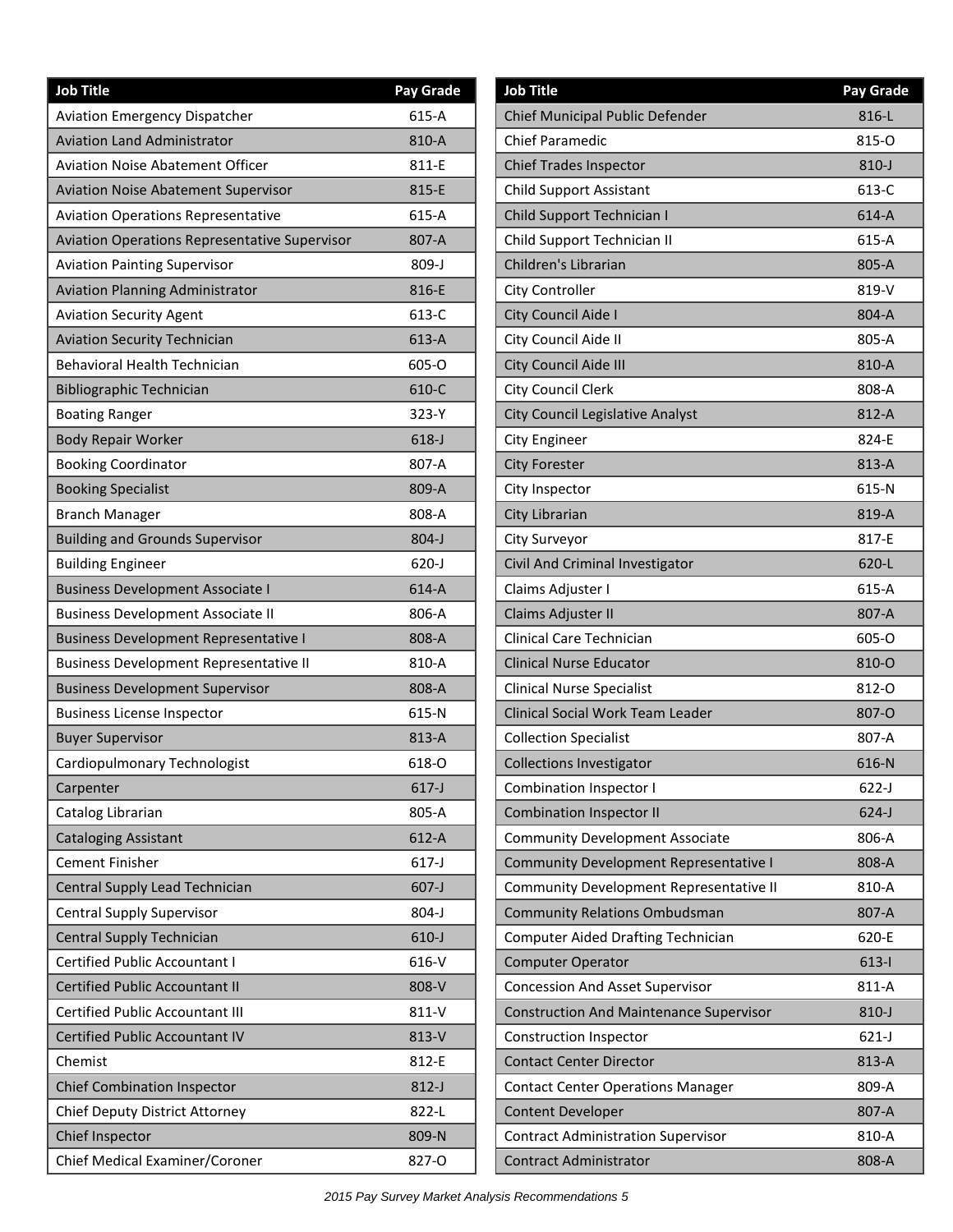| <b>Job Title</b>                             | <b>Pay Grade</b> |
|----------------------------------------------|------------------|
| Contract Compliance Coordinator              | 806-A            |
| Contract Compliance Supervisor               | 808-A            |
| Contract Compliance Technician               | 614-A            |
| Cook                                         | $605-J$          |
| <b>Cooperative Education Trainee</b>         | 402-C            |
| Coroner's Investigator                       | 623-N            |
| <b>Correctional Institution Food Manager</b> | 810-J            |
| <b>Cost Estimator Analyst</b>                | 809-A            |
| <b>County Court Magistrate</b>               | 816-L            |
| <b>County Court Marshal</b>                  | 619-N            |
| County Court Marshal Supervisor              | 809-N            |
| <b>County Court Parking Magistrate</b>       | 619-L            |
| <b>Court Division Supervisor</b>             | 810-A            |
| Court Interpreter                            | 619-A            |
| Crew Supervisor                              | $620 - J$        |
| Crime Scene Investigator I                   | 618-E            |
| Crime Scene Investigator II                  | 621-E            |
| <b>Crime Scene Supervisor</b>                | 627-E            |
| <b>Criminal Justice Transcriptionist</b>     | 614-C            |
| <b>Critical Care Respiratory Specialist</b>  | 807-O            |
| <b>Custodial Services Supervisor</b>         | $803 - J$        |
| <b>Custodial Supervisor</b>                  | $801-J$          |
| <b>Custodial Trainee</b>                     | 403-J            |
| Custodian                                    | $606 - J$        |
| Data Team Administrator                      | 809-l            |
| Database Administrator I                     | $622 - 1$        |
| Database Administrator II                    | $812 -$          |
| Database Administrator III                   | $814 -$          |
| <b>Dental Assistant</b>                      | 604-O            |
| Dentist                                      | 817-O            |
| Deputy City Attorney                         | 824-L            |
| Deputy Director of Emergency Management      | 811-A            |
| Deputy District Attorney                     | 813-L            |
| Deputy Executive Director of Aviation        | 823-A            |
| Deputy Manager of Aviation                   | 821-A            |
| Deputy Manager Parks And Recreation          | 817-A            |
| Deputy Monitor                               | 810-A            |
| Deputy Public Defender I                     | 807-L            |
| Deputy Public Defender II                    | 809-L            |
| <b>Deputy Public Trustee</b>                 | 808-A            |
| Development and Planning Supervisor          | 815-E            |
| <b>DHS Customer Service Agent</b>            | 613-C            |
| <b>DIA Stationary Engineer</b>               | $621-J$          |

| <b>Job Title</b>                                          | Pay Grade |
|-----------------------------------------------------------|-----------|
| <b>Diagnostic Imaging Supervisor</b>                      | 810-O     |
| Diagnostic Imaging Technologist                           | 619-O     |
| Director                                                  | 816-A     |
| Director                                                  | 819-E     |
| Director of Airport Planning and Noise                    | 819-E     |
| Director of Airside Operations                            | 816-A     |
| <b>Director of Aviation Operations</b>                    | 816-A     |
| Director of Aviation Security                             | 812-A     |
| Director of Emergency Communication Center                | 817-A     |
| Director of Environmental Programs                        | 819-E     |
| Director of Facilities Management                         | 816-A     |
| Director of Fleet Maintenance                             | 816-A     |
| Director of Golf                                          | 816-A     |
| <b>Director of Natural Resources</b>                      | 815-A     |
| <b>Director of Parks</b>                                  | 816-A     |
| Director of Purchasing                                    | 816-A     |
| <b>Director of Recreation</b>                             | 814-A     |
| Director of Solid Waste                                   | 817-A     |
| Director of Street Maintenance                            | 817-A     |
| Director of the Denver Office Economic<br>Development     | 820-A     |
| <b>Director of Traffic Operations</b>                     | 817-A     |
| Diversion Officer Supervisor                              | 810-N     |
| Diversion/Criminal Justice Officer                        | 620-N     |
| <b>Economic Crime Specialist</b>                          | 612-N     |
| Economic Development Specialist - Business<br>Development | 808-V     |
| Economic Development Supervisor                           | 810-A     |
| <b>Education Program Assistant</b>                        | $615-A$   |
| Election Equipment and Supply Technician                  | $616 - J$ |
| <b>Elections Division Assistant</b>                       | 617-A     |
| <b>Elections Support Assistant</b>                        | 613-C     |
| <b>Electrical Inspector</b>                               | $621-J$   |
| <b>Electrical Maintenance Worker</b>                      | $616 - J$ |
| <b>Electrical Supervisor</b>                              | $810 - J$ |
| Electrician                                               | $621-J$   |
| <b>Electronic Monitoring Probation Officer</b>            | 621-N     |
| Electronic Monitoring Probation Officer - Lead            | 622-N     |
| Electronic Systems Technician                             | $621-J$   |
| Electronics Technician Supervisor                         | $810 - J$ |
| <b>Eligibility Supervisor</b>                             | 807-A     |
| Eligibility Technician I                                  | 611-A     |
| Eligibility Technician II                                 | $612-A$   |
|                                                           |           |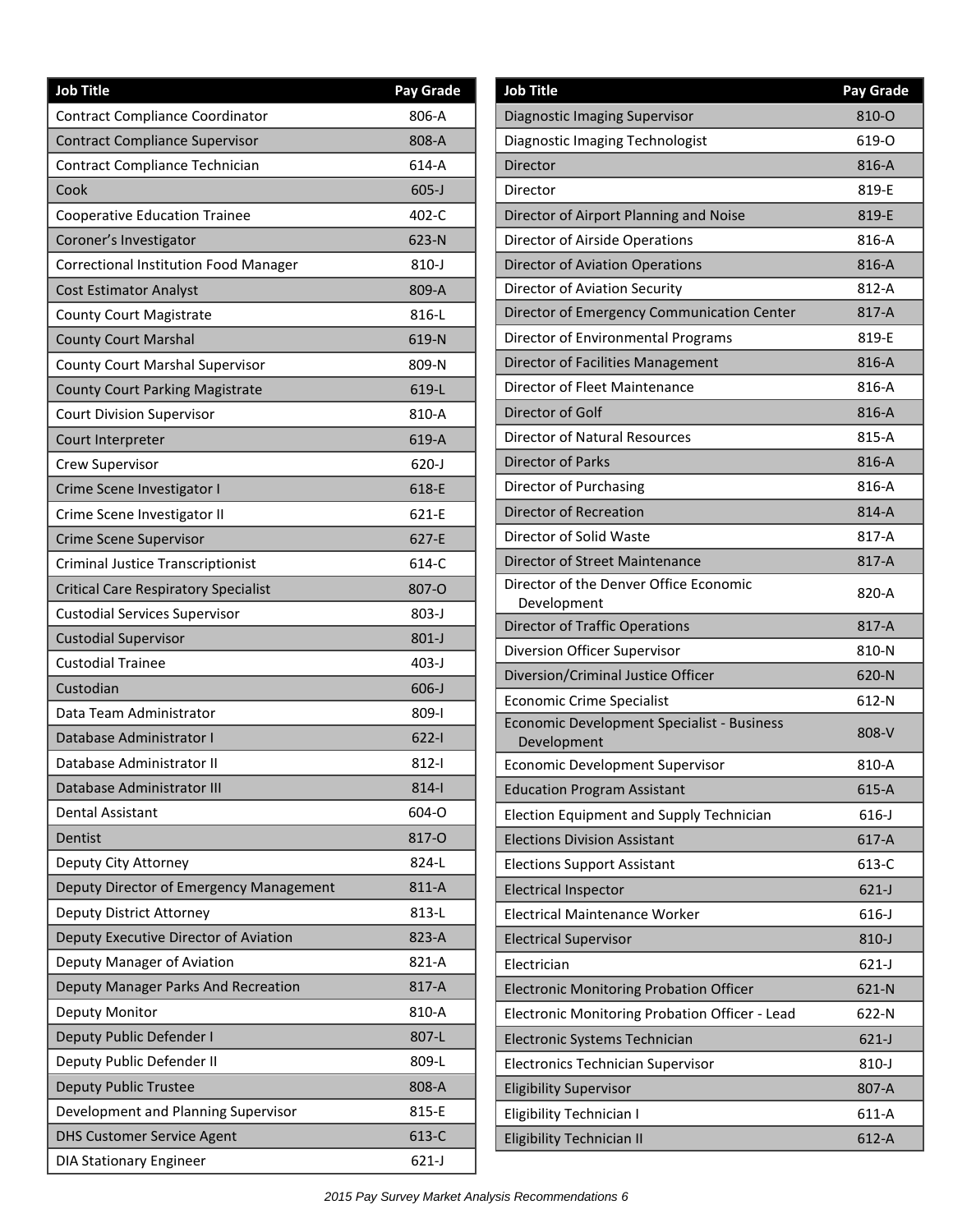| <b>Job Title</b>                                     | Pay Grade |
|------------------------------------------------------|-----------|
| Eligibility Technician III                           | 613-A     |
| <b>Emergency Communications Operator</b>             | 616-N     |
| <b>Emergency Management Coordinator</b>              | 809-A     |
| <b>Emergency Service Patrol Team Leader</b>          | 610-O     |
| <b>Emergency Service Technician</b>                  | 609-O     |
| Engineer                                             | 813-E     |
| Engineer/Architect Director                          | 821-E     |
| Engineer/Architect Executive                         | 823-E     |
| Engineer/Architect Manager                           | 819-E     |
| Engineer/Architect Specialist                        | 817-E     |
| Engineer/Architect Supervisor                        | 817-E     |
| <b>Engineering Associate</b>                         | 619-E     |
| <b>Entertainment Production Coordinator</b>          | 808-A     |
| <b>Environmental Administrator</b>                   | 813-E     |
| Environmental Public Health Analyst I                | 621-E     |
| Environmental Public Health Analyst II               | 812-E     |
| Environmental Public Health Investigator I           | 618-E     |
| Environmental Public Health Investigator II          | 809-E     |
| Environmental Public Health Investigator III         | 810-E     |
| Environmental Public Health Manager                  | 815-E     |
| Environmental Public Health Program Supervisor       | 812-E     |
| <b>Equipment Operator</b>                            | $613-J$   |
| <b>Equipment Operator Specialist</b>                 | $614-J$   |
| <b>ERP Applications Administrator I</b>              | $812 - 1$ |
| <b>ERP Applications Administrator II</b>             | $814 -$   |
| <b>Events Coordinator</b>                            | 804-A     |
| Executive                                            | 819-A     |
| Executive                                            | $824 - 1$ |
| <b>Executive Assistant I</b>                         | 615-A     |
| <b>Executive Assistant II</b>                        | 616-A     |
| <b>Executive Assistant III</b>                       | $617-A$   |
| <b>Executive Assistant To The Mayor</b>              | 807-A     |
| <b>Executive Director</b>                            | 818-A     |
| <b>Executive Director - City Council Staff</b>       | 816-A     |
| <b>Executive Director - Civil Service Commission</b> | 814-A     |
| <b>Executive Director of Human Resources</b>         | 821-A     |
| <b>Executive Manager</b>                             | 817-A     |
| <b>Executive Officer</b>                             | 816-A     |
| <b>Executive Secretary Mayor</b>                     | 805-A     |
| <b>Facilities Superintendent</b>                     | $813-J$   |
| <b>Facility Maintenance Technician</b>               | 616-J     |
| <b>Field Superintendent</b>                          | $813 - J$ |
| <b>Financial Director</b>                            | 817-V     |

| <b>Job Title</b>                                                      | Pay Grade |
|-----------------------------------------------------------------------|-----------|
| <b>Financial Executive</b>                                            | 819-V     |
| <b>Financial Management Specialist</b>                                | 812-V     |
| <b>Financial Manager</b>                                              | 815-V     |
| <b>Fingerprint Identification Clerk</b>                               | 612-N     |
| <b>Fingerprint Technician</b>                                         | 615-N     |
| <b>Fire Protection Engineer</b>                                       | 816-E     |
| <b>Fire Protection Supervisor</b>                                     | 817-E     |
| Fitness Instructor - Certified                                        | 123-Z     |
| Fitness Instructor - Non Certified                                    | 118-Z     |
| Fleet Maintenance Support Engineer                                    | 813-E     |
| <b>Food Production Supervisor</b>                                     | $805 - J$ |
| <b>Food Service Worker</b>                                            | $602 - J$ |
| Forensic Autopsy Technician                                           | 617-E     |
| Forensic Autopsy Technician Supervisor                                | 808-E     |
| Forensic Laboratory Technician                                        | 617-E     |
| <b>Forensic Pathologist</b>                                           | 823-0     |
| <b>Forensic Pathology Fellow</b>                                      | 410-O     |
| <b>Forensic Quality Assurance Specialist</b>                          | 810-A     |
| <b>Forensic Scientist I</b>                                           | 809-E     |
| <b>Forensic Scientist II</b>                                          | 812-E     |
| <b>Forensic Scientist Supervisor</b>                                  | 815-E     |
| Gardening Technician                                                  | $610-J$   |
| Geographic Information Systems Analyst                                | 619-l     |
| Geographic Information Systems Data<br>Administrator                  | 813-l     |
| <b>Geographic Information Systems</b><br>Photogrammetry Administrator | 813-l     |
| Geographic Information Systems Technician                             | 614-l     |
| Glazier                                                               | $617-J$   |
| Golf Course Operator                                                  | $617-J$   |
| <b>Golf Course Superintendent</b>                                     | $812-J$   |
| <b>Golf Professional</b>                                              | 807-A     |
| <b>Golf Starter and Ranger</b>                                        | 310-Y     |
| Golf/Pro Shop Assistant                                               | 600-C     |
| <b>Graphic Designer</b>                                               | 805-A     |
| <b>Graphics Supervisor</b>                                            | 807-A     |
| <b>Graphics Technician</b>                                            | 614-A     |
| <b>Health Care Technician</b>                                         | 606-O     |
| <b>Hearings Officer</b>                                               | 821-L     |
| Heating, Ventilating, and Air Conditioning (HVAC)<br>Mechanic         | $619-J$   |
| Heating, Ventilating, and Air Conditioning (HVAC)<br>Supervisor       | 810-J     |
| <b>Heavy Equipment Mechanic</b>                                       | $618-J$   |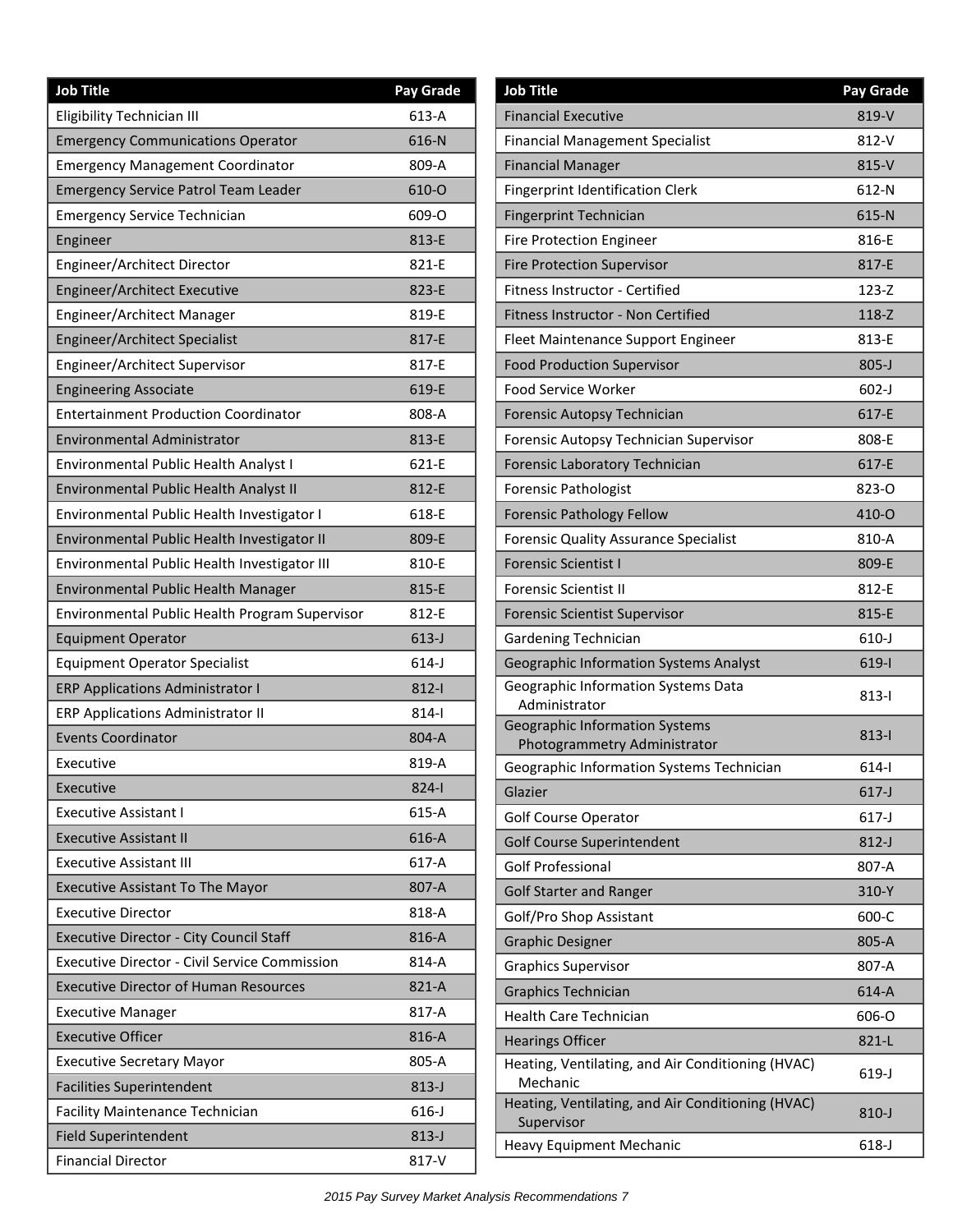| <b>Job Title</b>                                           | <b>Pay Grade</b> |
|------------------------------------------------------------|------------------|
| Heavy Equipment Mechanic Line Supervisor                   | $810-J$          |
| <b>Heavy Equipment Operator</b>                            | $616 - J$        |
| Heavy Equipment Service Technician                         | $613-J$          |
| <b>Helicopter Mechanic</b>                                 | $621-J$          |
| <b>Horticultural Worker</b>                                | $612-J$          |
| Hospital Housekeeping Manager                              | $805 - J$        |
| <b>Hospital Switchboard Operator</b>                       | 606-C            |
| <b>Hotline Operator</b>                                    | 613-C            |
| Human Resources Manager                                    | 814-A            |
| Human Resources Specialist                                 | 811-A            |
| Human Resources Supervisor                                 | 812-A            |
| Human Resources Support Technician                         | 614-A            |
| Human Resources Technician                                 | $615-A$          |
| Human Resources Technician Supervisor                      | 808-A            |
| <b>Human Service Advocate</b>                              | 610-A            |
| Human Service Supervisor                                   | 803-A            |
| <b>Information Security Manager</b>                        | $817 - 1$        |
| <b>Information Security Specialist</b>                     | $815 - 1$        |
| <b>Information Technology Communications</b><br>Technician | $624 - 1$        |
| Information Technology Director                            | $820 - 1$        |
| <b>Information Technology Executive</b>                    | $822 - 1$        |
| <b>Information Technology Manager</b>                      | $816 - 1$        |
| Information Technology Project Manager                     | $814-$           |
| <b>Information Technology Systems Architect</b>            | 816-l            |
| <b>Information Technology Technical Writer</b>             | $811 -$          |
| Information Technology Technician Supervisor               | $812 - 1$        |
| <b>Institution Food Steward</b>                            | $617 - J$        |
| Institution Food Steward Supervisor                        | $620-J$          |
| <b>Internal Audit Supervisor</b>                           | 813-V            |
| Interpreter Coordinator                                    | 808-A            |
| <b>Investigations Technician</b>                           | 620-L            |
| <b>Investigative Legal Research Assistant</b>              | 624-L            |
| <b>Investigator Supervisor</b>                             | 812-N            |
| IT Program Manager                                         | $817 -$          |
| IT Project Manager I                                       | $811 -$          |
| IT Project Manager II                                      | $813 -$          |
| IT Project Manager III                                     | $815 -$          |
| Judicial Assistant I                                       | 613-C            |
| Judicial Assistant II                                      | 615-C            |
| Judicial Assistant III                                     | 617-C            |
| Judicial Assistant IV                                      | 619-L            |
| Laboratory Technician                                      | 610-O            |

| Land Surveyor<br>812-E<br>814-E<br>Land Surveyor Supervisor<br>815-E<br>Landscape Architect Supervisor<br>Landside Service Agent I<br>612-N<br>616-N<br>Landside Service Agent II<br>807-N<br>Landside Service Supervisor<br><b>Laundry Supervisor</b><br>$608 - J$<br>Laundry Worker<br>$603 - J$<br>Law Clerk<br>813-L<br><b>Lead Addictions Counselor</b><br>615-0<br><b>Lead Building Engineer</b><br>$621-J$<br>Lead Custodian<br>$607 - J$<br>615-C<br>Lead Customer Service Agent<br>614-C<br>Lead Elections Support Assistant<br>613-A<br>Lead Eligibility Technician<br>617-N<br>Lead Emergency Communications Operator<br>616-N<br>Lead Fingerprint Technician<br>$619-J$<br>Lead Heavy Equipment Mechanic<br>Lead Information Technology Technician<br>$620 - 1$<br><b>Lead Internal Auditor</b><br>$811-V$<br>616-N<br>Lead National Crime Information Center Agent<br>Lead Payroll Associate<br>808-V<br><b>Lead Pharmacist</b><br>816-O<br>615-N<br>Lead Property & Evidence Technician<br><b>Lead Social Case Worker</b><br>807-A<br><b>Lead Tax Auditor</b><br>$811-V$<br>Lead Team Decision Making Coordinator<br>808-A<br>Lead Utilization Management Coordinator<br>808-A<br>Lead Youth Counselor<br>616-A<br>616-A<br>Leave Administration Specialist<br>813-A<br>Legal Administrator<br>Legal Secretary<br>617-C<br>Legislative Assistant<br>807-A<br>Library Aide<br>219-Y<br><b>Library Director</b><br>816-A<br>814-A<br>Library Manager<br>Library Program Associate<br>$615-A$<br><b>Licensed Practical Nurse</b><br>611-0<br>807-A<br>Licensed Therapist Masters Level<br>615-C<br>Licensing Technician<br>Lifeguard<br>$111-Z$<br>Loan and Grant Processor<br>615-V<br>Locksmith<br>$616 - J$ | <b>Job Title</b> | <b>Pay Grade</b> |
|---------------------------------------------------------------------------------------------------------------------------------------------------------------------------------------------------------------------------------------------------------------------------------------------------------------------------------------------------------------------------------------------------------------------------------------------------------------------------------------------------------------------------------------------------------------------------------------------------------------------------------------------------------------------------------------------------------------------------------------------------------------------------------------------------------------------------------------------------------------------------------------------------------------------------------------------------------------------------------------------------------------------------------------------------------------------------------------------------------------------------------------------------------------------------------------------------------------------------------------------------------------------------------------------------------------------------------------------------------------------------------------------------------------------------------------------------------------------------------------------------------------------------------------------------------------------------------------------------------------------------------------------------------------------------------------------------------------------------|------------------|------------------|
|                                                                                                                                                                                                                                                                                                                                                                                                                                                                                                                                                                                                                                                                                                                                                                                                                                                                                                                                                                                                                                                                                                                                                                                                                                                                                                                                                                                                                                                                                                                                                                                                                                                                                                                           |                  |                  |
|                                                                                                                                                                                                                                                                                                                                                                                                                                                                                                                                                                                                                                                                                                                                                                                                                                                                                                                                                                                                                                                                                                                                                                                                                                                                                                                                                                                                                                                                                                                                                                                                                                                                                                                           |                  |                  |
|                                                                                                                                                                                                                                                                                                                                                                                                                                                                                                                                                                                                                                                                                                                                                                                                                                                                                                                                                                                                                                                                                                                                                                                                                                                                                                                                                                                                                                                                                                                                                                                                                                                                                                                           |                  |                  |
|                                                                                                                                                                                                                                                                                                                                                                                                                                                                                                                                                                                                                                                                                                                                                                                                                                                                                                                                                                                                                                                                                                                                                                                                                                                                                                                                                                                                                                                                                                                                                                                                                                                                                                                           |                  |                  |
|                                                                                                                                                                                                                                                                                                                                                                                                                                                                                                                                                                                                                                                                                                                                                                                                                                                                                                                                                                                                                                                                                                                                                                                                                                                                                                                                                                                                                                                                                                                                                                                                                                                                                                                           |                  |                  |
|                                                                                                                                                                                                                                                                                                                                                                                                                                                                                                                                                                                                                                                                                                                                                                                                                                                                                                                                                                                                                                                                                                                                                                                                                                                                                                                                                                                                                                                                                                                                                                                                                                                                                                                           |                  |                  |
|                                                                                                                                                                                                                                                                                                                                                                                                                                                                                                                                                                                                                                                                                                                                                                                                                                                                                                                                                                                                                                                                                                                                                                                                                                                                                                                                                                                                                                                                                                                                                                                                                                                                                                                           |                  |                  |
|                                                                                                                                                                                                                                                                                                                                                                                                                                                                                                                                                                                                                                                                                                                                                                                                                                                                                                                                                                                                                                                                                                                                                                                                                                                                                                                                                                                                                                                                                                                                                                                                                                                                                                                           |                  |                  |
|                                                                                                                                                                                                                                                                                                                                                                                                                                                                                                                                                                                                                                                                                                                                                                                                                                                                                                                                                                                                                                                                                                                                                                                                                                                                                                                                                                                                                                                                                                                                                                                                                                                                                                                           |                  |                  |
|                                                                                                                                                                                                                                                                                                                                                                                                                                                                                                                                                                                                                                                                                                                                                                                                                                                                                                                                                                                                                                                                                                                                                                                                                                                                                                                                                                                                                                                                                                                                                                                                                                                                                                                           |                  |                  |
|                                                                                                                                                                                                                                                                                                                                                                                                                                                                                                                                                                                                                                                                                                                                                                                                                                                                                                                                                                                                                                                                                                                                                                                                                                                                                                                                                                                                                                                                                                                                                                                                                                                                                                                           |                  |                  |
|                                                                                                                                                                                                                                                                                                                                                                                                                                                                                                                                                                                                                                                                                                                                                                                                                                                                                                                                                                                                                                                                                                                                                                                                                                                                                                                                                                                                                                                                                                                                                                                                                                                                                                                           |                  |                  |
|                                                                                                                                                                                                                                                                                                                                                                                                                                                                                                                                                                                                                                                                                                                                                                                                                                                                                                                                                                                                                                                                                                                                                                                                                                                                                                                                                                                                                                                                                                                                                                                                                                                                                                                           |                  |                  |
|                                                                                                                                                                                                                                                                                                                                                                                                                                                                                                                                                                                                                                                                                                                                                                                                                                                                                                                                                                                                                                                                                                                                                                                                                                                                                                                                                                                                                                                                                                                                                                                                                                                                                                                           |                  |                  |
|                                                                                                                                                                                                                                                                                                                                                                                                                                                                                                                                                                                                                                                                                                                                                                                                                                                                                                                                                                                                                                                                                                                                                                                                                                                                                                                                                                                                                                                                                                                                                                                                                                                                                                                           |                  |                  |
|                                                                                                                                                                                                                                                                                                                                                                                                                                                                                                                                                                                                                                                                                                                                                                                                                                                                                                                                                                                                                                                                                                                                                                                                                                                                                                                                                                                                                                                                                                                                                                                                                                                                                                                           |                  |                  |
|                                                                                                                                                                                                                                                                                                                                                                                                                                                                                                                                                                                                                                                                                                                                                                                                                                                                                                                                                                                                                                                                                                                                                                                                                                                                                                                                                                                                                                                                                                                                                                                                                                                                                                                           |                  |                  |
|                                                                                                                                                                                                                                                                                                                                                                                                                                                                                                                                                                                                                                                                                                                                                                                                                                                                                                                                                                                                                                                                                                                                                                                                                                                                                                                                                                                                                                                                                                                                                                                                                                                                                                                           |                  |                  |
|                                                                                                                                                                                                                                                                                                                                                                                                                                                                                                                                                                                                                                                                                                                                                                                                                                                                                                                                                                                                                                                                                                                                                                                                                                                                                                                                                                                                                                                                                                                                                                                                                                                                                                                           |                  |                  |
|                                                                                                                                                                                                                                                                                                                                                                                                                                                                                                                                                                                                                                                                                                                                                                                                                                                                                                                                                                                                                                                                                                                                                                                                                                                                                                                                                                                                                                                                                                                                                                                                                                                                                                                           |                  |                  |
|                                                                                                                                                                                                                                                                                                                                                                                                                                                                                                                                                                                                                                                                                                                                                                                                                                                                                                                                                                                                                                                                                                                                                                                                                                                                                                                                                                                                                                                                                                                                                                                                                                                                                                                           |                  |                  |
|                                                                                                                                                                                                                                                                                                                                                                                                                                                                                                                                                                                                                                                                                                                                                                                                                                                                                                                                                                                                                                                                                                                                                                                                                                                                                                                                                                                                                                                                                                                                                                                                                                                                                                                           |                  |                  |
|                                                                                                                                                                                                                                                                                                                                                                                                                                                                                                                                                                                                                                                                                                                                                                                                                                                                                                                                                                                                                                                                                                                                                                                                                                                                                                                                                                                                                                                                                                                                                                                                                                                                                                                           |                  |                  |
|                                                                                                                                                                                                                                                                                                                                                                                                                                                                                                                                                                                                                                                                                                                                                                                                                                                                                                                                                                                                                                                                                                                                                                                                                                                                                                                                                                                                                                                                                                                                                                                                                                                                                                                           |                  |                  |
|                                                                                                                                                                                                                                                                                                                                                                                                                                                                                                                                                                                                                                                                                                                                                                                                                                                                                                                                                                                                                                                                                                                                                                                                                                                                                                                                                                                                                                                                                                                                                                                                                                                                                                                           |                  |                  |
|                                                                                                                                                                                                                                                                                                                                                                                                                                                                                                                                                                                                                                                                                                                                                                                                                                                                                                                                                                                                                                                                                                                                                                                                                                                                                                                                                                                                                                                                                                                                                                                                                                                                                                                           |                  |                  |
|                                                                                                                                                                                                                                                                                                                                                                                                                                                                                                                                                                                                                                                                                                                                                                                                                                                                                                                                                                                                                                                                                                                                                                                                                                                                                                                                                                                                                                                                                                                                                                                                                                                                                                                           |                  |                  |
|                                                                                                                                                                                                                                                                                                                                                                                                                                                                                                                                                                                                                                                                                                                                                                                                                                                                                                                                                                                                                                                                                                                                                                                                                                                                                                                                                                                                                                                                                                                                                                                                                                                                                                                           |                  |                  |
|                                                                                                                                                                                                                                                                                                                                                                                                                                                                                                                                                                                                                                                                                                                                                                                                                                                                                                                                                                                                                                                                                                                                                                                                                                                                                                                                                                                                                                                                                                                                                                                                                                                                                                                           |                  |                  |
|                                                                                                                                                                                                                                                                                                                                                                                                                                                                                                                                                                                                                                                                                                                                                                                                                                                                                                                                                                                                                                                                                                                                                                                                                                                                                                                                                                                                                                                                                                                                                                                                                                                                                                                           |                  |                  |
|                                                                                                                                                                                                                                                                                                                                                                                                                                                                                                                                                                                                                                                                                                                                                                                                                                                                                                                                                                                                                                                                                                                                                                                                                                                                                                                                                                                                                                                                                                                                                                                                                                                                                                                           |                  |                  |
|                                                                                                                                                                                                                                                                                                                                                                                                                                                                                                                                                                                                                                                                                                                                                                                                                                                                                                                                                                                                                                                                                                                                                                                                                                                                                                                                                                                                                                                                                                                                                                                                                                                                                                                           |                  |                  |
|                                                                                                                                                                                                                                                                                                                                                                                                                                                                                                                                                                                                                                                                                                                                                                                                                                                                                                                                                                                                                                                                                                                                                                                                                                                                                                                                                                                                                                                                                                                                                                                                                                                                                                                           |                  |                  |
|                                                                                                                                                                                                                                                                                                                                                                                                                                                                                                                                                                                                                                                                                                                                                                                                                                                                                                                                                                                                                                                                                                                                                                                                                                                                                                                                                                                                                                                                                                                                                                                                                                                                                                                           |                  |                  |
|                                                                                                                                                                                                                                                                                                                                                                                                                                                                                                                                                                                                                                                                                                                                                                                                                                                                                                                                                                                                                                                                                                                                                                                                                                                                                                                                                                                                                                                                                                                                                                                                                                                                                                                           |                  |                  |
|                                                                                                                                                                                                                                                                                                                                                                                                                                                                                                                                                                                                                                                                                                                                                                                                                                                                                                                                                                                                                                                                                                                                                                                                                                                                                                                                                                                                                                                                                                                                                                                                                                                                                                                           |                  |                  |
|                                                                                                                                                                                                                                                                                                                                                                                                                                                                                                                                                                                                                                                                                                                                                                                                                                                                                                                                                                                                                                                                                                                                                                                                                                                                                                                                                                                                                                                                                                                                                                                                                                                                                                                           |                  |                  |
|                                                                                                                                                                                                                                                                                                                                                                                                                                                                                                                                                                                                                                                                                                                                                                                                                                                                                                                                                                                                                                                                                                                                                                                                                                                                                                                                                                                                                                                                                                                                                                                                                                                                                                                           |                  |                  |
|                                                                                                                                                                                                                                                                                                                                                                                                                                                                                                                                                                                                                                                                                                                                                                                                                                                                                                                                                                                                                                                                                                                                                                                                                                                                                                                                                                                                                                                                                                                                                                                                                                                                                                                           |                  |                  |
|                                                                                                                                                                                                                                                                                                                                                                                                                                                                                                                                                                                                                                                                                                                                                                                                                                                                                                                                                                                                                                                                                                                                                                                                                                                                                                                                                                                                                                                                                                                                                                                                                                                                                                                           |                  |                  |
|                                                                                                                                                                                                                                                                                                                                                                                                                                                                                                                                                                                                                                                                                                                                                                                                                                                                                                                                                                                                                                                                                                                                                                                                                                                                                                                                                                                                                                                                                                                                                                                                                                                                                                                           |                  |                  |
|                                                                                                                                                                                                                                                                                                                                                                                                                                                                                                                                                                                                                                                                                                                                                                                                                                                                                                                                                                                                                                                                                                                                                                                                                                                                                                                                                                                                                                                                                                                                                                                                                                                                                                                           |                  |                  |
|                                                                                                                                                                                                                                                                                                                                                                                                                                                                                                                                                                                                                                                                                                                                                                                                                                                                                                                                                                                                                                                                                                                                                                                                                                                                                                                                                                                                                                                                                                                                                                                                                                                                                                                           |                  |                  |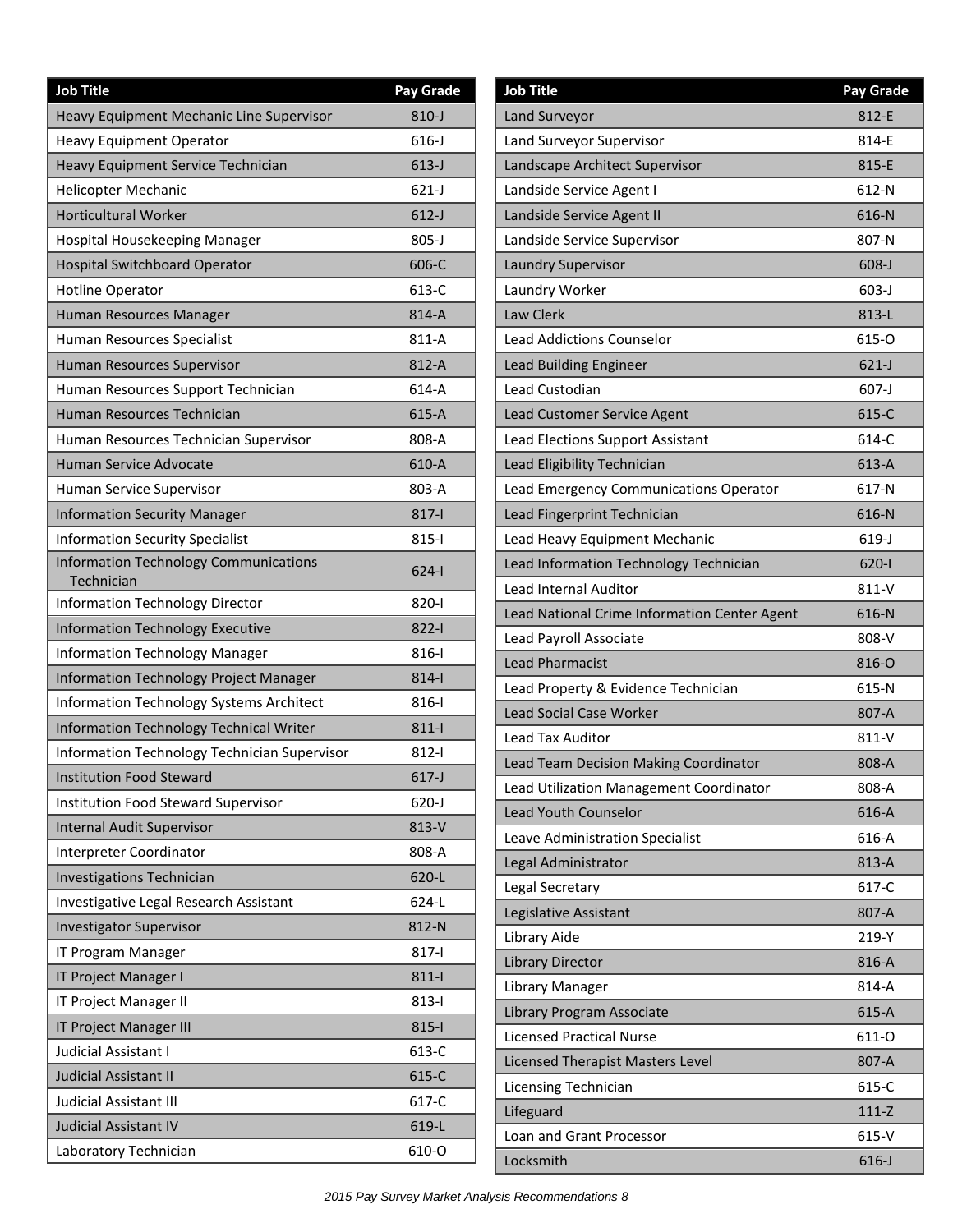| <b>Job Title</b>                                      | <b>Pay Grade</b> |
|-------------------------------------------------------|------------------|
| <b>Maintenance Assistant</b>                          | $608 - J$        |
| Maintenance Control Supervisor                        | 808-A            |
| Maintenance Control Technician                        | 615-A            |
| <b>Maintenance Liaison</b>                            | 615-A            |
| Maintenance Technician                                | $613-J$          |
| Mammography Technologist                              | 621-0            |
| Management Analyst - Office of Independent<br>Monitor | 809-A            |
| Management Analyst I                                  | 615-A            |
| Management Analyst II                                 | 807-A            |
| Management Analyst III                                | 809-A            |
| Management Analyst IV                                 | 812-A            |
| Management Analyst Supervisor                         | 812-A            |
| Manager                                               | 814-A            |
| Manager                                               | 817-E            |
| Manager of Air Service Development                    | 815-A            |
| <b>Manager of Airside Operations</b>                  | 814-A            |
| Manager of Aviation Security                          | 814-A            |
| Manager of Publication                                | 809-A            |
| Marketing/Communications Manager                      | 814-A            |
| Marketing/Communications Professional I               | 615-A            |
| Marketing/Communications Professional II              | 808-A            |
| Marketing/Communications Specialist                   | 811-A            |
| <b>Master Trades Worker</b>                           | $622-J$          |
| Materials Laboratory Administrator                    | 815-E            |
| <b>Materials Tester</b>                               | 619-E            |
| Mayor's Youth Worker                                  | 402-A            |
| Mechanic Line Supervisor                              | $810 - J$        |
| <b>Mechanical Inspector</b>                           | $621-J$          |
| <b>Medical Imaging Manager</b>                        | 813-0            |
| <b>Medical Office Assistant</b>                       | 607-O            |
| Medical Only Claims Adjuster                          | $612-A$          |
| <b>Medical Records Coder</b>                          | 613-0            |
| <b>Medical Services Representative</b>                | 606-O            |
| <b>Medical Technologist</b>                           | 808-O            |
| <b>Medical Technologist Section Supervisor</b>        | 810-O            |
| Medical Technologist Unit Supervisor                  | 809-O            |
| <b>Medical Transcriptionist</b>                       | 612-C            |
| <b>Modified Duty Coordinator</b>                      | 614-A            |
| Monitor                                               | 818-A            |
| Motor Vehicle Supervisor                              | 806-C            |
| Motor Vehicle Technician I                            | 614-C            |
| Motor Vehicle Technician II                           | 615-C            |

| <b>Job Title</b>                            | Pay Grade |
|---------------------------------------------|-----------|
| Motor Vehicle Technician III                | 616-C     |
| <b>Multiple Trades Supervisor</b>           | $810 - J$ |
| Museum Security Officer                     | 608-N     |
| National Crime Information Center Agent     | 615-N     |
| Network Administrator I                     | 622-l     |
| Network Administrator II                    | $812 - 1$ |
| Network Engineer                            | 814-l     |
| <b>Nuclear Medicine Technologist</b>        | 622-0     |
| <b>Nurse Practitioner</b>                   | 813-0     |
| <b>Nursing Administrator</b>                | 811-O     |
| <b>Nursing Aide</b>                         | 605-O     |
| <b>Nursing Clinical Coordinator</b>         | 810-O     |
| <b>Nursing Operations Manager</b>           | 815-O     |
| <b>Nursing Program Manager</b>              | 812-0     |
| <b>Office Occupations Trainee</b>           | 402-C     |
| <b>Operational Supervisor I</b>             | 808-A     |
| <b>Operational Supervisor I</b>             | 808-V     |
| <b>Operational Supervisor II</b>            | 810-A     |
| <b>Operations Assistant</b>                 | 613-A     |
| <b>Operations Coordinator</b>               | 808-A     |
| <b>Operations Supervisor</b>                | $810 - J$ |
| <b>Outreach Case Coordinator</b>            | 613-A     |
| <b>Outreach Case Coordinator Supervisor</b> | 807-A     |
| <b>Outreach Librarian</b>                   | 806-A     |
| <b>Outreach Specialist</b>                  | 807-A     |
| Painter                                     | $616 - J$ |
| Paralegal I                                 | 618-L     |
| Paralegal II                                | 620-L     |
| Paralegal III                               | $623-L$   |
| Paramedic                                   | 618-O     |
| Paramedic Dispatch Supervisor               | 623-N     |
| Paramedic Dispatcher                        | 620-N     |
| Paramedic Field Supervisor                  | 809-O     |
| Paramedic Fleet Supervisor                  | 810-O     |
| Paramedic Operations Supervisor             | 810-O     |
| Park Horticulturist                         | $613-J$   |
| Park Ranger                                 | 614-N     |
| Park Ranger Supervisor                      | 809-N     |
| Park Seasonal Laborer                       | 225-Y     |
| Parking Meter Collector                     | $610-J$   |
| Parking/Speeding Enforcement Supervisor     | 808-N     |
| Parks Intern I                              | $405 - J$ |
| Parks Intern II                             | $407 - J$ |
|                                             |           |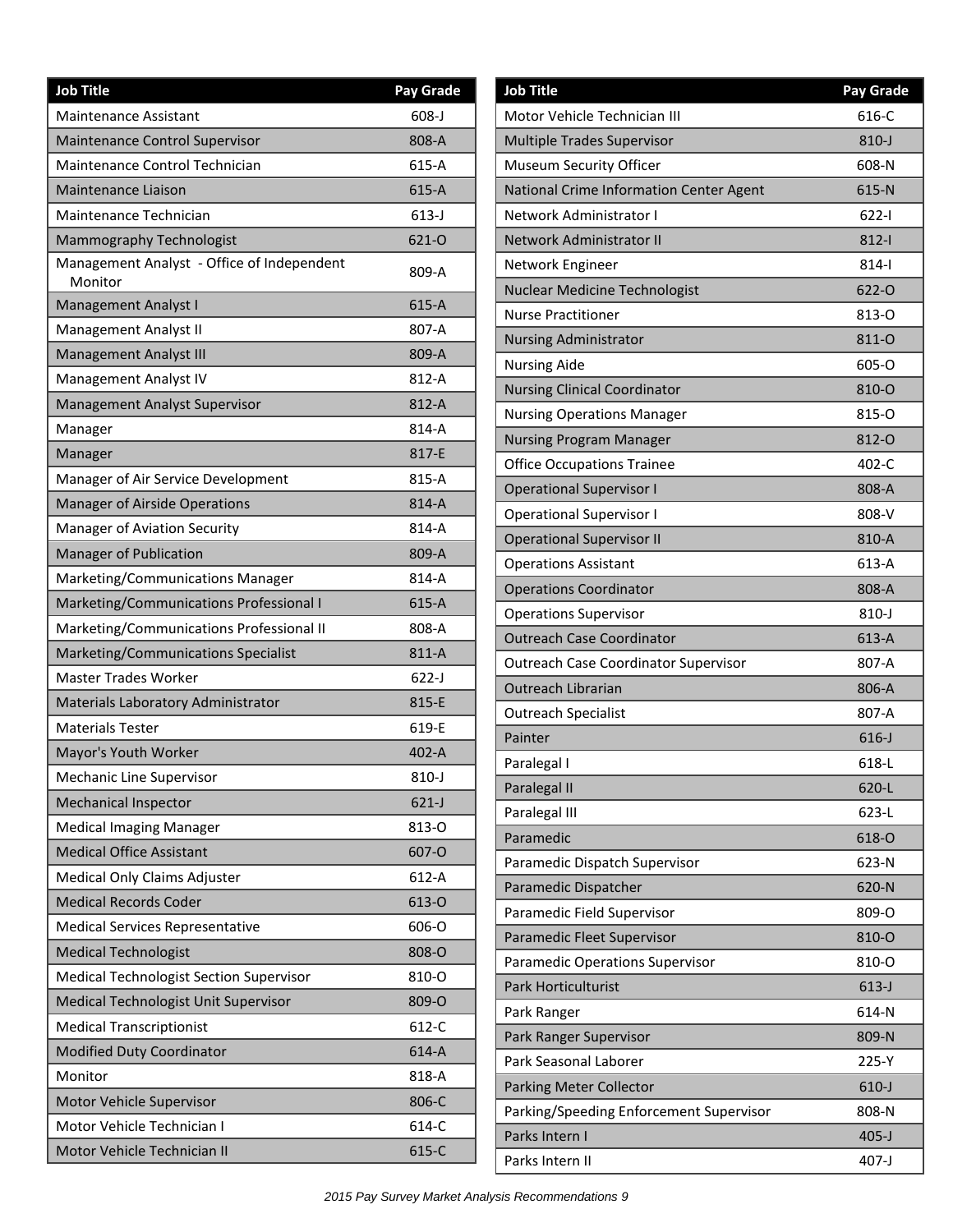| <b>Job Title</b>                           | <b>Pay Grade</b> |
|--------------------------------------------|------------------|
| Parks Intern III                           | $409 - J$        |
| Payroll Accountant                         | 809-V            |
| Payroll Associate                          | $615-V$          |
| Payroll Supervisor                         | 811-V            |
| Permit Supervisor                          | 808-E            |
| Personal Property Analyst I                | $612-Y$          |
| Personal Property Analyst II               | 614-V            |
| Personal Property Analyst III              | $616-Y$          |
| Pharmacist                                 | 815-O            |
| Pharmacy Technician                        | 606-O            |
| Photo Enforcement Agent                    | 615-N            |
| <b>Physical Therapist</b>                  | 809-O            |
| Physician                                  | 821-0            |
| Plans Review Engineer                      | 816-E            |
| <b>Plans Review Supervisor</b>             | 813-E            |
| Plans Review Technician                    | 620-E            |
| Plumber                                    | $620 - J$        |
| Plumbing Inspector                         | $621-J$          |
| <b>Plumbing Supervisor</b>                 | $810 - J$        |
| Police Dispatcher                          | 620-N            |
| Police Fleet Technician                    | $617 - J$        |
| Police Lead Dispatcher                     | 621-N            |
| Police Photographic Specialist             | $615-A$          |
| Pool Coordinator                           | 607-C            |
| Pool Maintenance Technician                | $616 - J$        |
| Pool Supervisor                            | $117 - Z$        |
| Power Shovel Operator                      | $617 - J$        |
| Principal City Planner                     | 815-E            |
| Principal Project Manager                  | 821-E            |
| <b>Probation Officer Supervisor</b>        | 812-N            |
| Professional Occupations Intern I          | 404-A            |
| Professional Occupations Intern II         | 406-A            |
| <b>Professional Occupations Intern III</b> | 408-A            |
| Program Administrator                      | 808-A            |
| <b>Program Coordinator</b>                 | 806-A            |
| Program Manager                            | 811-A            |
| Program Quality Assurance Technician       | 615-N            |
| Project Inspector                          | 811-E            |
| Project Manager I                          | 811-A            |
| Project Manager I                          | 812-V            |
| Project Manager I                          | 813-E            |
| Project Manager II                         | 813-A            |
| Project Manager II                         | 814-V            |

| <b>Job Title</b>                              | Pay Grade |
|-----------------------------------------------|-----------|
| Project Manager II                            | 815-E     |
| Property and Evidence Technician              | 614-N     |
| Psychologist                                  | 811-0     |
| Psychologist Candidate for Licensure          | 807-O     |
| Psychologist Supervisor                       | 813-0     |
| Psychology Intern                             | 407-O     |
| <b>Public Health Administrator</b>            | 811-E     |
| <b>Public Safety Cadet</b>                    | $403 - B$ |
| <b>Purchasing Manager</b>                     | 814-A     |
| <b>Purchasing Technician</b>                  | 616-A     |
| <b>Quality Improvement Nurse</b>              | 808-O     |
| Ramp Tower Supervisor                         | 810-A     |
| Real Estate Agent                             | 809-A     |
| <b>Real Property Appraiser Specialist</b>     | 811-V     |
| Real Property Appraiser Supervisor            | $813-V$   |
| Real Property Appraiser Technician            | $613-V$   |
| <b>Recreation Aide</b>                        | $212-Y$   |
| <b>Recreation Coordinator</b>                 | 617-A     |
| <b>Recreation Facility Assistant</b>          | 219-Y     |
| <b>Recreation Instructor</b>                  | 607-A     |
| <b>Recreation Manager</b>                     | 812-A     |
| <b>Recreation Supervisor</b>                  | 808-A     |
| <b>Recreation Trainee</b>                     | 403-A     |
| <b>Recreational Therapist</b>                 | 809-O     |
| Reference Librarian                           | 805-A     |
| <b>Registered Nurse</b>                       | 808-Q     |
| Research Supervisor                           | 812-A     |
| Right-of-Way Enforcement Agent I              | $615-N$   |
| Right-of-Way Enforcement Agent II             | 617-N     |
| <b>Risk Analyst</b>                           | 808-V     |
| Safety and Industrial Hygiene Administrator   | 810-A     |
| Safety and Industrial Hygiene Professional I  | 617-A     |
| Safety and Industrial Hygiene Professional II | 808-A     |
| Safety and Industrial Hygiene Supervisor      | 811-A     |
| Section Manager of Aviation Operations        | 814-A     |
| <b>Security Officer</b>                       | 609-N     |
| <b>Security Specialist</b>                    | 613-N     |
| <b>Security Supervisor</b>                    | 803-N     |
| Selection Librarian                           | 805-A     |
| Senior Accountant                             | 808-V     |
| Senior Agency Budget Analyst                  | 809-V     |
| Senior Arboreal Inspector                     | 621-N     |
| Senior Architect                              | 816-E     |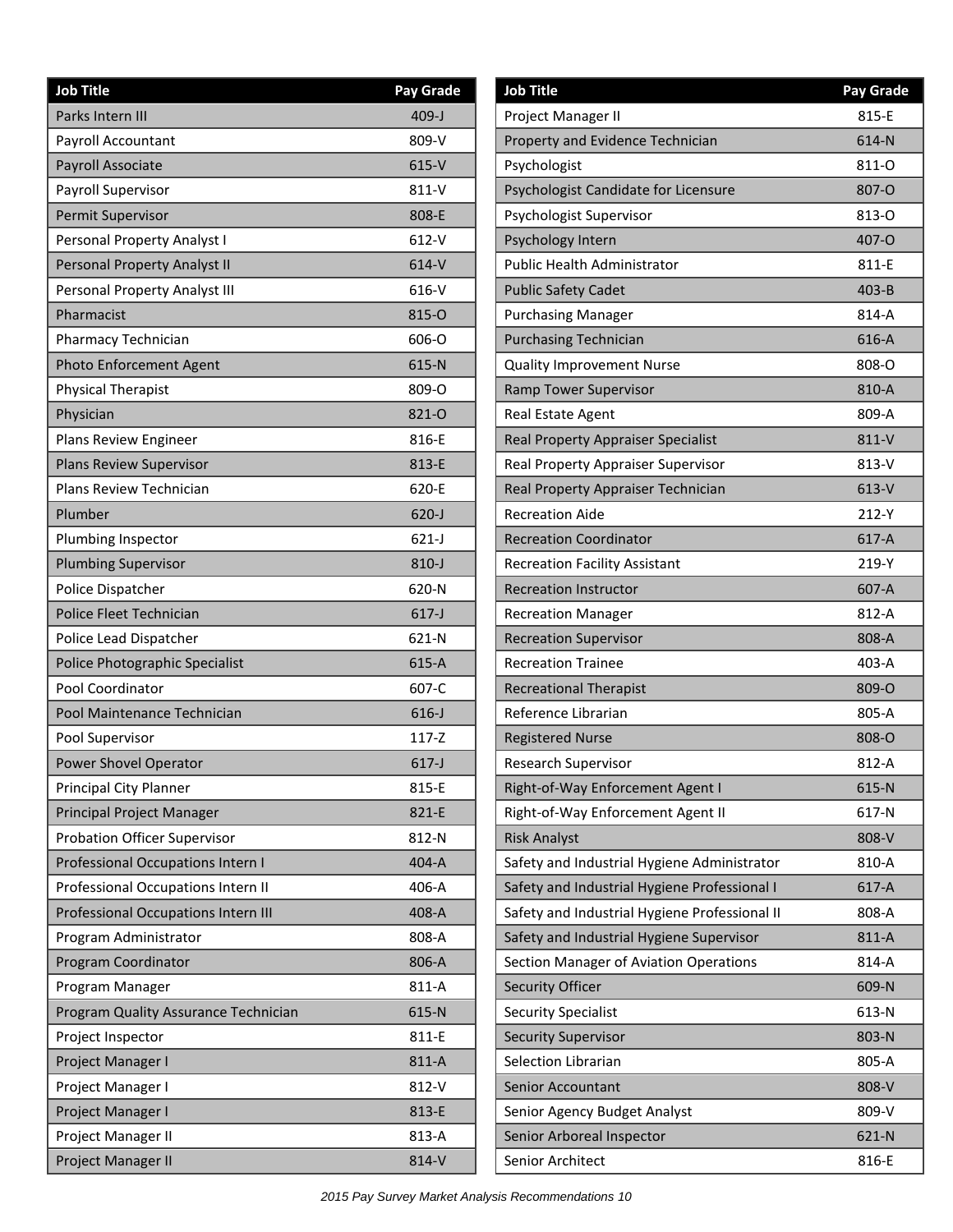| <b>Job Title</b>                                         | <b>Pay Grade</b> |
|----------------------------------------------------------|------------------|
| Senior Aviation Security Agent                           | 614-C            |
| Senior Biomedical Equipment Technician                   | $622-J$          |
| Senior Branch Librarian                                  | 807-A            |
| Senior Buyer                                             | 810-A            |
| Senior Catalog Librarian                                 | 807-A            |
| Senior Chief Deputy District Attorney                    | 823-L            |
| Senior City Inspector                                    | 619-N            |
| Senior City Planner                                      | 813-E            |
| Senior Clinical Care Associate                           | 610-O            |
| <b>Senior Clinical Social Worker</b>                     | 805-0            |
| Senior Closed Circuit Television Technician              | $618 - J$        |
| Senior Cost Estimator Analyst                            | 811-A            |
| Senior Criminal/Civil Investigator                       | $624-L$          |
| <b>Senior Data Architect</b>                             | $815 -$          |
| Senior Deputy District Attorney                          | 820-L            |
| Senior Deputy Monitor                                    | 815-A            |
| Senior Development Project Coordinator                   | 812-E            |
| Senior Director of Aviation Infrastructure<br>Management | 818-A            |
| Senior Engineer                                          | 816-E            |
| Senior Engineer/Architect Manager                        | 820-E            |
| Senior Engineering Associate                             | 811-E            |
| Senior Enterprise Resource Planning Developer            | $814 - 1$        |
| Senior Enterprise Resource Planning Systems<br>Analyst   | $814 -$          |
| Senior Environmental Administrator                       | 814-E            |
| Senior Financial Management Analyst                      | 810-V            |
| Senior Geographic Information System Analyst             | 809-l            |
| Senior Human Resources Professional                      | 809-A            |
| Senior Information Technology Developer                  | $813 - 1$        |
| Senior Information Technology Manager                    | 818-l            |
| Senior Information Technology Systems<br>Administrator   | 813-l            |
| Senior Information Technology Systems Analyst            | $813 -$          |
| Senior Information Technology Technician                 | $619-1$          |
| <b>Senior Internal Auditor</b>                           | 810-V            |
| Senior Laboratory Technician                             | 613-0            |
| Senior Landscape Architect                               | 813-E            |
| Senior Occupational Therapist                            | 809-O            |
| Senior Park Ranger                                       | 617-N            |
| Senior Payroll Associate                                 | 807-V            |
| Senior Physical Therapist                                | 812-0            |
| Senior Physician                                         | 825-0            |
| Senior Plans Review Technician                           | 625-E            |

| <b>Job Title</b>                                | <b>Pay Grade</b> |
|-------------------------------------------------|------------------|
| Senior Police Fleet Technician                  | $618 - J$        |
| <b>Senior Probation Officer</b>                 | 623-N            |
| Senior Project Inspector                        | 812-E            |
| Senior Public Works Director                    | 819-A            |
| Senior Quality Improvement Nurse                | 810-0            |
| Senior Real Estate Agent                        | 811-A            |
| Senior Real Property Appraiser                  | 809-V            |
| Senior Recreation Supervisor                    | 810-A            |
| Senior Reference Librarian                      | 807-A            |
| <b>Senior Registered Nurse</b>                  | 810-0            |
| Senior Respiratory Therapist                    | 616-O            |
| <b>Senior Social Case Worker</b>                | 806-A            |
| Senior Special Collection Librarian             | 809-A            |
| Senior Speech Therapist                         | 809-O            |
| Senior Statistical Researcher                   | 809-A            |
| Senior Surveying Technician                     | 622-E            |
| Senior Tax Auditor                              | 810-V            |
| Senior Technical Physician                      | 827-O            |
| Senior Television and Video Producer            | 812-A            |
| <b>Senior Transcriptionist</b>                  | 617-C            |
| Senior Transportation Worker                    | $608-J$          |
| Senior Utility Worker                           | $612-J$          |
| Senior Workforce Development Advisor            | 808-A            |
| Shelter Veterinarian                            | 812-0            |
| Sign Language Interpreter                       | 619-A            |
| <b>Social Case Worker</b>                       | 805-A            |
| Social Case Worker Supervisor                   | 810-A            |
| Social Worker Intern                            | 405-A            |
| Special Collection Librarian                    | 807-A            |
| <b>Special Education Teacher</b>                | 808-A            |
| <b>Special Education Teacher Supervisor</b>     | 810-A            |
| <b>Special Education Teaching Assistant</b>     | $611-A$          |
| Special Education Teaching Assistant Supervisor | 804-A            |
| <b>Special Events Coordinator</b>               | 808-A            |
| Speech Therapist                                | 808-O            |
| Sports Official I - Non Certified               | $118 - Z$        |
| Sports Official II - Certified                  | 123-Z            |
| <b>Stable Master</b>                            | $613-J$          |
| <b>Staff Accountant</b>                         | 616-V            |
| <b>Staff Agency Budget Analyst</b>              | 616-V            |
| <b>Staff Architectural Associate</b>            | 810-E            |
| <b>Staff Assistant</b>                          | 805-A            |
| <b>Staff Buyer</b>                              | 616-A            |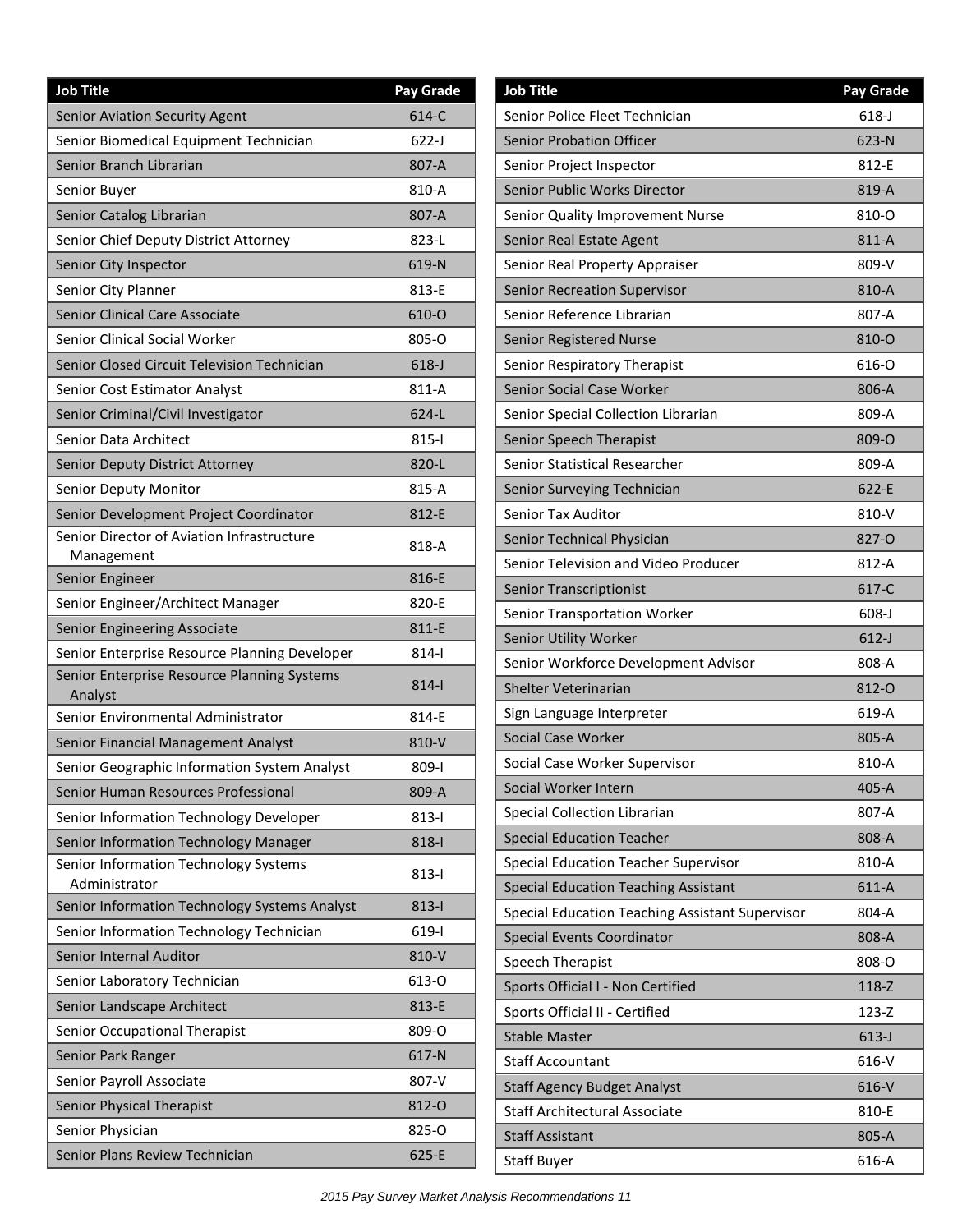| <b>Job Title</b>                                             | Pay Grade |
|--------------------------------------------------------------|-----------|
| <b>Staff Closed Circuit Television Technician</b>            | $612-J$   |
| <b>Staff Community Development Associate</b>                 | 614-A     |
| <b>Staff Data Architect</b>                                  | $624 - 1$ |
| <b>Staff Engineer</b>                                        | 810-E     |
| Staff Enterprise Resource Planning Developer                 | $622 - 1$ |
| <b>Staff Enterprise Resource Planning Systems</b><br>Analyst | 622-l     |
| <b>Staff Financial Management Analyst</b>                    | 618-V     |
| <b>Staff Human Resources Professional</b>                    | 615-A     |
| <b>Staff Information Technology Developer</b>                | $621-1$   |
| <b>Staff Information Technology Systems</b><br>Administrator | $621 - 1$ |
| <b>Staff Information Technology Systems Analyst</b>          | $621 - 1$ |
| Staff Information Technology Technician                      | $614 - 1$ |
| <b>Staff Internal Auditor</b>                                | 619-V     |
| <b>Staff Land Surveyor</b>                                   | 810-E     |
| Staff Parks Landscape Planner                                | 619-E     |
| <b>Staff Probation Officer</b>                               | 617-N     |
| <b>Staff Project Inspector</b>                               | 621-E     |
| <b>Staff Real Property Appraiser</b>                         | 616-V     |
| <b>Staff Social Case Worker</b>                              | 614-A     |
| <b>Staff Special Education Teacher</b>                       | 617-A     |
| <b>Staff Tax Auditor</b>                                     | 619-V     |
| Stapleton Redevelopment Programs Manager                     | 810-A     |
| Stockkeeper I                                                | $609-J$   |
| Stockkeeper II                                               | $614-J$   |
| Stockkeeper III                                              | $616 - J$ |
| Stockroom Manager                                            | $808 - J$ |
| <b>Stockroom Supervisor</b>                                  | $807 - J$ |
| <b>Strategic Advisor</b>                                     | 813-A     |
| Superintendent of Radio Communications                       | $813-J$   |
| Supervisor of Administrative Support I                       | 806-C     |
| Supervisor of Administrative Support II                      | 808-C     |
| <b>Surveying Technician</b>                                  | 618-E     |
| Systems Librarian                                            | 806-A     |
| <b>Tax Analyst</b>                                           | 616-V     |
| <b>Tax Audit Supervisor</b>                                  | 813-V     |
| Tax Revenue Agent I                                          | 615-V     |
| Tax Revenue Agent II                                         | 617-V     |
| Tax Revenue Agent Supervisor                                 | 808-V     |
| Tax Technician I                                             | $612-V$   |
| <b>Tax Technician II</b>                                     | 613-V     |
| <b>Team Decision Making Coordinator</b>                      | 807-A     |

| <b>Job Title</b>                                    | Pay Grade |
|-----------------------------------------------------|-----------|
| Technical Director - Board of Adjustment Zoning     | 808-A     |
| <b>Technical Physician</b>                          | 823-0     |
| Television & Video Director/Editor                  | 810-A     |
| Television & Video Producer                         | 810-A     |
| Television & Video Production Support<br>Technician | 122-Z     |
| <b>Television Engineer</b>                          | 808-l     |
| <b>Television Programmer</b>                        | 809-A     |
| <b>Tenant Facility Project Supervisor</b>           | 813-E     |
| <b>Terminal Operations Officer</b>                  | 621-A     |
| <b>Terminal Operations Supervisor</b>               | 812-A     |
| Therapist - Master's Level                          | 805-A     |
| <b>Therapist Supervisor</b>                         | 810-A     |
| <b>Trades Apprentice</b>                            | $613-J$   |
| <b>Trades Inspector</b>                             | $621-J$   |
| <b>Traffic Operations Technician I</b>              | $613-J$   |
| <b>Traffic Operations Technician II</b>             | $615 - J$ |
| Traffic Signal Technician 1                         | $616 - J$ |
| Traffic Signal Technician 2                         | $618 - J$ |
| Traffic Signal Technician 3                         | 620-J     |
| <b>Traffic Signal Technician Supervisor</b>         | $810 - J$ |
| <b>Transportation Worker</b>                        | $607 - J$ |
| <b>Treasury Agent</b>                               | 619-V     |
| <b>Turf Equipment Mechanic</b>                      | $616 - J$ |
| <b>Turf Equipment Mechanic Supervisor</b>           | $810 - J$ |
| Underground Utility Investigator                    | 614-N     |
| Underground Utility Investigator Supervisor         | 806-N     |
| Unit Charge Nurse                                   | 810-O     |
| Urban Design Architect                              | 813-E     |
| Usher                                               | 310-Z     |
| <b>Utility Worker</b>                               | $610-J$   |
| <b>Utility Worker Trainee</b>                       | $405 - J$ |
| <b>Utilization Management Coordinator</b>           | 807-A     |
| Vector Control Inspector                            | 617-N     |
| Vehicle Boot Investigator                           | 618-N     |
| Vehicle Impound Clerk                               | 612-N     |
| <b>Veterinary Assistant</b>                         | 606-O     |
| Veterinary Technician                               | 608-O     |
| Victim Advocate                                     | 616-A     |
| Victim Specialist                                   | 614-A     |
| <b>Vocational Mechanic Trainee</b>                  | $410 - J$ |
| <b>Washing Machine Operator</b>                     | $605 - J$ |
| Wastewater Data Technician                          | $612-V$   |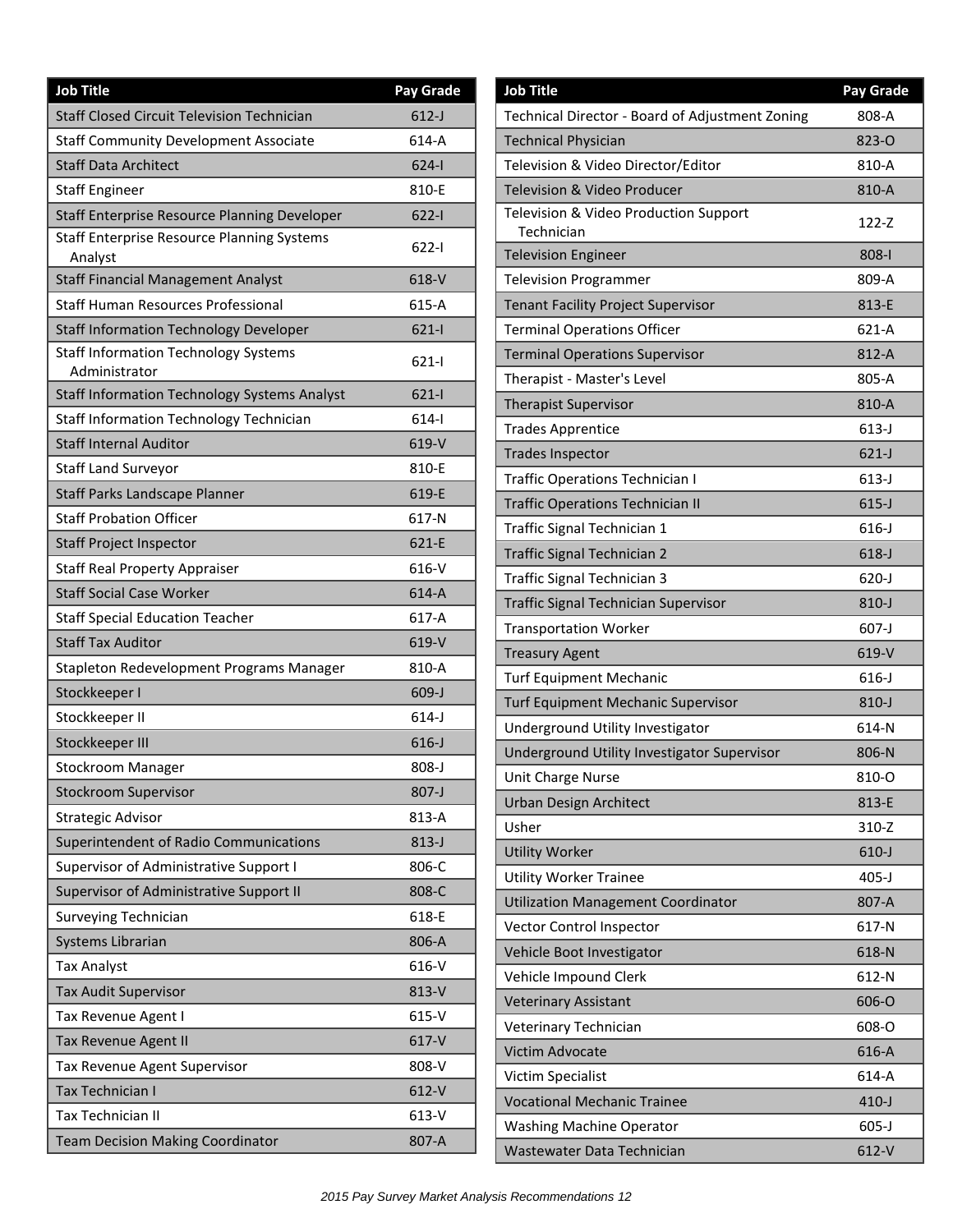| <b>Job Title</b>                               | Pay Grade |
|------------------------------------------------|-----------|
| <b>Wastewater Quality Control Manager</b>      | 815-E     |
| <b>Wastewater Quality Control Supervisor</b>   | 809-E     |
| Wastewater Quality Technician                  | 616-E     |
| Wastewater Systems Data Investigator           | $617-N$   |
| <b>Water Quality Investigator</b>              | 619-N     |
| Webmaster                                      | $811 -$   |
| Welder                                         | $618 - J$ |
| Work Release Technician                        | $614-A$   |
| <b>Workers' Compensation Claims Supervisor</b> | 810-A     |

| <b>Job Title</b>                              | Pay Grade |
|-----------------------------------------------|-----------|
| <b>Workers' Compensation Registered Nurse</b> | 810-0     |
| <b>Youth Counselor</b>                        | 615-A     |
| <b>Youth Counselor Supervisor</b>             | 807-A     |
| Youth Worker                                  | 610-A     |
| Zoo Area Supervisor                           | 806-A     |
| Zoo Commissary Worker                         | $608 - J$ |
| Zoo Veterinary Technician                     | 613-0     |
| Zookeeper                                     | $613-A$   |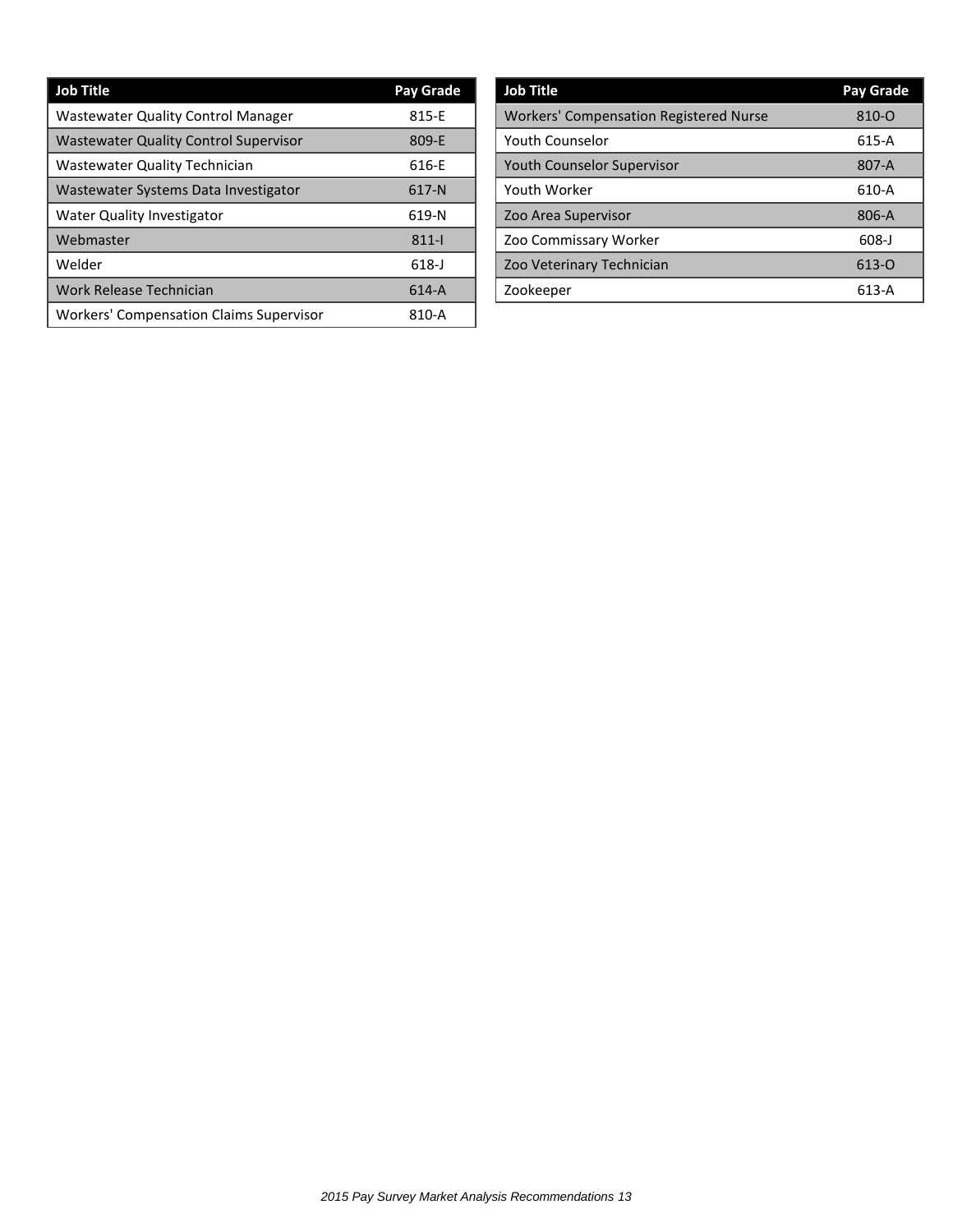### **A - Professional Occupational Group**

|                  |                         |                                | Non-Exempt                                                          |                                       |                         |                  |                         | Exempt                         |              |
|------------------|-------------------------|--------------------------------|---------------------------------------------------------------------|---------------------------------------|-------------------------|------------------|-------------------------|--------------------------------|--------------|
| <b>PAY GRADE</b> | Range<br><b>Minimum</b> | 2nd Quartile<br><b>Minimum</b> | <b>3rd Quartile</b><br><b>Minimum</b><br>(Range<br><b>Midpoint)</b> | <b>4th Quartile</b><br><b>Minimum</b> | Range<br><b>Maximum</b> | <b>PAY GRADE</b> | Range<br><b>Minimum</b> | 2nd Quartile<br><b>Minimum</b> | 3r<br>N<br>N |
| 600-A            | 21182                   | 23618                          | 26054                                                               | 28490                                 | 30926                   | 800-A            | 30240                   | 34776                          |              |
| 601-A            | 22146                   | 24693                          | 27240                                                               | 29786                                 | 32333                   | 801-A            | 32327                   | 37176                          |              |
| 602-A            | 23154                   | 25817                          | 28480                                                               | 31142                                 | 33805                   | 802-A            | 34558                   | 39742                          |              |
| 603-A            | 24208                   | 26992                          | 29776                                                               | 32560                                 | 35344                   | 803-A            | 36943                   | 42485                          |              |
| 604-A            | 25309                   | 28220                          | 31130                                                               | 34041                                 | 36951                   | 804-A            | 39492                   | 45416                          |              |
| 605-A            | 26461                   | 29504                          | 32547                                                               | 35590                                 | 38633                   | 805-A            | 42217                   | 48550                          |              |
| 606-A            | 27665                   | 30847                          | 34028                                                               | 37210                                 | 40391                   | 806-A            | 45130                   | 51900                          |              |
| 607-A            | 28924                   | 32250                          | 35577                                                               | 38903                                 | 42229                   | 807-A            | 48244                   | 55481                          |              |
| 608-A            | 30240                   | 33718                          | 37195                                                               | 40673                                 | 44150                   | 808-A            | 51573                   | 59309                          |              |
| 609-A            | 31616                   | 35252                          | 38888                                                               | 42523                                 | 46159                   | 809-A            | 55132                   | 63402                          |              |
| 610-A            | 33055                   | 36856                          | 40658                                                               | 44459                                 | 48260                   | 810-A            | 58936                   | 67777                          |              |
| $611-A$          | 34559                   | 38533                          | 42508                                                               | 46482                                 | 50456                   | 811-A            | 63003                   | 72454                          |              |
| 612-A            | 36131                   | 40286                          | 44441                                                               | 48596                                 | 52751                   | 812-A            | 67350                   | 77453                          |              |
| 613-A            | 37775                   | 42119                          | 46464                                                               | 50808                                 | 55152                   | 813-A            | 71997                   | 82797                          |              |
| 614-A            | 39494                   | 44036                          | 48578                                                               | 53119                                 | 57661                   | 814-A            | 76965                   | 88510                          |              |
| 615-A            | 41291                   | 46040                          | 50788                                                               | 55537                                 | 60285                   | 815-A            | 82276                   | 94618                          |              |
| 616-A            | 43170                   | 48135                          | 53099                                                               | 58064                                 | 63028                   | 816-A            | 87953                   | 101146                         |              |
| 617-A            | 45134                   | 50325                          | 55515                                                               | 60706                                 | 65896                   | 817-A            | 94022                   | 108125                         |              |
| 618-A            | 47188                   | 52615                          | 58041                                                               | 63468                                 | 68894                   | 818-A            | 100510                  | 115587                         |              |
| 619-A            | 49335                   | 55009                          | 60682                                                               | 66356                                 | 72029                   | 819-A            | 107445                  | 123562                         |              |
| 620-A            | 51580                   | 57512                          | 63444                                                               | 69375                                 | 75307                   | 820-A            | 114859                  | 132088                         |              |
| 621-A            | 53927                   | 60129                          | 66330                                                               | 72532                                 | 78733                   | 821-A            | 122784                  | 141202                         |              |
| 622-A            | 56381                   | 62865                          | 69349                                                               | 75832                                 | 82316                   | 822-A            | 131256                  | 150945                         |              |
| 623-A            | 58946                   | 65725                          | 72504                                                               | 79282                                 | 86061                   | 823-A            | 140313                  | 161360                         |              |
| 624-A            | 61628                   | 68715                          | 75803                                                               | 82890                                 | 89977                   | 824-A            | 149995                  | 172494                         |              |
|                  |                         |                                |                                                                     |                                       |                         |                  |                         |                                |              |

| <b>GRADE</b> | Range<br><b>Minimum</b> | 2nd Quartile<br><b>Minimum</b> | <b>3rd Quartile</b><br><b>Minimum</b><br>(Range<br><b>Midpoint)</b> | 4th Quartile<br><b>Minimum</b> | Range<br><b>Maximum</b> | <b>PAY GRADE</b> | Range<br><b>Minimum</b> | 2nd Quartile<br><b>Minimum</b> | <b>3rd Quartile</b><br><b>Minimum</b><br>(Range<br><b>Midpoint)</b> | <b>4th Quartile</b><br><b>Minimum</b> |  |
|--------------|-------------------------|--------------------------------|---------------------------------------------------------------------|--------------------------------|-------------------------|------------------|-------------------------|--------------------------------|---------------------------------------------------------------------|---------------------------------------|--|
| 600-A        | 21182                   | 23618                          | 26054                                                               | 28490                          | 30926                   | 800-A            | 30240                   | 34776                          | 39312                                                               | 43848                                 |  |
| 601-A        | 22146                   | 24693                          | 27240                                                               | 29786                          | 32333                   | 801-A            | 32327                   | 37176                          | 42025                                                               | 46874                                 |  |
| 602-A        | 23154                   | 25817                          | 28480                                                               | 31142                          | 33805                   | 802-A            | 34558                   | 39742                          | 44926                                                               | 50109                                 |  |
| 603-A        | 24208                   | 26992                          | 29776                                                               | 32560                          | 35344                   | 803-A            | 36943                   | 42485                          | 48026                                                               | 53568                                 |  |
| 604-A        | 25309                   | 28220                          | 31130                                                               | 34041                          | 36951                   | 804-A            | 39492                   | 45416                          | 51340                                                               | 57263                                 |  |
| 605-A        | 26461                   | 29504                          | 32547                                                               | 35590                          | 38633                   | 805-A            | 42217                   | 48550                          | 54882                                                               | 61215                                 |  |
| 606-A        | 27665                   | 30847                          | 34028                                                               | 37210                          | 40391                   | 806-A            | 45130                   | 51900                          | 58669                                                               | 65439                                 |  |
| 607-A        | 28924                   | 32250                          | 35577                                                               | 38903                          | 42229                   | 807-A            | 48244                   | 55481                          | 62717                                                               | 69954                                 |  |
| 608-A        | 30240                   | 33718                          | 37195                                                               | 40673                          | 44150                   | 808-A            | 51573                   | 59309                          | 67045                                                               | 74781                                 |  |
| $609-A$      | 31616                   | 35252                          | 38888                                                               | 42523                          | 46159                   | 809-A            | 55132                   | 63402                          | 71672                                                               | 79941                                 |  |
| 610-A        | 33055                   | 36856                          | 40658                                                               | 44459                          | 48260                   | 810-A            | 58936                   | 67777                          | 76617                                                               | 85458                                 |  |
| 611-A        | 34559                   | 38533                          | 42508                                                               | 46482                          | 50456                   | 811-A            | 63003                   | 72454                          | 81904                                                               | 91355                                 |  |
| $612-A$      | 36131                   | 40286                          | 44441                                                               | 48596                          | 52751                   | 812-A            | 67350                   | 77453                          | 87555                                                               | 97658                                 |  |
| 613-A        | 37775                   | 42119                          | 46464                                                               | 50808                          | 55152                   | 813-A            | 71997                   | 82797                          | 93596                                                               | 104396                                |  |
| 614-A        | 39494                   | 44036                          | 48578                                                               | 53119                          | 57661                   | 814-A            | 76965                   | 88510                          | 100055                                                              | 111599                                |  |
| $615-A$      | 41291                   | 46040                          | 50788                                                               | 55537                          | 60285                   | 815-A            | 82276                   | 94618                          | 106959                                                              | 119301                                |  |
| 616-A        | 43170                   | 48135                          | 53099                                                               | 58064                          | 63028                   | 816-A            | 87953                   | 101146                         | 114339                                                              | 127532                                |  |
| 617-A        | 45134                   | 50325                          | 55515                                                               | 60706                          | 65896                   | 817-A            | 94022                   | 108125                         | 122229                                                              | 136332                                |  |
| $618-A$      | 47188                   | 52615                          | 58041                                                               | 63468                          | 68894                   | 818-A            | 100510                  | 115587                         | 130663                                                              | 145740                                |  |
| 619-A        | 49335                   | 55009                          | 60682                                                               | 66356                          | 72029                   | 819-A            | 107445                  | 123562                         | 139679                                                              | 155795                                |  |
| 620-A        | 51580                   | 57512                          | 63444                                                               | 69375                          | 75307                   | 820-A            | 114859                  | 132088                         | 149317                                                              | 166545                                |  |
| $621-A$      | 53927                   | 60129                          | 66330                                                               | 72532                          | 78733                   | $821 - A$        | 122784                  | 141202                         | 159619                                                              | 178037                                |  |
| 622-A        | 56381                   | 62865                          | 69349                                                               | 75832                          | 82316                   | 822-A            | 131256                  | 150945                         | 170633                                                              | 190322                                |  |
| 623-A        | 58946                   | 65725                          | 72504                                                               | 79282                          | 86061                   | 823-A            | 140313                  | 161360                         | 182407                                                              | 203454                                |  |
| 624-A        | 61628                   | 68715                          | 75803                                                               | 82890                          | 89977                   | 824-A            | 149995                  | 172494                         | 194994                                                              | 217493                                |  |
|              |                         |                                |                                                                     |                                |                         | 825-A            | 160345                  | 184397                         | 208449                                                              | 232500                                |  |
|              |                         |                                |                                                                     |                                |                         | 826-A            | 171409                  | 197120                         | 222832                                                              | 248543                                |  |
|              |                         |                                |                                                                     |                                |                         | 827-A            | 183236                  | 210722                         | 238207                                                              | 265693                                |  |
|              |                         |                                |                                                                     |                                |                         | 828-A            | 195879                  | 225261                         | 254643                                                              | 284024                                |  |
|              |                         |                                |                                                                     |                                |                         | 829-A            | 209395                  | 240804                         | 272214                                                              | 303623                                |  |

|                  |                         |                                |                                               |                                       | <b>C</b> - Clerical Occupational Group |                  |                         |                                |                                               |                                       |                 |
|------------------|-------------------------|--------------------------------|-----------------------------------------------|---------------------------------------|----------------------------------------|------------------|-------------------------|--------------------------------|-----------------------------------------------|---------------------------------------|-----------------|
|                  |                         |                                | Non-Exempt                                    |                                       |                                        |                  |                         |                                | Exempt                                        |                                       |                 |
|                  |                         |                                | <b>3rd Quartile</b>                           |                                       |                                        |                  |                         |                                | <b>3rd Quartile</b>                           |                                       |                 |
| <b>PAY GRADE</b> | Range<br><b>Minimum</b> | 2nd Quartile<br><b>Minimum</b> | <b>Minimum</b><br>(Range<br><b>Midpoint</b> ) | <b>4th Quartile</b><br><b>Minimum</b> | Range<br><b>Maximum</b>                | <b>PAY GRADE</b> | Range<br><b>Minimum</b> | 2nd Quartile<br><b>Minimum</b> | <b>Minimum</b><br>(Range<br><b>Midpoint</b> ) | <b>4th Quartile</b><br><b>Minimum</b> | Range<br>Maximu |
| 600-C            | 19833                   | 22114                          | 24395                                         | 26675                                 | 28956                                  | 800-C            | 28310                   | 32557                          | 36803                                         | 41050                                 | 45296           |
| 601-C            | 20735                   | 23120                          | 25504                                         | 27889                                 | 30273                                  | 801-C            | 30263                   | 34803                          | 39342                                         | 43882                                 | 48421           |
| 602-C            | 21678                   | 24171                          | 26664                                         | 29157                                 | 31650                                  | 802-C            | 32351                   | 37204                          | 42057                                         | 46909                                 | 51762           |
| $603-C$          | 22664                   | 25270                          | 27877                                         | 30483                                 | 33089                                  | 803-C            | 34583                   | 39771                          | 44958                                         | 50146                                 | 55333           |
| 604-C            | 23695                   | 26420                          | 29145                                         | 31870                                 | 34595                                  | 804-C            | 36969                   | 42514                          | 48060                                         | 53605                                 | 59150           |
| 605-C            | 24773                   | 27622                          | 30471                                         | 33320                                 | 36169                                  | 805-C            | 39520                   | 45448                          | 51376                                         | 57304                                 | 63232           |
| 606-C            | 25900                   | 28879                          | 31857                                         | 34836                                 | 37814                                  | 806-C            | 42247                   | 48584                          | 54921                                         | 61258                                 | 67595           |
| 607-C            | 27078                   | 30192                          | 33306                                         | 36420                                 | 39534                                  | 807-C            | 45162                   | 51936                          | 58711                                         | 65485                                 | 72259           |
| 608-C            | 28310                   | 31566                          | 34822                                         | 38077                                 | 41333                                  | 808-C            | 48278                   | 55520                          | 62762                                         | 70003                                 | 77245           |
| 609-C            | 29598                   | 33002                          | 36406                                         | 39809                                 | 43213                                  | 809-C            | 51609                   | 59350                          | 67092                                         | 74833                                 | 82574           |
| 610-C            | 30945                   | 34504                          | 38063                                         | 41621                                 | 45180                                  | 810-C            | 55170                   | 63446                          | 71721                                         | 79997                                 | 88272           |
| $611-C$          | 32353                   | 36074                          | 39794                                         | 43515                                 | 47235                                  | 811-C            | 58977                   | 67824                          | 76670                                         | 85517                                 | 94363           |
| 612-C            | 33825                   | 37715                          | 41605                                         | 45495                                 | 49385                                  | 812-C            | 63046                   | 72503                          | 81960                                         | 91417                                 | 10087           |
| 613-C            | 35364                   | 39431                          | 43498                                         | 47564                                 | 51631                                  | 813-C            | 67396                   | 77506                          | 87615                                         | 97725                                 | 10783           |
| 614-C            | 36973                   | 41225                          | 45477                                         | 49729                                 | 53981                                  | 814-C            | 72046                   | 82853                          | 93660                                         | 104467                                | 11527           |
| 615-C            | 38655                   | 43100                          | 47546                                         | 51991                                 | 56436                                  |                  |                         |                                |                                               |                                       |                 |
| 616-C            | 40414                   | 45062                          | 49709                                         | 54357                                 | 59004                                  |                  |                         |                                |                                               |                                       |                 |
| $617-C$          | 42253                   | 47112                          | 51971                                         | 56830                                 | 61689                                  |                  |                         |                                |                                               |                                       |                 |
| $618-C$          | 44176                   | 49256                          | 54337                                         | 59417                                 | 64497                                  |                  |                         |                                |                                               |                                       |                 |
| 619-C            | 46186                   | 51498                          | 56809                                         | 62121                                 | 67432                                  |                  |                         |                                |                                               |                                       |                 |
| 620-C            | 48287                   | 53840                          | 59393                                         | 64946                                 | 70499                                  |                  |                         |                                |                                               |                                       |                 |
| 621-C            | 50484                   | 56290                          | 62096                                         | 67901                                 | 73707                                  |                  |                         |                                |                                               |                                       |                 |
| 622-C            | 52781                   | 58851                          | 64921                                         | 70990                                 | 77060                                  |                  |                         |                                |                                               |                                       |                 |
| 623-C            | 55183                   | 61529                          | 67875                                         | 74221                                 | 80567                                  |                  |                         |                                |                                               |                                       |                 |
| $624-C$          | 57694                   | 64329                          | 70964                                         | 77598                                 | 84233                                  |                  |                         |                                |                                               |                                       |                 |

|                       |         | Non-Exempt   |                  |              |         |                  |         | Exempt         |                     |              |         |
|-----------------------|---------|--------------|------------------|--------------|---------|------------------|---------|----------------|---------------------|--------------|---------|
|                       |         |              | 3rd Quartile     |              |         |                  |         |                | <b>3rd Quartile</b> |              |         |
| <b><i>( GRADE</i></b> | Range   | 2nd Quartile | <b>Minimum</b>   | 4th Quartile | Range   | <b>PAY GRADE</b> | Range   | 2nd Quartile   | Minimum             | 4th Quartile | Range   |
|                       | Minimum | Minimum      | (Range           | Minimum      | Maximum |                  | Minimum | <b>Minimum</b> | (Range              | Minimum      | Maximum |
|                       |         |              | <b>Midpoint)</b> |              |         |                  |         |                | Midpoint)           |              |         |
| 600-C                 | 19833   | 22114        | 24395            | 26675        | 28956   | 800-C            | 28310   | 32557          | 36803               | 41050        | 45296   |
| 601-C                 | 20735   | 23120        | 25504            | 27889        | 30273   | 801-C            | 30263   | 34803          | 39342               | 43882        | 48421   |
| 602-C                 | 21678   | 24171        | 26664            | 29157        | 31650   | 802-C            | 32351   | 37204          | 42057               | 46909        | 51762   |
| 603-C                 | 22664   | 25270        | 27877            | 30483        | 33089   | 803-C            | 34583   | 39771          | 44958               | 50146        | 55333   |
| 604-C                 | 23695   | 26420        | 29145            | 31870        | 34595   | 804-C            | 36969   | 42514          | 48060               | 53605        | 59150   |
| 605-C                 | 24773   | 27622        | 30471            | 33320        | 36169   | 805-C            | 39520   | 45448          | 51376               | 57304        | 63232   |
| 606-C                 | 25900   | 28879        | 31857            | 34836        | 37814   | 806-C            | 42247   | 48584          | 54921               | 61258        | 67595   |
| 607-C                 | 27078   | 30192        | 33306            | 36420        | 39534   | 807-C            | 45162   | 51936          | 58711               | 65485        | 72259   |
| 608-C                 | 28310   | 31566        | 34822            | 38077        | 41333   | 808-C            | 48278   | 55520          | 62762               | 70003        | 77245   |
| 609-C                 | 29598   | 33002        | 36406            | 39809        | 43213   | 809-C            | 51609   | 59350          | 67092               | 74833        | 82574   |
| 610-C                 | 30945   | 34504        | 38063            | 41621        | 45180   | 810-C            | 55170   | 63446          | 71721               | 79997        | 88272   |
| 611-C                 | 32353   | 36074        | 39794            | 43515        | 47235   | 811-C            | 58977   | 67824          | 76670               | 85517        | 94363   |
| 612-C                 | 33825   | 37715        | 41605            | 45495        | 49385   | 812-C            | 63046   | 72503          | 81960               | 91417        | 100874  |
| 613-C                 | 35364   | 39431        | 43498            | 47564        | 51631   | 813-C            | 67396   | 77506          | 87615               | 97725        | 107834  |
| 614-C                 | 36973   | 41225        | 45477            | 49729        | 53981   | 814-C            | 72046   | 82853          | 93660               | 104467       | 115274  |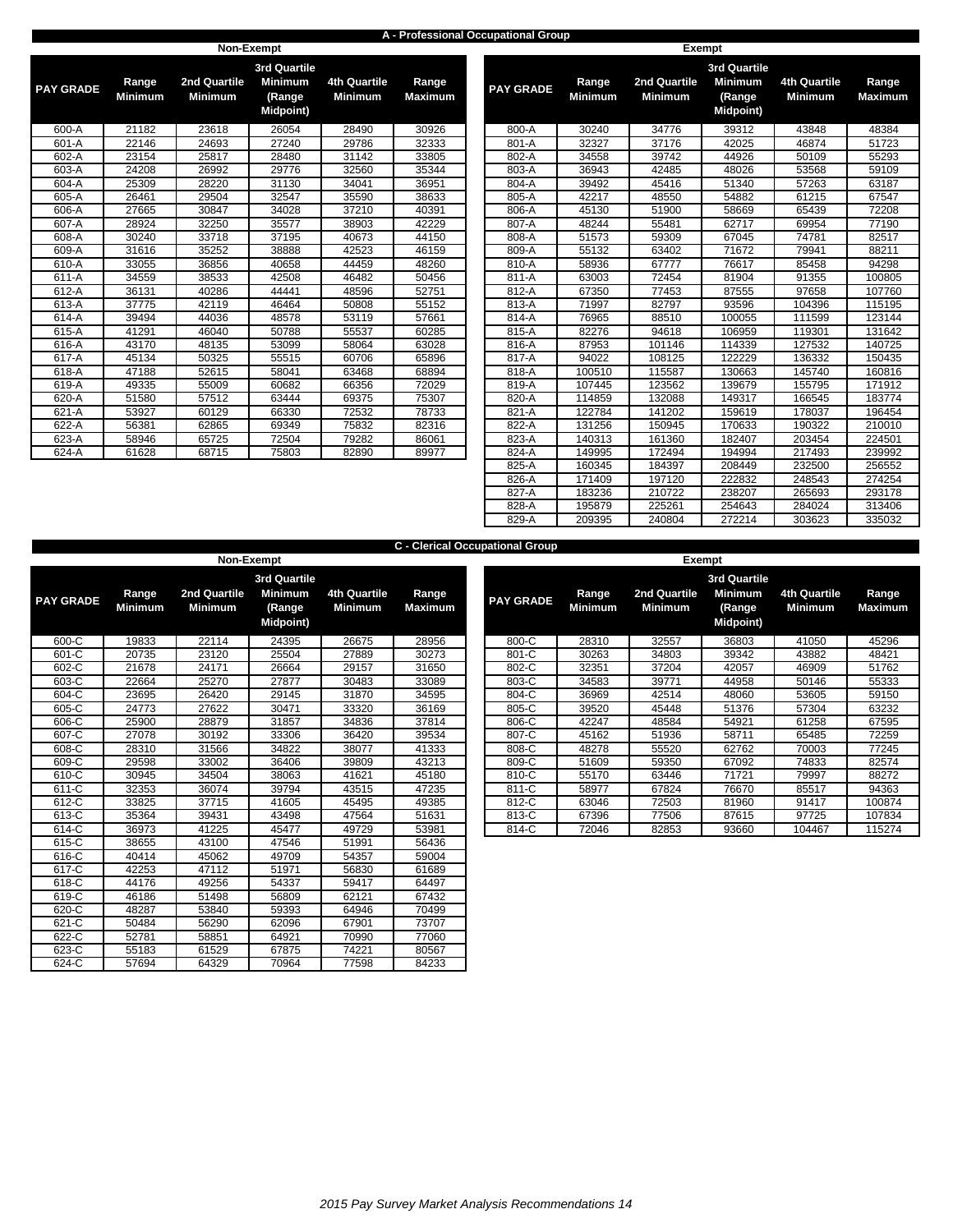### **E - Engineering & Science Occupational Group**

|                  |                         |                                | <b>Non-Exempt</b>                            |                                |                         |                  |                         | <b>Exempt</b>                  |                                              |                                       |                        |
|------------------|-------------------------|--------------------------------|----------------------------------------------|--------------------------------|-------------------------|------------------|-------------------------|--------------------------------|----------------------------------------------|---------------------------------------|------------------------|
|                  |                         |                                | <b>3rd Quartile</b>                          |                                |                         |                  |                         |                                | <b>3rd Quartile</b>                          |                                       |                        |
| <b>PAY GRADE</b> | Range<br><b>Minimum</b> | 2nd Quartile<br><b>Minimum</b> | <b>Minimum</b><br>(Range<br><b>Midpoint)</b> | 4th Quartile<br><b>Minimum</b> | Range<br><b>Maximum</b> | <b>PAY GRADE</b> | Range<br><b>Minimum</b> | 2nd Quartile<br><b>Minimum</b> | <b>Minimum</b><br>(Range<br><b>Midpoint)</b> | <b>4th Quartile</b><br><b>Minimum</b> | Range<br><b>Maximu</b> |
| 600-E            | 19789                   | 22065                          | 24341                                        | 26616                          | 28892                   | 800-E            | 28249                   | 32486                          | 36724                                        | 40961                                 | 45198                  |
| $601-E$          | 20689                   | 23068                          | 25448                                        | 27827                          | 30206                   | $801-E$          | 30198                   | 34728                          | 39258                                        | 43787                                 | 48317                  |
| 602-E            | 21630                   | 24118                          | 26605                                        | 29093                          | 31580                   | 802-E            | 32282                   | 37124                          | 41967                                        | 46809                                 | 51651                  |
| 603-E            | 22614                   | 25215                          | 27815                                        | 30416                          | 33016                   | 803-E            | 34509                   | 39685                          | 44862                                        | 50038                                 | 55214                  |
| 604-E            | 23643                   | 26362                          | 29081                                        | 31800                          | 34519                   | 804-E            | 36890                   | 42424                          | 47957                                        | 53491                                 | 59024                  |
| 605-E            | 24719                   | 27562                          | 30405                                        | 33247                          | 36090                   | 805-E            | 39435                   | 45350                          | 51266                                        | 57181                                 | 63096                  |
| 606-E            | 25844                   | 28816                          | 31788                                        | 34760                          | 37732                   | 806-E            | 42156                   | 48480                          | 54803                                        | 61127                                 | 67450                  |
| 607-E            | 27020                   | 30127                          | 33235                                        | 36342                          | 39449                   | 807-E            | 45065                   | 51825                          | 58585                                        | 65344                                 | 72104                  |
| 608-E            | 28249                   | 31498                          | 34747                                        | 37995                          | 41244                   | 808-E            | 48174                   | 55400                          | 62626                                        | 69852                                 | 77078                  |
| 609-E            | 29534                   | 32931                          | 36327                                        | 39724                          | 43120                   | 809-E            | 51498                   | 59223                          | 66948                                        | 74672                                 | 82397                  |
| 610-E            | 30878                   | 34429                          | 37980                                        | 41531                          | 45082                   | 810-E            | 55051                   | 63309                          | 71567                                        | 79824                                 | 88082                  |
| 611-E            | 32283                   | 35996                          | 39708                                        | 43421                          | 47133                   | 811-E            | 58850                   | 67678                          | 76505                                        | 85333                                 | 94160                  |
| 612-E            | 33752                   | 37634                          | 41515                                        | 45397                          | 49278                   | 812-E            | 62911                   | 72348                          | 81785                                        | 91221                                 | 100658                 |
| 613-E            | 35288                   | 39346                          | 43404                                        | 47462                          | 51520                   | 813-E            | 67252                   | 77340                          | 87428                                        | 97515                                 | 107603                 |
| $614-E$          | 36894                   | 41137                          | 45380                                        | 49622                          | 53865                   | 814-E            | 71892                   | 82676                          | 93460                                        | 104243                                | 115027                 |
| 615-E            | 38573                   | 43009                          | 47445                                        | 51881                          | 56317                   | 815-E            | 76853                   | 88381                          | 99909                                        | 111437                                | 122965                 |
| 616-E            | 40328                   | 44966                          | 49604                                        | 54241                          | 58879                   | 816-E            | 82156                   | 94480                          | 106803                                       | 119127                                | 131450                 |
| $617-E$          | 42163                   | 47012                          | 51861                                        | 56709                          | 61558                   | $817-E$          | 87825                   | 100999                         | 114173                                       | 127346                                | 140520                 |
| 618-E            | 44081                   | 49150                          | 54220                                        | 59289                          | 64358                   | 818-E            | 93885                   | 107968                         | 122051                                       | 136133                                | 150216                 |
| 619-E            | 46087                   | 51387                          | 56687                                        | 61987                          | 67287                   | 819-E            | 100363                  | 115418                         | 130472                                       | 145527                                | 160581                 |
| 620-E            | 48184                   | 53725                          | 59267                                        | 64808                          | 70349                   | 820-E            | 107288                  | 123381                         | 139475                                       | 155568                                | 171661                 |
| $621-E$          | 50376                   | 56169                          | 61963                                        | 67756                          | 73549                   | 821-E            | 114691                  | 131895                         | 149099                                       | 166302                                | 183506                 |
| 622-E            | 52668                   | 58725                          | 64782                                        | 70838                          | 76895                   | 822-E            | 122605                  | 140996                         | 159387                                       | 177777                                | 196168                 |
| 623-E            | 55064                   | 61396                          | 67729                                        | 74061                          | 80393                   | 823-E            | 131065                  | 150725                         | 170385                                       | 190044                                | 209704                 |
| $624-E$          | 57569                   | 64190                          | 70810                                        | 77431                          | 84051                   | 824-E            | 140108                  | 161124                         | 182141                                       | 203157                                | 224173                 |
| 625-E            | 60188                   | 67110                          | 74031                                        | 80953                          | 87874                   | 825-E            | 149775                  | 172241                         | 194708                                       | 217174                                | 239640                 |
| 626-E            | 62927                   | 70164                          | 77400                                        | 84637                          | 91873                   | 826-E            | 160109                  | 184125                         | 208142                                       | 232158                                | 256174                 |
| 627-E            | 65790                   | 73356                          | 80922                                        | 88487                          | 96053                   | 827-E            | 171157                  | 196831                         | 222504                                       | 248178                                | 273851                 |
| $628-E$          | 68783                   | 76693                          | 84603                                        | 92513                          | 100423                  | 828-E            | 182967                  | 210412                         | 237857                                       | 265302                                | 292747                 |

|         |                  |                |                | 3rd Quartile     |                |                |
|---------|------------------|----------------|----------------|------------------|----------------|----------------|
| Range   | <b>PAY GRADE</b> | Range          | 2nd Quartile   | <b>Minimum</b>   | 4th Quartile   | Range          |
| Maximum |                  | <b>Minimum</b> | <b>Minimum</b> | (Range           | <b>Minimum</b> | <b>Maximum</b> |
|         |                  |                |                | <b>Midpoint)</b> |                |                |
| 28892   | 800-E            | 28249          | 32486          | 36724            | 40961          | 45198          |
| 30206   | 801-E            | 30198          | 34728          | 39258            | 43787          | 48317          |
| 31580   | 802-E            | 32282          | 37124          | 41967            | 46809          | 51651          |
| 33016   | 803-E            | 34509          | 39685          | 44862            | 50038          | 55214          |
| 34519   | 804-E            | 36890          | 42424          | 47957            | 53491          | 59024          |
| 36090   | 805-E            | 39435          | 45350          | 51266            | 57181          | 63096          |
| 37732   | 806-E            | 42156          | 48480          | 54803            | 61127          | 67450          |
| 39449   | 807-E            | 45065          | 51825          | 58585            | 65344          | 72104          |
| 41244   | 808-E            | 48174          | 55400          | 62626            | 69852          | 77078          |
| 43120   | 809-E            | 51498          | 59223          | 66948            | 74672          | 82397          |
| 45082   | 810-E            | 55051          | 63309          | 71567            | 79824          | 88082          |
| 47133   | $811-E$          | 58850          | 67678          | 76505            | 85333          | 94160          |
| 49278   | 812-E            | 62911          | 72348          | 81785            | 91221          | 100658         |
| 51520   | 813-E            | 67252          | 77340          | 87428            | 97515          | 107603         |
| 53865   | $814-E$          | 71892          | 82676          | 93460            | 104243         | 115027         |
| 56317   | 815-E            | 76853          | 88381          | 99909            | 111437         | 122965         |
| 58879   | 816-E            | 82156          | 94480          | 106803           | 119127         | 131450         |
| 61558   | 817-E            | 87825          | 100999         | 114173           | 127346         | 140520         |
| 64358   | 818-E            | 93885          | 107968         | 122051           | 136133         | 150216         |
| 67287   | 819-E            | 100363         | 115418         | 130472           | 145527         | 160581         |
| 70349   | 820-E            | 107288         | 123381         | 139475           | 155568         | 171661         |
| 73549   | 821-E            | 114691         | 131895         | 149099           | 166302         | 183506         |
| 76895   | 822-E            | 122605         | 140996         | 159387           | 177777         | 196168         |
| 80393   | 823-E            | 131065         | 150725         | 170385           | 190044         | 209704         |
| 84051   | 824-E            | 140108         | 161124         | 182141           | 203157         | 224173         |
| 87874   | 825-E            | 149775         | 172241         | 194708           | 217174         | 239640         |
| 91873   | 826-E            | 160109         | 184125         | 208142           | 232158         | 256174         |
| 96053   | 827-E            | 171157         | 196831         | 222504           | 248178         | 273851         |
| 100423  | 828-E            | 182967         | 210412         | 237857           | 265302         | 292747         |
|         | 829-E            | 195592         | 224931         | 254270           | 283608         | 312947         |

|                  |                         |                                |                                       |                                |                         | I - Information Technology Occupational Group |                         |                                |                                              |                                       |                 |
|------------------|-------------------------|--------------------------------|---------------------------------------|--------------------------------|-------------------------|-----------------------------------------------|-------------------------|--------------------------------|----------------------------------------------|---------------------------------------|-----------------|
|                  |                         |                                | Non-Exempt                            |                                |                         |                                               |                         |                                | Exempt                                       |                                       |                 |
|                  |                         |                                | 3rd Quartile                          |                                |                         |                                               |                         |                                | <b>3rd Quartile</b>                          |                                       |                 |
| <b>PAY GRADE</b> | Range<br><b>Minimum</b> | 2nd Quartile<br><b>Minimum</b> | <b>Minimum</b><br>(Range<br>Midpoint) | 4th Quartile<br><b>Minimum</b> | Range<br><b>Maximum</b> | <b>PAY GRADE</b>                              | Range<br><b>Minimum</b> | 2nd Quartile<br><b>Minimum</b> | <b>Minimum</b><br>(Range<br><b>Midpoint)</b> | <b>4th Quartile</b><br><b>Minimum</b> | Range<br>Maximu |
| $600 - 1$        | 20751                   | 23137                          | 25524                                 | 27910                          | 30296                   | $800-I$                                       | 29622                   | 34065                          | 38509                                        | 42952                                 | 47395           |
| $601 -$          | 21695                   | 24190                          | 26685                                 | 29180                          | 31675                   | $801 -$                                       | 31666                   | 36416                          | 41166                                        | 45916                                 | 50666           |
| $602 - 1$        | 22682                   | 25291                          | 27899                                 | 30508                          | 33116                   | 802-l                                         | 33851                   | 38929                          | 44007                                        | 49084                                 | 54162           |
| $603-1$          | 23714                   | 26441                          | 29168                                 | 31895                          | 34622                   | 803-l                                         | 36187                   | 41615                          | 47043                                        | 52471                                 | 57899           |
| $604 -$          | 24793                   | 27644                          | 30496                                 | 33347                          | 36198                   | $804 -$                                       | 38684                   | 44487                          | 50289                                        | 56092                                 | 61894           |
| $605 -$          | 25921                   | 28902                          | 31883                                 | 34864                          | 37845                   | $805 -$                                       | 41353                   | 47556                          | 53759                                        | 59962                                 | 66165           |
| 606-l            | 27100                   | 30217                          | 33333                                 | 36450                          | 39566                   | $806-I$                                       | 44206                   | 50837                          | 57468                                        | 64099                                 | 70730           |
| $607 - 1$        | 28333                   | 31591                          | 34850                                 | 38108                          | 41366                   | $807 - 1$                                     | 47256                   | 54345                          | 61433                                        | 68522                                 | 75610           |
| $608 - 1$        | 29622                   | 33029                          | 36435                                 | 39842                          | 43248                   | $808 -$                                       | 50517                   | 58095                          | 65672                                        | 73250                                 | 80827           |
| 609-l            | 30970                   | 34532                          | 38093                                 | 41655                          | 45216                   | 809-l                                         | 54003                   | 62104                          | 70204                                        | 78305                                 | 86405           |
| $610-I$          | 32379                   | 36103                          | 39826                                 | 43550                          | 47273                   | 810-l                                         | 57729                   | 66388                          | 75048                                        | 83707                                 | 92366           |
| $611 -$          | 33852                   | 37745                          | 41638                                 | 45531                          | 49424                   | $811 -$                                       | 61712                   | 70969                          | 80226                                        | 89482                                 | 98739           |
| $612-I$          | 35392                   | 39462                          | 43532                                 | 47602                          | 51672                   | $812-I$                                       | 65970                   | 75866                          | 85761                                        | 95657                                 | 10555           |
| $613 -$          | 37002                   | 41257                          | 45513                                 | 49768                          | 54023                   | $813 -$                                       | 70522                   | 81100                          | 91679                                        | 102257                                | 11283           |
| $614-I$          | 38686                   | 43135                          | 47584                                 | 52033                          | 56482                   | $814 -$                                       | 75388                   | 86696                          | 98005                                        | 109313                                | 12062           |
| $615 -$          | 40446                   | 45097                          | 49749                                 | 54400                          | 59051                   | $815 -$                                       | 80590                   | 92679                          | 104767                                       | 116856                                | 12894           |
| 616-l            | 42286                   | 47149                          | 52012                                 | 56875                          | 61738                   | $816-I$                                       | 86151                   | 99074                          | 111997                                       | 124919                                | 13784           |
| $617 -$          | 44210                   | 49294                          | 54379                                 | 59463                          | 64547                   | $817 -$                                       | 92095                   | 105909                         | 119724                                       | 133538                                | 14735           |
| $618 -$          | 46222                   | 51538                          | 56853                                 | 62169                          | 67484                   | $818 -$                                       | 98450                   | 113218                         | 127985                                       | 142753                                | 15752           |
| $619 -$          | 48325                   | 53883                          | 59440                                 | 64998                          | 70555                   | $819 -$                                       | 105243                  | 121030                         | 136816                                       | 152603                                | 16838           |
| $620 - 1$        | 50524                   | 56334                          | 62145                                 | 67955                          | 73765                   | $820 - 1$                                     | 112505                  | 129381                         | 146257                                       | 163132                                | 18000           |
| $621 -$          | 52823                   | 58898                          | 64973                                 | 71047                          | 77122                   | $821 -$                                       | 120268                  | 138308                         | 156349                                       | 174389                                | 19242           |
| $622 - 1$        | 55226                   | 61577                          | 67928                                 | 74279                          | 80630                   | $822 -$                                       | 128566                  | 147851                         | 167136                                       | 186421                                | 20570           |
| $623 - 1$        | 57739                   | 64379                          | 71019                                 | 77659                          | 84299                   | $823 -$                                       | 137437                  | 158053                         | 178668                                       | 199284                                | 21989           |
| $624 - 1$        | 60366                   | 67308                          | 74250                                 | 81192                          | 88134                   | $824 - 1$                                     | 146920                  | 168958                         | 190996                                       | 213034                                | 23507           |
| $625 -$          | 63113                   | 70371                          | 77629                                 | 84887                          | 92145                   |                                               |                         |                                |                                              |                                       |                 |
| $626 - 1$        | 65985                   | 73573                          | 81162                                 | 88750                          | 96338                   |                                               |                         |                                |                                              |                                       |                 |

|              |                         | <b>NON-EXEMPL</b>              |                                                                     |                                       |                         |                  |                         | ехенірі                        |                                                              |                                |                         |
|--------------|-------------------------|--------------------------------|---------------------------------------------------------------------|---------------------------------------|-------------------------|------------------|-------------------------|--------------------------------|--------------------------------------------------------------|--------------------------------|-------------------------|
| <b>GRADE</b> | Range<br><b>Minimum</b> | 2nd Quartile<br><b>Minimum</b> | <b>3rd Quartile</b><br><b>Minimum</b><br>(Range<br><b>Midpoint)</b> | <b>4th Quartile</b><br><b>Minimum</b> | Range<br><b>Maximum</b> | <b>PAY GRADE</b> | Range<br><b>Minimum</b> | 2nd Quartile<br><b>Minimum</b> | <b>3rd Quartile</b><br><b>Minimum</b><br>(Range<br>Midpoint) | 4th Quartile<br><b>Minimum</b> | Range<br><b>Maximum</b> |
| 600-l        | 20751                   | 23137                          | 25524                                                               | 27910                                 | 30296                   | 800-l            | 29622                   | 34065                          | 38509                                                        | 42952                          | 47395                   |
| $601 -$      | 21695                   | 24190                          | 26685                                                               | 29180                                 | 31675                   | $801 -$          | 31666                   | 36416                          | 41166                                                        | 45916                          | 50666                   |
| 602-l        | 22682                   | 25291                          | 27899                                                               | 30508                                 | 33116                   | 802-l            | 33851                   | 38929                          | 44007                                                        | 49084                          | 54162                   |
| 603-l        | 23714                   | 26441                          | 29168                                                               | 31895                                 | 34622                   | $803 -$          | 36187                   | 41615                          | 47043                                                        | 52471                          | 57899                   |
| 604-l        | 24793                   | 27644                          | 30496                                                               | 33347                                 | 36198                   | $804 -$          | 38684                   | 44487                          | 50289                                                        | 56092                          | 61894                   |
| $605 - 1$    | 25921                   | 28902                          | 31883                                                               | 34864                                 | 37845                   | $805 -$          | 41353                   | 47556                          | 53759                                                        | 59962                          | 66165                   |
| 606-l        | 27100                   | 30217                          | 33333                                                               | 36450                                 | 39566                   | 806-l            | 44206                   | 50837                          | 57468                                                        | 64099                          | 70730                   |
| 607-l        | 28333                   | 31591                          | 34850                                                               | 38108                                 | 41366                   | $807 -$          | 47256                   | 54345                          | 61433                                                        | 68522                          | 75610                   |
| 608-l        | 29622                   | 33029                          | 36435                                                               | 39842                                 | 43248                   | 808-l            | 50517                   | 58095                          | 65672                                                        | 73250                          | 80827                   |
| 609-l        | 30970                   | 34532                          | 38093                                                               | 41655                                 | 45216                   | $809 -$          | 54003                   | 62104                          | 70204                                                        | 78305                          | 86405                   |
| 610-l        | 32379                   | 36103                          | 39826                                                               | 43550                                 | 47273                   | $810 -$          | 57729                   | 66388                          | 75048                                                        | 83707                          | 92366                   |
| $611 -$      | 33852                   | 37745                          | 41638                                                               | 45531                                 | 49424                   | $811 -$          | 61712                   | 70969                          | 80226                                                        | 89482                          | 98739                   |
| $612 -$      | 35392                   | 39462                          | 43532                                                               | 47602                                 | 51672                   | $812 -$          | 65970                   | 75866                          | 85761                                                        | 95657                          | 105552                  |
| 613-l        | 37002                   | 41257                          | 45513                                                               | 49768                                 | 54023                   | 813-l            | 70522                   | 81100                          | 91679                                                        | 102257                         | 112835                  |
| 614-l        | 38686                   | 43135                          | 47584                                                               | 52033                                 | 56482                   | $814 -$          | 75388                   | 86696                          | 98005                                                        | 109313                         | 120621                  |
| $615 -$      | 40446                   | 45097                          | 49749                                                               | 54400                                 | 59051                   | $815 -$          | 80590                   | 92679                          | 104767                                                       | 116856                         | 128944                  |
| 616-l        | 42286                   | 47149                          | 52012                                                               | 56875                                 | 61738                   | $816 -$          | 86151                   | 99074                          | 111997                                                       | 124919                         | 137842                  |
| 617-l        | 44210                   | 49294                          | 54379                                                               | 59463                                 | 64547                   | $817 -$          | 92095                   | 105909                         | 119724                                                       | 133538                         | 147352                  |
| 618-l        | 46222                   | 51538                          | 56853                                                               | 62169                                 | 67484                   | $818 -$          | 98450                   | 113218                         | 127985                                                       | 142753                         | 157520                  |
| $619 - 1$    | 48325                   | 53883                          | 59440                                                               | 64998                                 | 70555                   | 819-l            | 105243                  | 121030                         | 136816                                                       | 152603                         | 168389                  |
| $620 - 1$    | 50524                   | 56334                          | 62145                                                               | 67955                                 | 73765                   | 820-l            | 112505                  | 129381                         | 146257                                                       | 163132                         | 180008                  |
| $621 -$      | 52823                   | 58898                          | 64973                                                               | 71047                                 | 77122                   | $821 -$          | 120268                  | 138308                         | 156349                                                       | 174389                         | 192429                  |
| 622-l        | 55226                   | 61577                          | 67928                                                               | 74279                                 | 80630                   | 822-             | 128566                  | 147851                         | 167136                                                       | 186421                         | 205706                  |
| $623 -$      | 57739                   | 64379                          | 71019                                                               | 77659                                 | 84299                   | $823 -$          | 137437                  | 158053                         | 178668                                                       | 199284                         | 219899                  |
| 624-l        | 60366                   | 67308                          | 74250                                                               | 81192                                 | 88134                   | 824-l            | 146920                  | 168958                         | 190996                                                       | 213034                         | 235072                  |
| 625-l        | 63113                   | 70371                          | 77629                                                               | 84887                                 | 92145                   |                  |                         |                                |                                                              |                                |                         |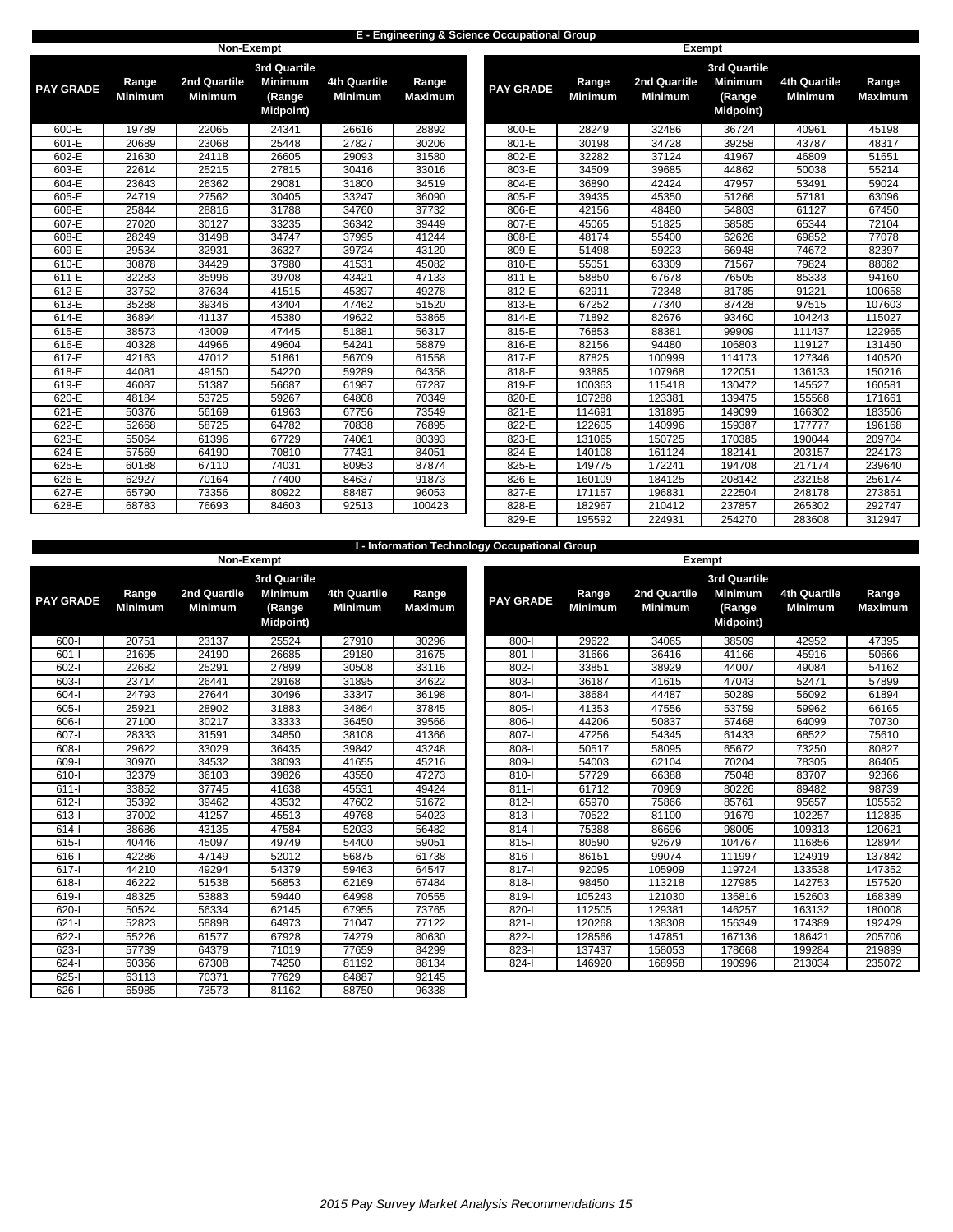### **J - Maintenance & Operations Occupational Group**

|                  |                         | Non-Exempt                     |                                                                     |                                       |                         |                  |                         | Exempt                         |
|------------------|-------------------------|--------------------------------|---------------------------------------------------------------------|---------------------------------------|-------------------------|------------------|-------------------------|--------------------------------|
| <b>PAY GRADE</b> | Range<br><b>Minimum</b> | 2nd Quartile<br><b>Minimum</b> | <b>3rd Quartile</b><br><b>Minimum</b><br>(Range<br><b>Midpoint)</b> | <b>4th Quartile</b><br><b>Minimum</b> | Range<br><b>Maximum</b> | <b>PAY GRADE</b> | Range<br><b>Minimum</b> | 2nd Quartile<br><b>Minimum</b> |
| $600 - J$        | 19732                   | 22001                          | 24271                                                               | 26540                                 | 28809                   | $800 - J$        | 28170                   | 32396                          |
| $601 - J$        | 20630                   | 23003                          | 25375                                                               | 27748                                 | 30120                   | $801 - J$        | 30114                   | 34631                          |
| $602-J$          | 21569                   | 24050                          | 26530                                                               | 29011                                 | 31491                   | $802 - J$        | 32192                   | 37021                          |
| $603 - J$        | 22550                   | 25143                          | 27737                                                               | 30330                                 | 32923                   | $803 - J$        | 34413                   | 39575                          |
| $604 - J$        | 23576                   | 26287                          | 28999                                                               | 31710                                 | 34421                   | $804 - J$        | 36787                   | 42305                          |
| $605 - J$        | 24649                   | 27484                          | 30319                                                               | 33153                                 | 35988                   | $805 - J$        | 39325                   | 45224                          |
| $606 - J$        | 25771                   | 28735                          | 31699                                                               | 34662                                 | 37626                   | $806 - J$        | 42038                   | 48344                          |
| $607 - J$        | 26944                   | 30043                          | 33141                                                               | 36240                                 | 39338                   | $807 - J$        | 44939                   | 51680                          |
| $608 - J$        | 28170                   | 31410                          | 34649                                                               | 37889                                 | 41128                   | $808 - J$        | 48040                   | 55246                          |
| 609-J            | 29452                   | 32839                          | 36226                                                               | 39613                                 | 43000                   | 809-J            | 51355                   | 59058                          |
| $610 - J$        | 30792                   | 34333                          | 37874                                                               | 41415                                 | 44956                   | $810-J$          | 54898                   | 63133                          |
| $611 - J$        | 32193                   | 35895                          | 39598                                                               | 43300                                 | 47002                   | $811 - J$        | 58686                   | 67489                          |
| $612-J$          | 33658                   | 37529                          | 41400                                                               | 45270                                 | 49141                   | $812-J$          | 62735                   | 72145                          |
| $613-J$          | 35189                   | 39236                          | 43283                                                               | 47329                                 | 51376                   | $813 - J$        | 67064                   | 77124                          |
| $614 - J$        | 36790                   | 41021                          | 45252                                                               | 49482                                 | 53713                   | $814-J$          | 71691                   | 82445                          |
| $615-J$          | 38464                   | 42887                          | 47311                                                               | 51734                                 | 56157                   | $815 - J$        | 76638                   | 88134                          |
| $616-J$          | 40214                   | 44839                          | 49463                                                               | 54088                                 | 58712                   | $816 - J$        | 81926                   | 94215                          |
| $617 - J$        | 42044                   | 46879                          | 51714                                                               | 56549                                 | 61384                   | $817 - J$        | 87579                   | 100716                         |
| $618-J$          | 43957                   | 49012                          | 54067                                                               | 59122                                 | 64177                   | $818 - J$        | 93622                   | 107665                         |
| $619-J$          | 45957                   | 51242                          | 56527                                                               | 61812                                 | 67097                   | $819-J$          | 100082                  | 115094                         |
| $620 - J$        | 48048                   | 53574                          | 59099                                                               | 64625                                 | 70150                   | $820 - J$        | 106988                  | 123036                         |
| $621 - J$        | 50234                   | 56011                          | 61788                                                               | 67565                                 | 73342                   | $821 - J$        | 114370                  | 131526                         |
| $622-J$          | 52520                   | 58560                          | 64600                                                               | 70639                                 | 76679                   | 822-J            | 122262                  | 140601                         |
| $623 - J$        | 54910                   | 61225                          | 67540                                                               | 73854                                 | 80169                   | 823-J            | 130698                  | 150303                         |
| $624 - J$        | 57408                   | 64010                          | 70612                                                               | 77214                                 | 83816                   | 824-J            | 139716                  | 160674                         |

|              |                         |                                |                                                              |                                | $-$<br>3rd Quartile<br>Range |                  |                         |                                |                                              |                                |  |
|--------------|-------------------------|--------------------------------|--------------------------------------------------------------|--------------------------------|------------------------------|------------------|-------------------------|--------------------------------|----------------------------------------------|--------------------------------|--|
| <b>GRADE</b> | Range<br><b>Minimum</b> | 2nd Quartile<br><b>Minimum</b> | 3rd Quartile<br><b>Minimum</b><br>(Range<br><b>Midpoint)</b> | 4th Quartile<br><b>Minimum</b> | Range<br><b>Maximum</b>      | <b>PAY GRADE</b> | Range<br><b>Minimum</b> | 2nd Quartile<br><b>Minimum</b> | <b>Minimum</b><br>(Range<br><b>Midpoint)</b> | 4th Quartile<br><b>Minimum</b> |  |
| 600-J        | 19732                   | 22001                          | 24271                                                        | 26540                          | 28809                        | $800 - J$        | 28170                   | 32396                          | 36621                                        | 40847                          |  |
| 601-J        | 20630                   | 23003                          | 25375                                                        | 27748                          | 30120                        | $801-J$          | 30114                   | 34631                          | 39148                                        | 43665                          |  |
| 602-J        | 21569                   | 24050                          | 26530                                                        | 29011                          | 31491                        | $802-J$          | 32192                   | 37021                          | 41850                                        | 46678                          |  |
| 603-J        | 22550                   | 25143                          | 27737                                                        | 30330                          | 32923                        | $803-J$          | 34413                   | 39575                          | 44737                                        | 49899                          |  |
| 604-J        | 23576                   | 26287                          | 28999                                                        | 31710                          | 34421                        | $804-J$          | 36787                   | 42305                          | 47823                                        | 53341                          |  |
| 605-J        | 24649                   | 27484                          | 30319                                                        | 33153                          | 35988                        | $805 - J$        | 39325                   | 45224                          | 51123                                        | 57021                          |  |
| 606-J        | 25771                   | 28735                          | 31699                                                        | 34662                          | 37626                        | $806 - J$        | 42038                   | 48344                          | 54650                                        | 60955                          |  |
| 607-J        | 26944                   | 30043                          | 33141                                                        | 36240                          | 39338                        | $807 - J$        | 44939                   | 51680                          | 58421                                        | 65161                          |  |
| $608 - J$    | 28170                   | 31410                          | 34649                                                        | 37889                          | 41128                        | $808-J$          | 48040                   | 55246                          | 62452                                        | 69658                          |  |
| 609-J        | 29452                   | 32839                          | 36226                                                        | 39613                          | 43000                        | $809-J$          | 51355                   | 59058                          | 66762                                        | 74465                          |  |
| 610-J        | 30792                   | 34333                          | 37874                                                        | 41415                          | 44956                        | $810 - J$        | 54898                   | 63133                          | 71368                                        | 79602                          |  |
| $611 - J$    | 32193                   | 35895                          | 39598                                                        | 43300                          | 47002                        | $811-J$          | 58686                   | 67489                          | 76292                                        | 85095                          |  |
| $612-J$      | 33658                   | 37529                          | 41400                                                        | 45270                          | 49141                        | $812-J$          | 62735                   | 72145                          | 81556                                        | 90966                          |  |
| 613-J        | 35189                   | 39236                          | 43283                                                        | 47329                          | 51376                        | $813-J$          | 67064                   | 77124                          | 87183                                        | 97243                          |  |
| 614-J        | 36790                   | 41021                          | 45252                                                        | 49482                          | 53713                        | $814-J$          | 71691                   | 82445                          | 93199                                        | 103952                         |  |
| 615-J        | 38464                   | 42887                          | 47311                                                        | 51734                          | 56157                        | $815 - J$        | 76638                   | 88134                          | 99630                                        | 111125                         |  |
| $616 - J$    | 40214                   | 44839                          | 49463                                                        | 54088                          | 58712                        | $816 - J$        | 81926                   | 94215                          | 106504                                       | 118793                         |  |
| 617-J        | 42044                   | 46879                          | 51714                                                        | 56549                          | 61384                        | $817 - J$        | 87579                   | 100716                         | 113853                                       | 126989                         |  |
| 618-J        | 43957                   | 49012                          | 54067                                                        | 59122                          | 64177                        | $818-J$          | 93622                   | 107665                         | 121709                                       | 135752                         |  |
| 619-J        | 45957                   | 51242                          | 56527                                                        | 61812                          | 67097                        | 819-J            | 100082                  | 115094                         | 130107                                       | 145119                         |  |
| 620-J        | 48048                   | 53574                          | 59099                                                        | 64625                          | 70150                        | $820 - J$        | 106988                  | 123036                         | 139085                                       | 155133                         |  |
| 621-J        | 50234                   | 56011                          | 61788                                                        | 67565                          | 73342                        | $821 - J$        | 114370                  | 131526                         | 148681                                       | 165837                         |  |
| 622-J        | 52520                   | 58560                          | 64600                                                        | 70639                          | 76679                        | $822 - J$        | 122262                  | 140601                         | 158941                                       | 177280                         |  |
| 623-J        | 54910                   | 61225                          | 67540                                                        | 73854                          | 80169                        | 823-J            | 130698                  | 150303                         | 169908                                       | 189512                         |  |
| $624 - J$    | 57408                   | 64010                          | 70612                                                        | 77214                          | 83816                        | $824-J$          | 139716                  | 160674                         | 181631                                       | 202589                         |  |
|              |                         |                                |                                                              |                                |                              | $825 - J$        | 149356                  | 171760                         | 194163                                       | 216567                         |  |
|              |                         |                                |                                                              |                                |                              | $826 - J$        | 159662                  | 183611                         | 207561                                       | 231510                         |  |
|              |                         |                                |                                                              |                                |                              | $827 - J$        | 170679                  | 196281                         | 221883                                       | 247484                         |  |
|              |                         |                                |                                                              |                                |                              | 828-J            | 182456                  | 209825                         | 237193                                       | 264562                         |  |
|              |                         |                                |                                                              |                                |                              | 829-J            | 195045                  | 224302                         | 253559                                       | 282815                         |  |

|                  |                         |                                |                                                                      |                                |                         | L - Legal Occupational Group |                         |                                |
|------------------|-------------------------|--------------------------------|----------------------------------------------------------------------|--------------------------------|-------------------------|------------------------------|-------------------------|--------------------------------|
|                  |                         | Non-Exempt                     |                                                                      |                                |                         |                              |                         | Exempt                         |
| <b>PAY GRADE</b> | Range<br><b>Minimum</b> | 2nd Quartile<br><b>Minimum</b> | <b>3rd Quartile</b><br><b>Minimum</b><br>(Range<br><b>Midpoint</b> ) | 4th Quartile<br><b>Minimum</b> | Range<br><b>Maximum</b> | <b>PAY GRADE</b>             | Range<br><b>Minimum</b> | 2nd Quartile<br><b>Minimum</b> |
| $600 - L$        | 20678                   | 23056                          | 25434                                                                | 27812                          | 30190                   | 800-L                        | 29519                   | 33947                          |
| 601-L            | 21619                   | 24105                          | 26592                                                                | 29078                          | 31564                   | 801-L                        | 31556                   | 36290                          |
| 602-L            | 22603                   | 25202                          | 27802                                                                | 30401                          | 33000                   | 802-L                        | 33733                   | 38793                          |
| 603-L            | 23631                   | 26349                          | 29066                                                                | 31784                          | 34501                   | 803-L                        | 36061                   | 41470                          |
| 604-L            | 24706                   | 27547                          | 30389                                                                | 33230                          | 36071                   | 804-L                        | 38549                   | 44331                          |
| 605-L            | 25830                   | 28801                          | 31771                                                                | 34742                          | 37712                   | 805-L                        | 41209                   | 47390                          |
| 606-L            | 27005                   | 30111                          | 33216                                                                | 36322                          | 39427                   | 806-L                        | 44052                   | 50660                          |
| 607-L            | 28234                   | 31481                          | 34728                                                                | 37975                          | 41222                   | 807-L                        | 47092                   | 54156                          |
| 608-L            | 29519                   | 32914                          | 36309                                                                | 39703                          | 43098                   | 808-L                        | 50341                   | 57892                          |
| 609-L            | 30862                   | 34411                          | 37961                                                                | 41510                          | 45059                   | 809-L                        | 53815                   | 61887                          |
| 610-L            | 32266                   | 35977                          | 39687                                                                | 43398                          | 47108                   | 810-L                        | 57528                   | 66157                          |
| $611-L$          | 33734                   | 37614                          | 41493                                                                | 45373                          | 49252                   | 811-L                        | 61497                   | 70722                          |
| 612-L            | 35269                   | 39325                          | 43381                                                                | 47437                          | 51493                   | 812-L                        | 65740                   | 75601                          |
| 613-L            | 36874                   | 41115                          | 45355                                                                | 49596                          | 53836                   | 813-L                        | 70276                   | 80818                          |
| 614-L            | 38552                   | 42986                          | 47419                                                                | 51853                          | 56286                   | 814-L                        | 75125                   | 86394                          |
| $615-L$          | 40306                   | 44941                          | 49577                                                                | 54212                          | 58847                   | $815-L$                      | 80309                   | 92355                          |
| $616-L$          | 42140                   | 46986                          | 51832                                                                | 56678                          | 61524                   | $816-L$                      | 85850                   | 98728                          |
| $617-L$          | 44057                   | 49124                          | 54190                                                                | 59257                          | 64323                   | 817-L                        | 91774                   | 105540                         |
| 618-L            | 46062                   | 51359                          | 56657                                                                | 61954                          | 67251                   | 818-L                        | 98106                   | 112822                         |
| 619-L            | 48158                   | 53696                          | 59235                                                                | 64773                          | 70311                   | 819-L                        | 104875                  | 120606                         |
| $620 - L$        | 50349                   | 56139                          | 61930                                                                | 67720                          | 73510                   | 820-L                        | 112111                  | 128928                         |
| $621-L$          | 52640                   | 58694                          | 64747                                                                | 70801                          | 76854                   | 821-L                        | 119847                  | 137824                         |
| 622-L            | 55035                   | 61364                          | 67693                                                                | 74022                          | 80351                   | 822-L                        | 128116                  | 147334                         |
| 623-L            | 57539                   | 64156                          | 70773                                                                | 77390                          | 84007                   | 823-L                        | 136956                  | 157500                         |
| 624-L            | 60157                   | 67075                          | 73993                                                                | 80911                          | 87829                   | 824-L                        | 146406                  | 168367                         |
| 625-L            | 62894                   | 70127                          | 77360                                                                | 84592                          | 91825                   | 825-L                        | 156508                  | 179984                         |

|                     |                         | Non-Exempt                     |                                                                     |                                       |                         |                  |                         | <b>Exempt</b>                  |                                                               |                                       |                         |
|---------------------|-------------------------|--------------------------------|---------------------------------------------------------------------|---------------------------------------|-------------------------|------------------|-------------------------|--------------------------------|---------------------------------------------------------------|---------------------------------------|-------------------------|
| <b><i>SRADE</i></b> | Range<br><b>Minimum</b> | 2nd Quartile<br><b>Minimum</b> | <b>3rd Quartile</b><br><b>Minimum</b><br>(Range<br><b>Midpoint)</b> | <b>4th Quartile</b><br><b>Minimum</b> | Range<br><b>Maximum</b> | <b>PAY GRADE</b> | Range<br><b>Minimum</b> | 2nd Quartile<br><b>Minimum</b> | 3rd Quartile<br><b>Minimum</b><br>(Range<br><b>Midpoint</b> ) | <b>4th Quartile</b><br><b>Minimum</b> | Range<br><b>Maximum</b> |
| 600-L               | 20678                   | 23056                          | 25434                                                               | 27812                                 | 30190                   | 800-L            | 29519                   | 33947                          | 38375                                                         | 42802                                 | 47230                   |
| $601-L$             | 21619                   | 24105                          | 26592                                                               | 29078                                 | 31564                   | $801-L$          | 31556                   | 36290                          | 41023                                                         | 45757                                 | 50490                   |
| $602 - L$           | 22603                   | 25202                          | 27802                                                               | 30401                                 | 33000                   | 802-L            | 33733                   | 38793                          | 43853                                                         | 48913                                 | 53973                   |
| $603-L$             | 23631                   | 26349                          | 29066                                                               | 31784                                 | 34501                   | 803-L            | 36061                   | 41470                          | 46880                                                         | 52289                                 | 57698                   |
| $604 - L$           | 24706                   | 27547                          | 30389                                                               | 33230                                 | 36071                   | 804-L            | 38549                   | 44331                          | 50114                                                         | 55896                                 | 61678                   |
| $605-L$             | 25830                   | 28801                          | 31771                                                               | 34742                                 | 37712                   | 805-L            | 41209                   | 47390                          | 53572                                                         | 59753                                 | 65934                   |
| 606-L               | 27005                   | 30111                          | 33216                                                               | 36322                                 | 39427                   | 806-L            | 44052                   | 50660                          | 57268                                                         | 63875                                 | 70483                   |
| $607 - L$           | 28234                   | 31481                          | 34728                                                               | 37975                                 | 41222                   | 807-L            | 47092                   | 54156                          | 61220                                                         | 68283                                 | 75347                   |
| 608-L               | 29519                   | 32914                          | 36309                                                               | 39703                                 | 43098                   | 808-L            | 50341                   | 57892                          | 65444                                                         | 72995                                 | 80546                   |
| 609-L               | 30862                   | 34411                          | 37961                                                               | 41510                                 | 45059                   | 809-L            | 53815                   | 61887                          | 69960                                                         | 78032                                 | 86104                   |
| 610-L               | 32266                   | 35977                          | 39687                                                               | 43398                                 | 47108                   | 810-L            | 57528                   | 66157                          | 74787                                                         | 83416                                 | 92045                   |
| $611-L$             | 33734                   | 37614                          | 41493                                                               | 45373                                 | 49252                   | $811 - L$        | 61497                   | 70722                          | 79946                                                         | 89171                                 | 98395                   |
| $612-L$             | 35269                   | 39325                          | 43381                                                               | 47437                                 | 51493                   | 812-L            | 65740                   | 75601                          | 85462                                                         | 95323                                 | 105184                  |
| $613-L$             | 36874                   | 41115                          | 45355                                                               | 49596                                 | 53836                   | 813-L            | 70276                   | 80818                          | 91359                                                         | 101901                                | 112442                  |
| $614-L$             | 38552                   | 42986                          | 47419                                                               | 51853                                 | 56286                   | 814-L            | 75125                   | 86394                          | 97663                                                         | 108931                                | 120200                  |
| 615-L               | 40306                   | 44941                          | 49577                                                               | 54212                                 | 58847                   | 815-L            | 80309                   | 92355                          | 104402                                                        | 116448                                | 128494                  |
| $616-L$             | 42140                   | 46986                          | 51832                                                               | 56678                                 | 61524                   | 816-L            | 85850                   | 98728                          | 111605                                                        | 124483                                | 137360                  |
| $617 - L$           | 44057                   | 49124                          | 54190                                                               | 59257                                 | 64323                   | 817-L            | 91774                   | 105540                         | 119306                                                        | 133072                                | 146838                  |
| $618-L$             | 46062                   | 51359                          | 56657                                                               | 61954                                 | 67251                   | 818-L            | 98106                   | 112822                         | 127538                                                        | 142254                                | 156970                  |
| $619 - L$           | 48158                   | 53696                          | 59235                                                               | 64773                                 | 70311                   | 819-L            | 104875                  | 120606                         | 136338                                                        | 152069                                | 167800                  |
| $620 - L$           | 50349                   | 56139                          | 61930                                                               | 67720                                 | 73510                   | 820-L            | 112111                  | 128928                         | 145745                                                        | 162561                                | 179378                  |
| 621-L               | 52640                   | 58694                          | 64747                                                               | 70801                                 | 76854                   | 821-L            | 119847                  | 137824                         | 155801                                                        | 173778                                | 191755                  |
| $622 - L$           | 55035                   | 61364                          | 67693                                                               | 74022                                 | 80351                   | 822-L            | 128116                  | 147334                         | 166551                                                        | 185769                                | 204986                  |
| 623-L               | 57539                   | 64156                          | 70773                                                               | 77390                                 | 84007                   | 823-L            | 136956                  | 157500                         | 178043                                                        | 198587                                | 219130                  |
| 624-L               | 60157                   | 67075                          | 73993                                                               | 80911                                 | 87829                   | 824-L            | 146406                  | 168367                         | 190328                                                        | 212289                                | 234250                  |
| $625-L$             | 62894                   | 70127                          | 77360                                                               | 84592                                 | 91825                   | 825-L            | 156508                  | 179984                         | 203461                                                        | 226937                                | 250413                  |
|                     |                         |                                |                                                                     |                                       |                         | 826-L            | 167307                  | 192403                         | 217499                                                        | 242595                                | 267691                  |
|                     |                         |                                |                                                                     |                                       |                         | 827-L            | 178851                  | 205679                         | 232507                                                        | 259334                                | 286162                  |
|                     |                         |                                |                                                                     |                                       |                         | 828-L            | 191192                  | 219871                         | 248550                                                        | 277228                                | 305907                  |
|                     |                         |                                |                                                                     |                                       |                         | 829-L            | 204384                  | 235042                         | 265699                                                        | 296357                                | 327014                  |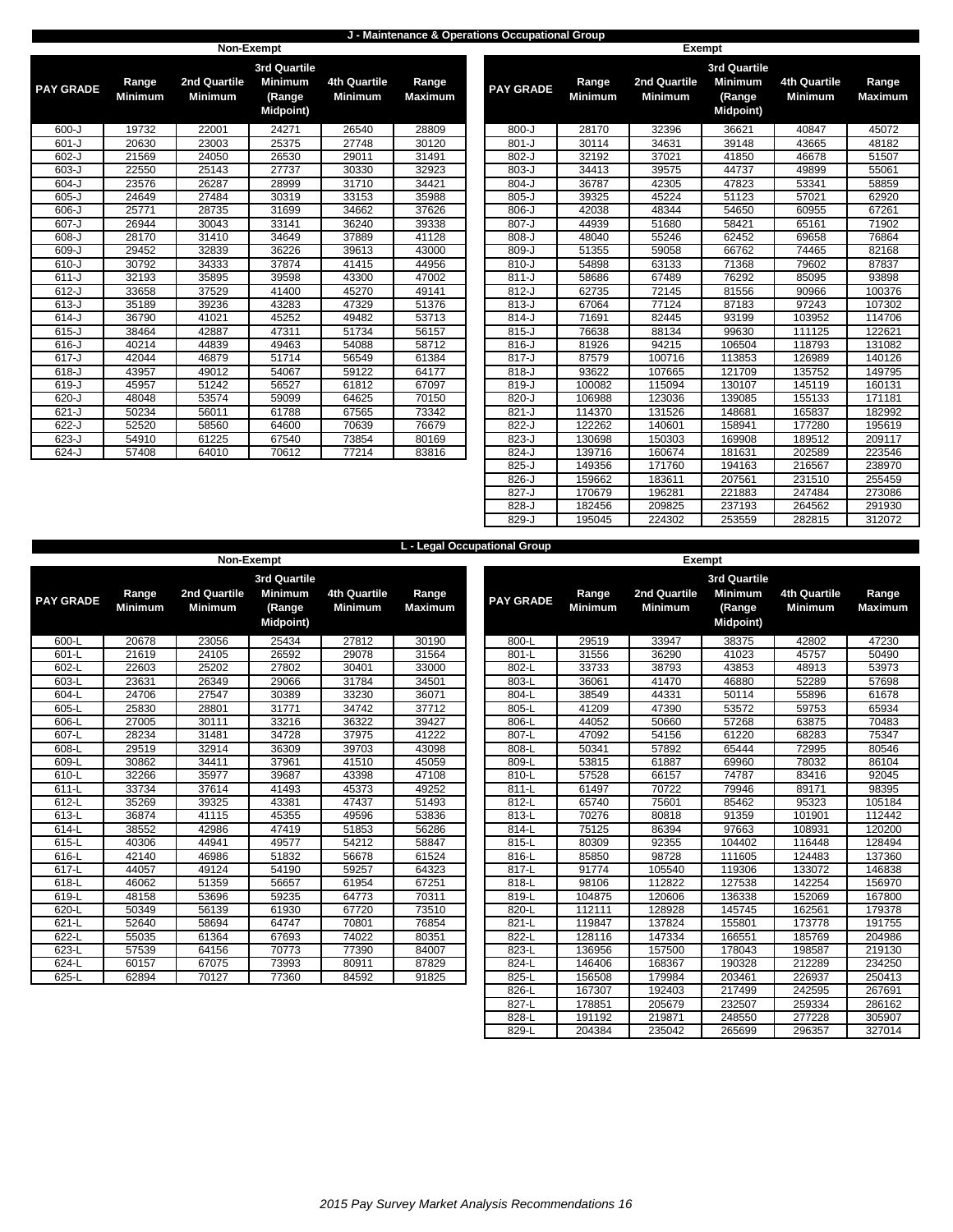## **N - Enforcement, Compliance, and Protective Services Occupational Group**

|                  |                         | Non-Exempt                     |                                                                     |                                |                         |                  |                         |                                | Exempt  |
|------------------|-------------------------|--------------------------------|---------------------------------------------------------------------|--------------------------------|-------------------------|------------------|-------------------------|--------------------------------|---------|
| <b>PAY GRADE</b> | Range<br><b>Minimum</b> | 2nd Quartile<br><b>Minimum</b> | <b>3rd Quartile</b><br><b>Minimum</b><br>(Range<br><b>Midpoint)</b> | 4th Quartile<br><b>Minimum</b> | Range<br><b>Maximum</b> | <b>PAY GRADE</b> | Range<br><b>Minimum</b> | 2nd Quartile<br><b>Minimum</b> | 3r<br>N |
| 600-N            | 20008                   | 22309                          | 24610                                                               | 26911                          | 29212                   | 800-N            | 28562                   | 32846                          |         |
| 601-N            | 20918                   | 23324                          | 25729                                                               | 28135                          | 30540                   | 801-N            | 30533                   | 35113                          |         |
| 602-N            | 21870                   | 24385                          | 26900                                                               | 29415                          | 31930                   | 802-N            | 32640                   | 37536                          |         |
| 603-N            | 22865                   | 25495                          | 28124                                                               | 30754                          | 33383                   | 803-N            | 34892                   | 40126                          |         |
| 604-N            | 23905                   | 26654                          | 29403                                                               | 32152                          | 34901                   | 804-N            | 37300                   | 42895                          |         |
| 605-N            | 24993                   | 27867                          | 30742                                                               | 33616                          | 36490                   | 805-N            | 39874                   | 45855                          |         |
| 606-N            | 26130                   | 29135                          | 32140                                                               | 35145                          | 38150                   | 806-N            | 42625                   | 49019                          |         |
| 607-N            | 27319                   | 30461                          | 33603                                                               | 36744                          | 39886                   | 807-N            | 45566                   | 52401                          |         |
| 608-N            | 28562                   | 31847                          | 35132                                                               | 38416                          | 41701                   | 808-N            | 48710                   | 56017                          |         |
| 609-N            | 29862                   | 33296                          | 36731                                                               | 40165                          | 43599                   | 809-N            | 52071                   | 59882                          |         |
| 610-N            | 31221                   | 34812                          | 38402                                                               | 41993                          | 45583                   | 810-N            | 55664                   | 64014                          |         |
| $611-N$          | 32642                   | 36396                          | 40150                                                               | 43903                          | 47657                   | 811-N            | 59505                   | 68431                          |         |
| 612-N            | 34127                   | 38052                          | 41976                                                               | 45901                          | 49825                   | 812-N            | 63611                   | 73153                          |         |
| $613-N$          | 35680                   | 39783                          | 43887                                                               | 47990                          | 52093                   | 813-N            | 68000                   | 78200                          |         |
| 614-N            | 37303                   | 41593                          | 45883                                                               | 50172                          | 54462                   | 814-N            | 72692                   | 83596                          |         |
| $615-N$          | 39000                   | 43485                          | 47970                                                               | 52455                          | 56940                   | $815-N$          | 77708                   | 89364                          |         |
| 616-N            | 40775                   | 45464                          | 50154                                                               | 54843                          | 59532                   | 816-N            | 83070                   | 95531                          |         |
| 617-N            | 42630                   | 47533                          | 52435                                                               | 57338                          | 62240                   | 817-N            | 88802                   | 102122                         |         |
| 618-N            | 44570                   | 49696                          | 54821                                                               | 59947                          | 65072                   | 818-N            | 94929                   | 109168                         |         |
| 619-N            | 46598                   | 51957                          | 57316                                                               | 62674                          | 68033                   | 819-N            | 101479                  | 116701                         |         |
| 620-N            | 48718                   | 54321                          | 59923                                                               | 65526                          | 71128                   | 820-N            | 108481                  | 124753                         |         |
| 621-N            | 50935                   | 56793                          | 62650                                                               | 68508                          | 74365                   | 821-N            | 115966                  | 133361                         |         |
| 622-N            | 53253                   | 59377                          | 65501                                                               | 71625                          | 77749                   | 822-N            | 123968                  | 142563                         |         |
| 623-N            | 55676                   | 62079                          | 68482                                                               | 74884                          | 81287                   | 823-N            | 132522                  | 152400                         |         |
| 624-N            | 58209                   | 64903                          | 71597                                                               | 78291                          | 84985                   | 824-N            | 141666                  | 162916                         |         |

|                     |                         | 11911 20011100          |                                               |                                |                         |                  |                         | $-$                            |                                              |                                |                         |
|---------------------|-------------------------|-------------------------|-----------------------------------------------|--------------------------------|-------------------------|------------------|-------------------------|--------------------------------|----------------------------------------------|--------------------------------|-------------------------|
|                     |                         |                         | <b>3rd Quartile</b>                           |                                |                         |                  |                         |                                | <b>3rd Quartile</b>                          |                                |                         |
| <b>GRADE</b>        | Range<br><b>Minimum</b> | 2nd Quartile<br>Minimum | <b>Minimum</b><br>(Range<br><b>Midpoint</b> ) | 4th Quartile<br><b>Minimum</b> | Range<br><b>Maximum</b> | <b>PAY GRADE</b> | Range<br><b>Minimum</b> | 2nd Quartile<br><b>Minimum</b> | <b>Minimum</b><br>(Range<br><b>Midpoint)</b> | 4th Quartile<br><b>Minimum</b> | Range<br><b>Maximum</b> |
| 600-N               | 20008                   | 22309                   | 24610                                         | 26911                          | 29212                   | 800-N            | 28562                   | 32846                          | 37131                                        | 41415                          | 45699                   |
| 601-N               | 20918                   | 23324                   | 25729                                         | 28135                          | 30540                   | 801-N            | 30533                   | 35113                          | 39693                                        | 44273                          | 48853                   |
| 602-N               | 21870                   | 24385                   | 26900                                         | 29415                          | 31930                   | 802-N            | 32640                   | 37536                          | 42432                                        | 47328                          | 52224                   |
| 603-N               | 22865                   | 25495                   | 28124                                         | 30754                          | 33383                   | 803-N            | 34892                   | 40126                          | 45360                                        | 50593                          | 55827                   |
| 604-N               | 23905                   | 26654                   | 29403                                         | 32152                          | 34901                   | 804-N            | 37300                   | 42895                          | 48490                                        | 54085                          | 59680                   |
| $605-N$             | 24993                   | 27867                   | 30742                                         | 33616                          | 36490                   | 805-N            | 39874                   | 45855                          | 51836                                        | 57817                          | 63798                   |
| 606-N               | 26130                   | 29135                   | 32140                                         | 35145                          | 38150                   | 806-N            | 42625                   | 49019                          | 55413                                        | 61806                          | 68200                   |
| 607-N               | 27319                   | 30461                   | 33603                                         | 36744                          | 39886                   | 807-N            | 45566                   | 52401                          | 59236                                        | 66071                          | 72906                   |
| 608-N               | 28562                   | 31847                   | 35132                                         | 38416                          | 41701                   | 808-N            | 48710                   | 56017                          | 63323                                        | 70630                          | 77936                   |
| 609-N               | 29862                   | 33296                   | 36731                                         | 40165                          | 43599                   | 809-N            | 52071                   | 59882                          | 67693                                        | 75503                          | 83314                   |
| $610-N$             | 31221                   | 34812                   | 38402                                         | 41993                          | 45583                   | 810-N            | 55664                   | 64014                          | 72363                                        | 80713                          | 89062                   |
| $\overline{611}$ -N | 32642                   | 36396                   | 40150                                         | 43903                          | 47657                   | 811-N            | 59505                   | 68431                          | 77357                                        | 86282                          | 95208                   |
| 612-N               | 34127                   | 38052                   | 41976                                         | 45901                          | 49825                   | 812-N            | 63611                   | 73153                          | 82695                                        | 92236                          | 101778                  |
| 613-N               | 35680                   | 39783                   | 43887                                         | 47990                          | 52093                   | 813-N            | 68000                   | 78200                          | 88400                                        | 98600                          | 108800                  |
| 614-N               | 37303                   | 41593                   | 45883                                         | 50172                          | 54462                   | 814-N            | 72692                   | 83596                          | 94500                                        | 105403                         | 116307                  |
| $615-N$             | 39000                   | 43485                   | 47970                                         | 52455                          | 56940                   | 815-N            | 77708                   | 89364                          | 101021                                       | 112677                         | 124333                  |
| $616-N$             | 40775                   | 45464                   | 50154                                         | 54843                          | 59532                   | 816-N            | 83070                   | 95531                          | 107991                                       | 120452                         | 132912                  |
| 617-N               | 42630                   | 47533                   | 52435                                         | 57338                          | 62240                   | 817-N            | 88802                   | 102122                         | 115443                                       | 128763                         | 142083                  |
| 618-N               | 44570                   | 49696                   | 54821                                         | 59947                          | 65072                   | 818-N            | 94929                   | 109168                         | 123408                                       | 137647                         | 151886                  |
| 619-N               | 46598                   | 51957                   | 57316                                         | 62674                          | 68033                   | 819-N            | 101479                  | 116701                         | 131923                                       | 147144                         | 162366                  |
| 620-N               | 48718                   | 54321                   | 59923                                         | 65526                          | 71128                   | 820-N            | 108481                  | 124753                         | 141026                                       | 157298                         | 173570                  |
| 621-N               | 50935                   | 56793                   | 62650                                         | 68508                          | 74365                   | 821-N            | 115966                  | 133361                         | 150756                                       | 168151                         | 185546                  |
| $622-N$             | 53253                   | 59377                   | 65501                                         | 71625                          | 77749                   | 822-N            | 123968                  | 142563                         | 161159                                       | 179754                         | 198349                  |
| $\overline{6}$ 23-N | 55676                   | 62079                   | 68482                                         | 74884                          | 81287                   | 823-N            | 132522                  | 152400                         | 172279                                       | 192157                         | 212035                  |
| 624-N               | 58209                   | 64903                   | 71597                                         | 78291                          | 84985                   | 824-N            | 141666                  | 162916                         | 184166                                       | 205416                         | 226666                  |
|                     |                         |                         |                                               |                                |                         | 825-N            | 151441                  | 174157                         | 196874                                       | 219590                         | 242306                  |
|                     |                         |                         |                                               |                                |                         | 826-N            | 161890                  | 186174                         | 210457                                       | 234741                         | 259024                  |
|                     |                         |                         |                                               |                                |                         | 827-N            | 173060                  | 199019                         | 224978                                       | 250937                         | 276896                  |
|                     |                         |                         |                                               |                                |                         | 828-N            | 185001                  | 212751                         | 240502                                       | 268252                         | 296002                  |
|                     |                         |                         |                                               |                                |                         | 829-N            | 197766                  | 227431                         | 257096                                       | 286761                         | 316426                  |

|                  |                         |                                |                                               |                                |                         | O - Healthcare Occupational Group |                         |                                |                                       |                                       |                 |
|------------------|-------------------------|--------------------------------|-----------------------------------------------|--------------------------------|-------------------------|-----------------------------------|-------------------------|--------------------------------|---------------------------------------|---------------------------------------|-----------------|
|                  |                         |                                | Non-Exempt                                    |                                |                         |                                   |                         |                                | Exempt                                |                                       |                 |
|                  |                         |                                | 3rd Quartile                                  |                                |                         |                                   |                         |                                | 3rd Quartile                          |                                       |                 |
| <b>PAY GRADE</b> | Range<br><b>Minimum</b> | 2nd Quartile<br><b>Minimum</b> | <b>Minimum</b><br>(Range<br><b>Midpoint</b> ) | 4th Quartile<br><b>Minimum</b> | Range<br><b>Maximum</b> | <b>PAY GRADE</b>                  | Range<br><b>Minimum</b> | 2nd Quartile<br><b>Minimum</b> | <b>Minimum</b><br>(Range<br>Midpoint) | <b>4th Quartile</b><br><b>Minimum</b> | Range<br>Maximu |
| $600 - 0$        | 23093                   | 25749                          | 28405                                         | 31060                          | 33716                   | $800 - O$                         | 32968                   | 37913                          | 42859                                 | 47804                                 | 52749           |
| 601-O            | 24144                   | 26921                          | 29697                                         | 32474                          | 35250                   | 801-O                             | 35243                   | 40530                          | 45816                                 | 51103                                 | 56389           |
| 602-O            | 25243                   | 28146                          | 31049                                         | 33952                          | 36855                   | 802-O                             | 37675                   | 43326                          | 48978                                 | 54629                                 | 60280           |
| 603-O            | 26392                   | 29427                          | 32462                                         | 35497                          | 38532                   | 803-O                             | 40275                   | 46316                          | 52358                                 | 58399                                 | 64440           |
| 604-O            | 27593                   | 30766                          | 33940                                         | 37113                          | 40286                   | 804-O                             | 43054                   | 49512                          | 55970                                 | 62428                                 | 68886           |
| 605-O            | 28848                   | 32166                          | 35483                                         | 38801                          | 42118                   | 805-O                             | 46025                   | 52929                          | 59833                                 | 66736                                 | 73640           |
| 606-O            | 30161                   | 33630                          | 37098                                         | 40567                          | 44035                   | 806-O                             | 49201                   | 56581                          | 63962                                 | 71342                                 | 78722           |
| $607 - 0$        | 31533                   | 35159                          | 38786                                         | 42412                          | 46038                   | 807-O                             | 52596                   | 60486                          | 68375                                 | 76265                                 | 84154           |
| 608-O            | 32968                   | 36759                          | 40551                                         | 44342                          | 48133                   | 808-O                             | 56225                   | 64659                          | 73093                                 | 81526                                 | 89960           |
| 609-O            | 34468                   | 38432                          | 42396                                         | 46359                          | 50323                   | 809-O                             | 60105                   | 69121                          | 78137                                 | 87152                                 | 96168           |
| 610-O            | 36036                   | 40180                          | 44325                                         | 48469                          | 52613                   | 810-O                             | 64252                   | 73890                          | 83528                                 | 93165                                 | 102803          |
| $611 - 0$        | 37676                   | 42009                          | 46342                                         | 50674                          | 55007                   | 811-O                             | 68685                   | 78988                          | 89291                                 | 99593                                 | 109896          |
| $612 - 0$        | 39390                   | 43920                          | 48450                                         | 52979                          | 57509                   | $812 - 0$                         | 73424                   | 84438                          | 95451                                 | 106465                                | 117478          |
| 613-O            | 41182                   | 45918                          | 50654                                         | 55390                          | 60126                   | 813-O                             | 78490                   | 90264                          | 102037                                | 113811                                | 125584          |
| 614-O            | 43056                   | 48008                          | 52959                                         | 57911                          | 62862                   | 814-O                             | 83906                   | 96492                          | 109078                                | 121664                                | 134250          |
| $615-o$          | 45015                   | 50192                          | 55369                                         | 60545                          | 65722                   | $815 - 0$                         | 89696                   | 103151                         | 116605                                | 130060                                | 143514          |
| $616 - 0$        | 47063                   | 52475                          | 57888                                         | 63300                          | 68712                   | 816-O                             | 95885                   | 110268                         | 124651                                | 139033                                | 153416          |
| $617 - 0$        | 49204                   | 54863                          | 60521                                         | 66180                          | 71838                   | $817 - 0$                         | 102501                  | 117876                         | 133252                                | 148627                                | 164002          |
| $618 - 0$        | 51443                   | 57359                          | 63275                                         | 69191                          | 75107                   | 818-O                             | 109574                  | 126010                         | 142446                                | 158882                                | 175318          |
| $619 - 0$        | 53784                   | 59969                          | 66155                                         | 72340                          | 78525                   | 819-O                             | 117135                  | 134705                         | 152276                                | 169846                                | 187416          |
| 620-O            | 56231                   | 62698                          | 69164                                         | 75631                          | 82097                   | 820-O                             | 125217                  | 144000                         | 162782                                | 181565                                | 200347          |
| $621 - 0$        | 58790                   | 65551                          | 72312                                         | 79072                          | 85833                   | $821 - 0$                         | 133857                  | 153936                         | 174014                                | 194093                                | 214171          |
| $622 - 0$        | 61465                   | 68534                          | 75602                                         | 82671                          | 89739                   | 822-0                             | 143093                  | 164557                         | 186021                                | 207485                                | 228949          |
| 623-O            | 64262                   | 71652                          | 79043                                         | 86433                          | 93823                   | 823-O                             | 152966                  | 175911                         | 198856                                | 221801                                | 244746          |
| $624 - 0$        | 67186                   | 74913                          | 82639                                         | 90366                          | 98092                   | 824-O                             | 163521                  | 188049                         | 212578                                | 237106                                | 261634          |
| 625-O            | 70243                   | 78321                          | 86399                                         | 94477                          | 102555                  | 825-O                             | 174804                  | 201025                         | 227245                                | 253466                                | 279686          |
| $626 - 0$        | 73439                   | 81885                          | 90330                                         | 98776                          | 107221                  | 826-O                             | 186865                  | 214895                         | 242925                                | 270954                                | 298984          |
| $627 - 0$        | 76780                   | 85610                          | 94440                                         | 103269                         | 112099                  | 827-O                             | 199759                  | 229723                         | 259687                                | 289650                                | 319614          |
| 628-O            | 80273                   | 89505                          | 98736                                         | 107968                         | 117199                  | 828-O                             | 213542                  | 245573                         | 277605                                | 309636                                | 341667          |
| 629-O            | 83925                   | 93577                          | 103228                                        | 112880                         | 122531                  | 829-O                             | 228276                  | 262518                         | 296759                                | 331001                                | 365242          |
| $630 - 0$        | 87744                   | 97835                          | 107925                                        | 118016                         | 128106                  | $830 - 0$                         | 244027                  | 280631                         | 317235                                | 353839                                | 390443          |

| Y GRADE   | Range<br><b>Minimum</b> | 2nd Quartile<br><b>Minimum</b> | 3rd Quartile<br><b>Minimum</b><br>(Range<br>Midpoint) | 4th Quartile<br><b>Minimum</b> | Range<br><b>Maximum</b> | <b>PAY GRADE</b> | Range<br><b>Minimum</b> | 2nd Quartile<br><b>Minimum</b> | 3rd Quartile<br><b>Minimum</b><br>(Range<br><b>Midpoint)</b> | 4th Quartile<br><b>Minimum</b> | Range<br><b>Maximum</b> |
|-----------|-------------------------|--------------------------------|-------------------------------------------------------|--------------------------------|-------------------------|------------------|-------------------------|--------------------------------|--------------------------------------------------------------|--------------------------------|-------------------------|
| 600-O     | 23093                   | 25749                          | 28405                                                 | 31060                          | 33716                   | 800-O            | 32968                   | 37913                          | 42859                                                        | 47804                          | 52749                   |
| 601-O     | 24144                   | 26921                          | 29697                                                 | 32474                          | 35250                   | 801-O            | 35243                   | 40530                          | 45816                                                        | 51103                          | 56389                   |
| 602-O     | 25243                   | 28146                          | 31049                                                 | 33952                          | 36855                   | 802-O            | 37675                   | 43326                          | 48978                                                        | 54629                          | 60280                   |
| 603-O     | 26392                   | 29427                          | 32462                                                 | 35497                          | 38532                   | 803-O            | 40275                   | 46316                          | 52358                                                        | 58399                          | 64440                   |
| 604-O     | 27593                   | 30766                          | 33940                                                 | 37113                          | 40286                   | 804-O            | 43054                   | 49512                          | 55970                                                        | 62428                          | 68886                   |
| 605-O     | 28848                   | 32166                          | 35483                                                 | 38801                          | 42118                   | 805-O            | 46025                   | 52929                          | 59833                                                        | 66736                          | 73640                   |
| 606-O     | 30161                   | 33630                          | 37098                                                 | 40567                          | 44035                   | 806-O            | 49201                   | 56581                          | 63962                                                        | 71342                          | 78722                   |
| 607-O     | 31533                   | 35159                          | 38786                                                 | 42412                          | 46038                   | 807-O            | 52596                   | 60486                          | 68375                                                        | 76265                          | 84154                   |
| 608-O     | 32968                   | 36759                          | 40551                                                 | 44342                          | 48133                   | 808-O            | 56225                   | 64659                          | 73093                                                        | 81526                          | 89960                   |
| 609-O     | 34468                   | 38432                          | 42396                                                 | 46359                          | 50323                   | 809-O            | 60105                   | 69121                          | 78137                                                        | 87152                          | 96168                   |
| 610-O     | 36036                   | 40180                          | 44325                                                 | 48469                          | 52613                   | 810-O            | 64252                   | 73890                          | 83528                                                        | 93165                          | 102803                  |
| 611-O     | 37676                   | 42009                          | 46342                                                 | 50674                          | 55007                   | 811-O            | 68685                   | 78988                          | 89291                                                        | 99593                          | 109896                  |
| 612-O     | 39390                   | 43920                          | 48450                                                 | 52979                          | 57509                   | $812 - 0$        | 73424                   | 84438                          | 95451                                                        | 106465                         | 117478                  |
| 613-O     | 41182                   | 45918                          | 50654                                                 | 55390                          | 60126                   | $813 - 0$        | 78490                   | 90264                          | 102037                                                       | 113811                         | 125584                  |
| 614-O     | 43056                   | 48008                          | 52959                                                 | 57911                          | 62862                   | 814-O            | 83906                   | 96492                          | 109078                                                       | 121664                         | 134250                  |
| 615-O     | 45015                   | 50192                          | 55369                                                 | 60545                          | 65722                   | 815-O            | 89696                   | 103151                         | 116605                                                       | 130060                         | 143514                  |
| 616-O     | 47063                   | 52475                          | 57888                                                 | 63300                          | 68712                   | 816-O            | 95885                   | 110268                         | 124651                                                       | 139033                         | 153416                  |
| 617-O     | 49204                   | 54863                          | 60521                                                 | 66180                          | 71838                   | 817-O            | 102501                  | 117876                         | 133252                                                       | 148627                         | 164002                  |
| 618-O     | 51443                   | 57359                          | 63275                                                 | 69191                          | 75107                   | 818-O            | 109574                  | 126010                         | 142446                                                       | 158882                         | 175318                  |
| 619-O     | 53784                   | 59969                          | 66155                                                 | 72340                          | 78525                   | 819-O            | 117135                  | 134705                         | 152276                                                       | 169846                         | 187416                  |
| 620-O     | 56231                   | 62698                          | 69164                                                 | 75631                          | 82097                   | 820-O            | 125217                  | 144000                         | 162782                                                       | 181565                         | 200347                  |
| $621 - 0$ | 58790                   | 65551                          | 72312                                                 | 79072                          | 85833                   | 821-O            | 133857                  | 153936                         | 174014                                                       | 194093                         | 214171                  |
| $622 - 0$ | 61465                   | 68534                          | 75602                                                 | 82671                          | 89739                   | 822-O            | 143093                  | 164557                         | 186021                                                       | 207485                         | 228949                  |
| 623-O     | 64262                   | 71652                          | 79043                                                 | 86433                          | 93823                   | 823-O            | 152966                  | 175911                         | 198856                                                       | 221801                         | 244746                  |
| $624 - 0$ | 67186                   | 74913                          | 82639                                                 | 90366                          | 98092                   | 824-O            | 163521                  | 188049                         | 212578                                                       | 237106                         | 261634                  |
| $625 - 0$ | 70243                   | 78321                          | 86399                                                 | 94477                          | 102555                  | 825-O            | 174804                  | 201025                         | 227245                                                       | 253466                         | 279686                  |
| 626-O     | 73439                   | 81885                          | 90330                                                 | 98776                          | 107221                  | 826-O            | 186865                  | 214895                         | 242925                                                       | 270954                         | 298984                  |
| $627 - 0$ | 76780                   | 85610                          | 94440                                                 | 103269                         | 112099                  | 827-O            | 199759                  | 229723                         | 259687                                                       | 289650                         | 319614                  |
| 628-O     | 80273                   | 89505                          | 98736                                                 | 107968                         | 117199                  | 828-O            | 213542                  | 245573                         | 277605                                                       | 309636                         | 341667                  |
| 629-O     | 83925                   | 93577                          | 103228                                                | 112880                         | 122531                  | 829-O            | 228276                  | 262518                         | 296759                                                       | 331001                         | 365242                  |
| 630-O     | 87744                   | 97835                          | 107925                                                | 118016                         | 128106                  | 830-O            | 244027                  | 280631                         | 317235                                                       | 353839                         | 390443                  |
|           |                         |                                |                                                       |                                |                         | 831-O            | 260865                  | 299995                         | 339125                                                       | 378254                         | 417384                  |
|           |                         |                                |                                                       |                                |                         | 832-O            | 278865                  | 320695                         | 362525                                                       | 404354                         | 446184                  |
|           |                         |                                |                                                       |                                |                         | 833-O            | 298107                  | 342823                         | 387539                                                       | 432255                         | 476971                  |
|           |                         |                                |                                                       |                                |                         | 834-O            | 318676                  | 366478                         | 414279                                                       | 462081                         | 509882                  |
|           |                         |                                |                                                       |                                |                         | 835-O            | 340665                  | 391765                         | 442865                                                       | 493964                         | 545064                  |
|           |                         |                                |                                                       |                                |                         | 836-O            | 364171                  | 418797                         | 473423                                                       | 528048                         | 582674                  |
|           |                         |                                |                                                       |                                |                         | 837-O            | 389299                  | 447694                         | 506089                                                       | 564483                         | 622878                  |
|           |                         |                                |                                                       |                                |                         | 838-O            | 416161                  | 478585                         | 541010                                                       | 603434                         | 665858                  |
|           |                         |                                |                                                       |                                |                         | 839-O            | 444876                  | 511608                         | 578339                                                       | 645071                         | 711802                  |
|           |                         |                                |                                                       |                                |                         | 840-O            | 475572                  | 546908                         | 618244                                                       | 689579                         | 760915                  |